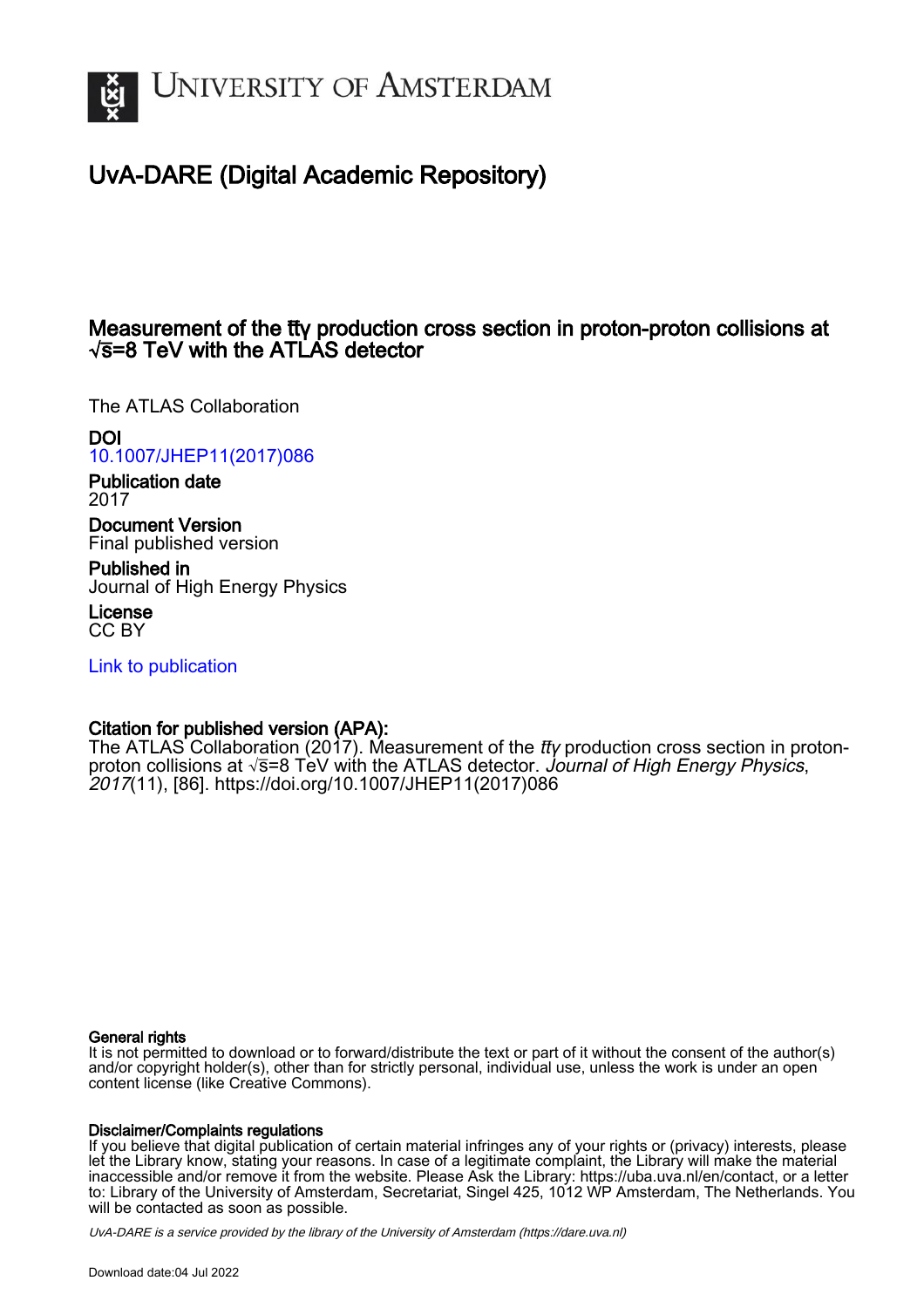PUBLISHED FOR SISSA BY 2 SPRINGER

Received: June 12, 2017 Revised: September 27, 2017 Accepted: October 6, 2017 Published: November 15, 2017

Measurement of the  $t\bar{t}\gamma$  production cross section in proton-proton collisions at  $\sqrt{s} = 8$  TeV with the ATLAS detector

## The ATLAS collaboration

E-mail: [atlas.publications@cern.ch](mailto:atlas.publications@cern.ch)

Abstract: The cross section of a top-quark pair produced in association with a photon is measured in proton-proton collisions at a centre-of-mass energy of  $\sqrt{s} = 8$  TeV with  $20.2 \text{ fb}^{-1}$  of data collected by the ATLAS detector at the Large Hadron Collider in 2012. The measurement is performed by selecting events that contain a photon with transverse momentum  $p_T > 15$  GeV, an isolated lepton with large transverse momentum, large missing transverse momentum, and at least four jets, where at least one is identified as originating from a b-quark. The production cross section is measured in a fiducial region close to the selection requirements. It is found to be  $139 \pm 7$  (stat.)  $\pm 17$  (syst.) fb, in good agreement with the theoretical prediction at next-to-leading order of  $151 \pm 24$  fb. In addition, differential cross sections in the fiducial region are measured as a function of the transverse momentum and pseudorapidity of the photon.

KEYWORDS: Hadron-Hadron scattering (experiments), Top physics

ArXiv ePrint: [1706.03046](https://arxiv.org/abs/1706.03046)

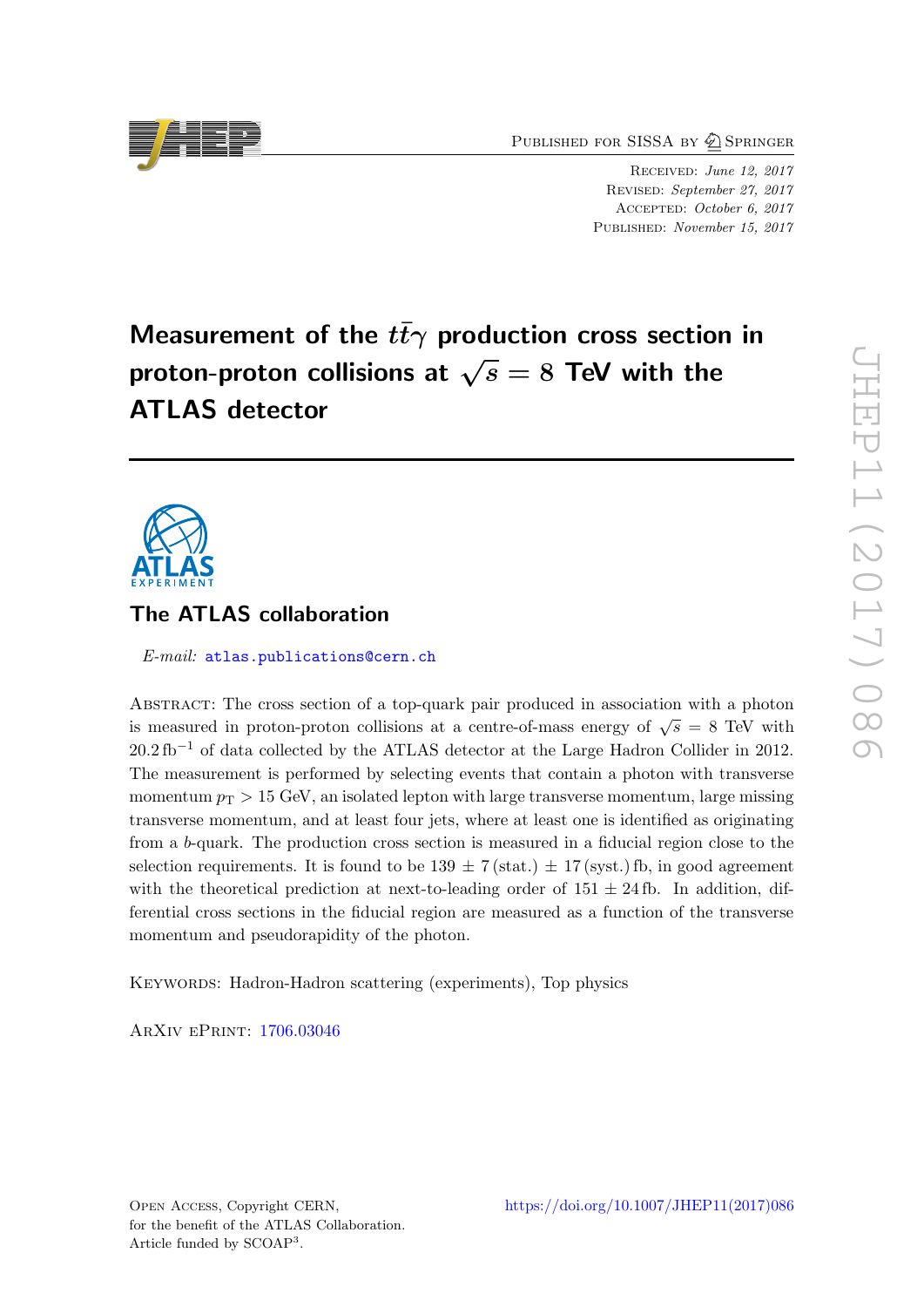# Contents

|          | 1 Introduction                            | $\mathbf{1}$                                       |                  |  |  |  |
|----------|-------------------------------------------|----------------------------------------------------|------------------|--|--|--|
| $\bf{2}$ |                                           | <b>ATLAS</b> detector                              | 1                |  |  |  |
| 3        | Data and simulation samples               | $\bf{2}$                                           |                  |  |  |  |
| 4        | Event reconstruction and selection        |                                                    |                  |  |  |  |
|          | 4.1                                       | Event reconstruction                               | 3                |  |  |  |
|          | 4.2                                       | Event selection                                    | $\overline{5}$   |  |  |  |
|          | 4.3                                       | Definition of the fiducial phase space             | $\boldsymbol{6}$ |  |  |  |
| 5        | <b>Templates</b>                          | 8                                                  |                  |  |  |  |
|          | 5.1                                       | Prompt-photon template                             | 8                |  |  |  |
|          | 5.2                                       | Hadronic-fake template                             | 8                |  |  |  |
|          | 5.3                                       | Electron-fake template                             | 10               |  |  |  |
| 6        | <b>Background</b> estimation              | 10                                                 |                  |  |  |  |
|          | 6.1                                       | Background from hadrons misidentified as photons   | 10               |  |  |  |
|          | 6.2                                       | Background from electrons misidentified as photons | 10               |  |  |  |
|          | 6.3                                       | Background events with a prompt photon             | 11               |  |  |  |
| 7        | Measurement of the fiducial cross section | 12                                                 |                  |  |  |  |
|          | 7.1                                       | Theoretical prediction                             | 12               |  |  |  |
|          | 7.2                                       | Fit strategy                                       | 13               |  |  |  |
| 8        | Systematic uncertainties                  | 14                                                 |                  |  |  |  |
|          | 8.1                                       | Modelling uncertainties                            | 15               |  |  |  |
|          | 8.2                                       | Experimental uncertainties                         | 15               |  |  |  |
|          |                                           | 8.3 Template-related uncertainties                 | 16               |  |  |  |
| 9        |                                           | Results                                            | <b>16</b>        |  |  |  |
|          |                                           | <b>10 Conclusions</b>                              | <b>18</b>        |  |  |  |
|          |                                           | The ATLAS collaboration                            | 25               |  |  |  |
|          |                                           |                                                    |                  |  |  |  |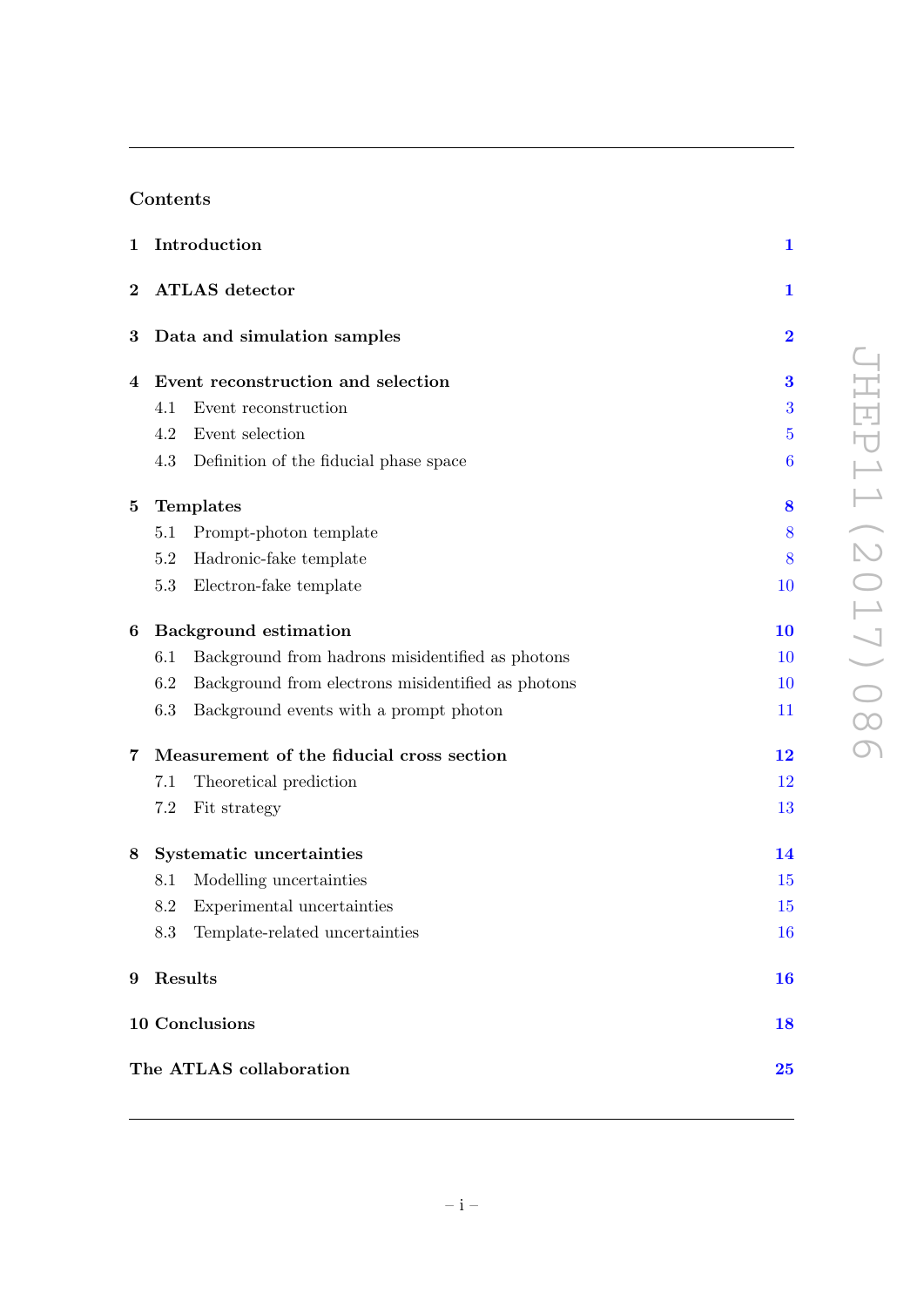#### <span id="page-3-0"></span>1 Introduction

Measurements of top-quark properties play an important role in testing the Standard Model (SM) and its possible extensions. Studies of the production and dynamics of a top-quark pair in association with a photon  $(t\bar{t}\gamma)$  probe the  $t\gamma$  electroweak coupling. For instance, deviations in the  $p_{\rm T}$  spectrum of the photon from the SM prediction could point to new physics through anomalous dipole moments of the top quark, as discussed in refs.  $[1-6]$  $[1-6]$ .

Photons can originate not only from top quarks, but also from their decay products, including the quarks and leptons from the decay of the  $W$  bosons. In addition, they can be radiated from incoming partons. Evidence for the production of a top-quark pair in association with an energetic, isolated photon has been found in  $p\bar{p}$  collisions at the Tevatron collider at a centre-of-mass energy of  $\sqrt{s} = 1.96 \text{ TeV}$  by the CDF Collaboration [\[7\]](#page-22-2). Finally, observation of the  $t\bar{t}\gamma$  process was reported by the ATLAS Collaboration in pp collisions at  $\sqrt{s} = 7 \text{ TeV}$  [\[8\]](#page-22-3).

This paper describes a measurement of the  $t\bar{t}\gamma$  production cross section, based on a data set recorded with the ATLAS detector in 2012 at a centre-of-mass energy of  $\sqrt{s} = 8$  TeV and corresponding to an integrated luminosity of 20.2 fb<sup>-1</sup>. The cross section is measured with a maximum-likelihood fit using templates defined within a fiducial volume chosen to be close to the selection requirements implemented in the analysis. Only final states with exactly one reconstructed lepton (electron or muon), including those originating from  $\tau$  lepton decays, are considered. These final states are referred to as the single-lepton channel in the following. In addition to the inclusive cross section, differential cross sections as a function of the transverse momentum  $p<sub>T</sub>$  and the pseudorapidity  $\eta$  of the photon are measured for the same fiducial volume. The cross sections are compared to the theoretical calculations at next-to-leading order (NLO) [\[9\]](#page-23-0) in the strong interaction.

### <span id="page-3-1"></span>2 ATLAS detector

The ATLAS detector is described in detail elsewhere [\[10\]](#page-23-1). Here, a short overview is presented with a focus on the electromagnetic calorimeter, which provides an accurate measurement of energetic photons. The major components of the ATLAS detector are an inner detector  $(ID)$  surrounded by a thin superconducting solenoid providing a  $2T$  axial magnetic field, electromagnetic (EM) and hadronic calorimeters, and a muon spectrometer (MS). The ID provides tracking information and is composed of three subsystems. The pixel and silicon microstrip detectors cover the pseudorapidity range  $|\eta| < 2.5$ ,<sup>[1](#page-3-2)</sup> while the transition radiation tracker has an acceptance range of  $|\eta| < 2.0$  and provides identification information for electrons. The MS consists of a large superconducting air-core toroidal magnet system, three stations of chambers for high-precision tracking measurements in the region  $|\eta| < 2.7$ , and a muon trigger system effective over the region  $|\eta| < 2.4$ .

<span id="page-3-2"></span><sup>1</sup>ATLAS uses a right-handed coordinate system with its origin at the nominal interaction point (IP) in the centre of the detector and the  $z$ -axis along the beam pipe. The  $x$ -axis points from the IP to the centre of the LHC ring, and the y-axis points upward. Cylindrical coordinates  $(r, \phi)$  are used in the transverse plane,  $\phi$  being the azimuthal angle around the z-axis. The pseudorapidity is defined in terms of the polar angle  $\theta$  as  $\eta = -\ln \tan(\theta/2)$ .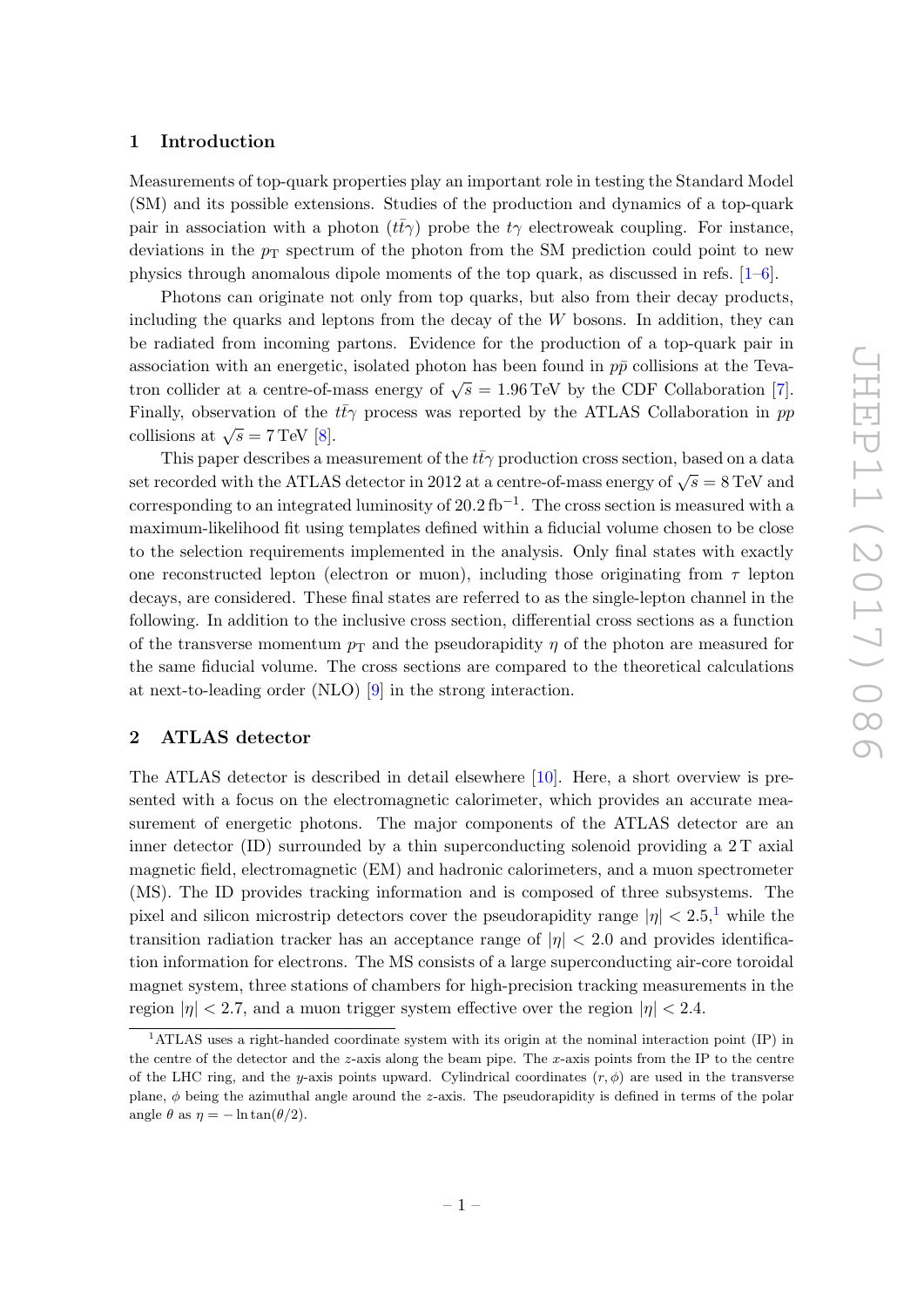The electromagnetic calorimeter (EMC) is a lead/liquid-argon detector composed of a barrel ( $|\eta|$  < 1.475) and two endcaps (1.375 <  $|\eta|$  < 3.2). For  $|\eta|$  < 2.5, the calorimeter has three layers, longitudinal in shower depth, with the first layer having the highest granularity in the  $\eta$  direction, and the second layer collecting most of the electromagnetic shower energy for high- $p_T$  electrons or photons. A thin presampling layer in the range  $|\eta| < 1.8$ is used to correct for the energy lost by EM particles upstream of the calorimeter. The hadronic calorimeter system, which surrounds the electromagnetic calorimeter, is based on two different active media, scintillator tiles or liquid argon, and with steel, copper, or tungsten as the absorber materials. Photons are identified as narrow, isolated showers in the EMC with no spill-over into the hadronic calorimeter. The fine segmentation of the ATLAS calorimeter allows efficient rejection of jets fragmenting to high-energy  $\pi^0$  or  $\eta$ mesons that could be misidentified as isolated prompt photons.

#### <span id="page-4-0"></span>3 Data and simulation samples

Monte Carlo simulated events are used to evaluate signal efficiencies and backgrounds, and to estimate and correct for resolution effects. Additional simulated inelastic pp collisions, generated with PYTHIA 8.160 [\[11\]](#page-23-2) using the MSTW2008 LO [\[12\]](#page-23-3) parton distribution functions (PDFs) and parameter values set according to the A2 tune [\[13\]](#page-23-4), are overlaid to simulate the effects of pile-up from additional interactions in the same and nearby bunch crossings.

The  $t\bar{t}\gamma$  signal sample is modelled with MADGRAPH5 aMC@NLO 2.1.0 [\[14\]](#page-23-5), interfaced to PYTHIA 6.427 [\[15\]](#page-23-6) for parton showering and hadronisation. The  $t\bar{t}\gamma$  matrix element is generated at leading order (LO) including the decays of the top quarks. The photons can be emitted from the incoming partons, from the top quark, or from the decay products. The renormalisation  $(\mu_R)$  and factorisation  $(\mu_F)$  scales are chosen such that the top-quark pair ( $t\bar{t}$ ) events, produced with the same settings as used for the  $t\bar{t}\gamma$  production, describe the  $t\bar{t}$  data well. The scale choice is made to have the best agreement with the results in ref. [\[16\]](#page-23-7). Good agreement with the data is obtained for  $\mu_R = \mu_F = 2m_{\text{top}}$ , where  $m_{\text{top}} = 172.5 \,\text{GeV}$  is the mass of the top quark used in all simulated samples. In order to avoid infrared and collinear singularities, the following kinematic requirements are applied to the generated events: the photon transverse momentum must be larger than 10 GeV and the absolute value of its pseudorapidity less than 5, at least one charged lepton with a transverse momentum larger than 15 GeV, and the distance  $\Delta R = \sqrt{(\Delta \eta)^2 + (\Delta \phi)^2}$ between the photon and all other charged particles in the final state must be larger than 0.2. The CTEQ6L1 (LO) PDF [\[17\]](#page-23-8) is used both for the matrix element and in the PYTHIA 6 parton shower, using the corresponding Perugia2011C tune [\[18\]](#page-23-9). Additional photon radiation is generated with Photos 2.15.4 [\[19,](#page-23-10) [20\]](#page-23-11). The decays of the  $\tau$  leptons are handled by TAUOLA 2.7 [\[21\]](#page-23-12). The signal sample is simulated for single-lepton and dilepton  $t\bar{t}\gamma$  events. The sample is normalised to the NLO prediction using K-factors, as described in section [7.2.](#page-15-0)

The production of  $W\gamma$ +jets and  $Z\gamma$ +jets final states is simulated with the SHERPA 1.4.0  $[22]$  event generator, using the NLO CT10 PDF  $[23]$ . The matrix elements are calculated at LO with up to three final-state partons. The parton shower uses Sherpa's default set of tuned parameters. To evaluate the uncertainty due to  $W\gamma$ +jets modelling, an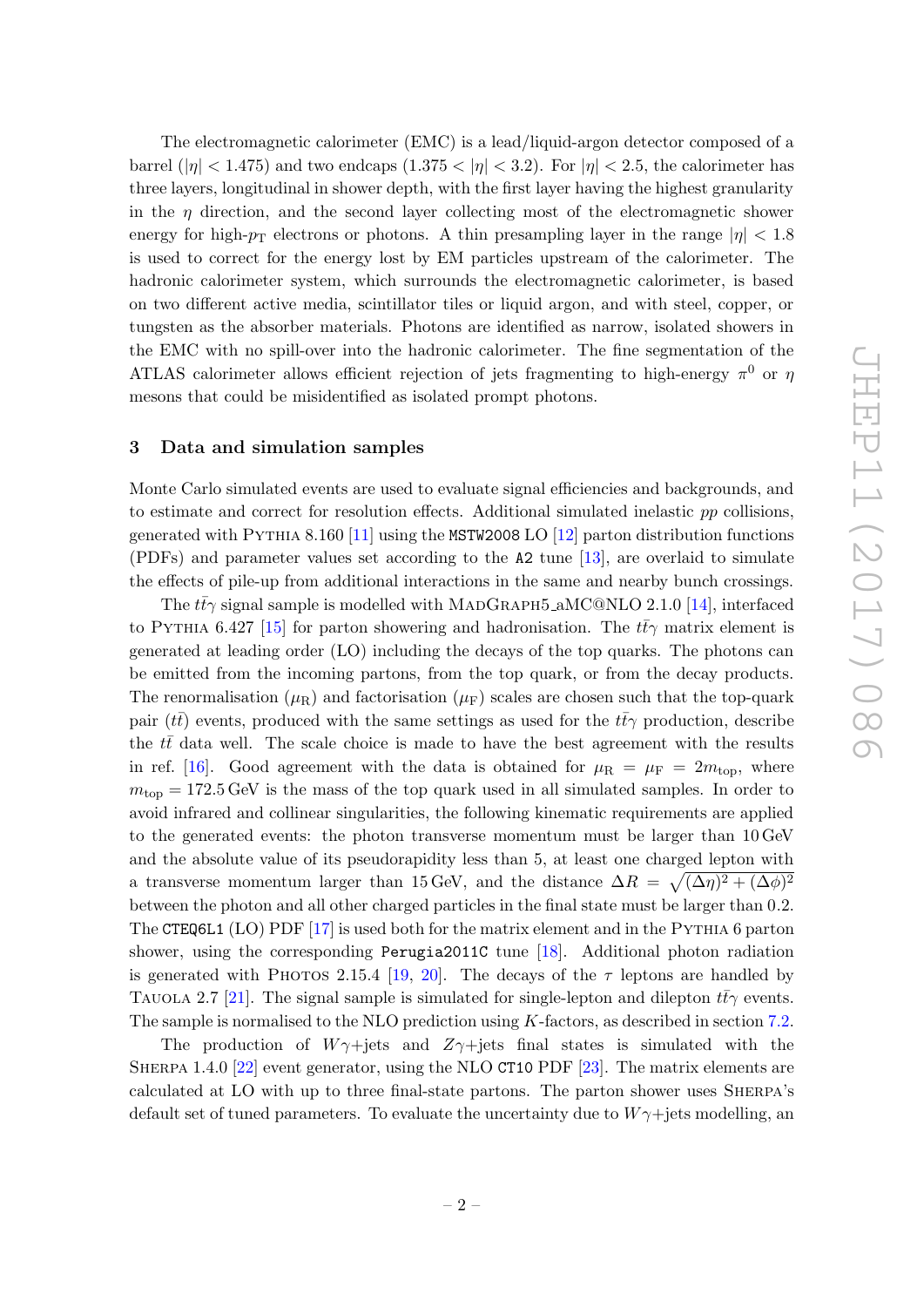additional sample generated with ALPGEN 2.14 [\[24\]](#page-23-15), interfaced to PYTHIA  $6.426$ , is used. For both the matrix-element calculations and the parton-shower evolution, the CTEQ6L1 PDF is used. The tuned parameters for the parton shower, the additional photon radiation, and  $\tau$  lepton decays are handled in the same way as for the signal  $t\bar{t}\gamma$  sample. No dedicated samples were produced for  $Z\gamma$ +jets final states due to the expected small contribution to the total uncertainty.

Electroweak production of the top quark (single-top) is simulated with Powheg-Box v1.0 [\[25,](#page-23-16) [26\]](#page-23-17) using the NLO CT10 PDF. The same models are employed for parton shower, photon radiation, and  $\tau$  lepton decays as used for the signal  $t\bar{t}\gamma$  sample. The event generator versions for these processes are the ones used for the  $t\bar{t}\gamma$  sample, apart from PYTHIA 6.426 being used for the showering of the  $Wt$  channel. In order to remove the overlap with  $t\bar{t}$ , the Wt sample is produced using the so-called diagram removal generation scheme  $[27]$ . The t-channel and W<sub>t-channel</sub> samples are normalised to the approximate next-to-next-to-leading order calculations in refs. [\[28\]](#page-24-1) and [\[29\]](#page-24-2), respectively. In addition, diboson (WW, WZ,  $ZZ$ ) production samples are generated using ALPGEN 2.14 [\[24\]](#page-23-15), interfaced to Herwig 6.520 [\[30\]](#page-24-3) and Jimmy 4.31 [\[31\]](#page-24-4). For these, the CTEQ6L1 PDF and the corresponding AUET2 tune [\[32\]](#page-24-5) are used. The additional photon radiation and  $\tau$  lepton decays are handled in the same way as for the signal  $t\bar{t}\gamma$  sample. The samples are normalised using the NLO calculation in ref. [\[33\]](#page-24-6).

The  $t\bar{t}$  process is simulated using the NLO quantum-chromodynamics (QCD) matrixelement event generator Powheg-Box v1.0 [\[34–](#page-24-7)[36\]](#page-24-8), using the CT10 PDF and interfaced to Pythia 6.427 for the parton shower, fragmentation and underlying-event modelling. Other settings are handled in the same way as for the signal  $t\bar{t}\gamma$  sample. This sample is used exclusively to validate the data-driven backgrounds.

All samples are processed either through the full ATLAS detector simulation [\[37\]](#page-24-9) based on Geant 4 [\[38\]](#page-24-10), or through a faster simulation using parameterised showers in the calorimeters [\[39\]](#page-24-11). The resulting simulated events are processed with the same reconstruction algorithms and analysis chain as the data.

The measurement is based on data collected by the ATLAS experiment in pp collisions at  $\sqrt{s} = 8$  TeV in 2012. The corresponding integrated luminosity is 20.2 fb<sup>-1</sup>. The absolute luminosity scale is derived from beam-separation scans performed in November 2012 [\[40\]](#page-24-12).

#### <span id="page-5-0"></span>4 Event reconstruction and selection

The single-lepton  $t\bar{t}\gamma$  final state is characterised by the presence of a high- $p_T$  photon, an isolated lepton with a large  $p<sub>T</sub>$ , large missing transverse momentum originating from the neutrino in the leptonic decay of a  $W$  boson, two jets from the hadronic decay of the other W boson, and two b-quark jets.

#### <span id="page-5-1"></span>4.1 Event reconstruction

Electron candidates are reconstructed from energy deposits in the central region of the EMC with associated tracks in the ID  $[41]$ . The candidates have to satisfy the tight identi-fication criteria [\[42\]](#page-24-14) and are required to have a transverse momentum of  $p_T > 25$  GeV and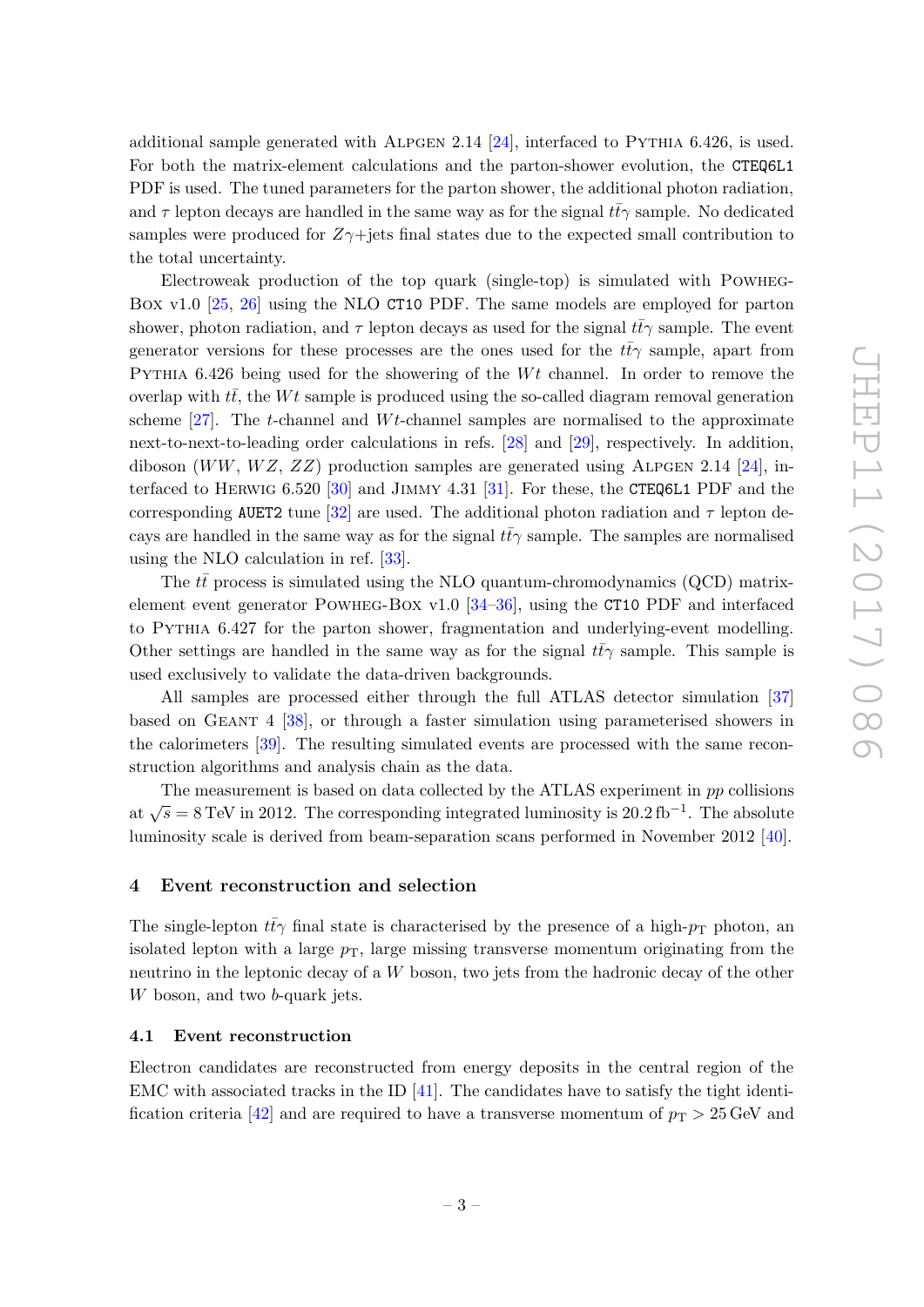$|\eta_{\text{cl}}| < 2.47$ , excluding the transition region between barrel and endcap EM calorimeters,  $1.37 < |\eta_{\text{cl}}| < 1.52$ . The variable  $\eta_{\text{cl}}$  is the pseudorapidity of the electromagnetic energy cluster with respect to the geometric centre of the detector. Electrons are further required to have a longitudinal impact parameter with respect to the primary vertex<sup>[2](#page-6-0)</sup> of less than 2 mm. Isolation requirements on calorimeter and tracking variables are used to reduce the background from jets misidentified as electrons. The calorimeter isolation variable is based on the energy sum of cells within a cone of size  $\Delta R = 0.2$  around the direction of each electron candidate. This energy sum excludes cells associated with the electron's cluster and is corrected for leakage from the electron's cluster itself and for energy deposits from pile-up. The tracking isolation variable is based on the sum of the transverse momenta of all tracks around the electron in a cone of size  $\Delta R = 0.3$ , excluding the electron track. For both isolation variables, requirements are chosen to give separately a 90% electron selection efficiency for electrons from  $Z \rightarrow ee$  decays in each  $p_T$  bin.

Muon candidates are identified by matching tracks in the muon spectrometer with tracks in the ID and are required to have  $|\eta| < 2.5$  and  $p_T > 25$  GeV [\[43,](#page-24-15) [44\]](#page-25-0). The longitudinal impact parameter with respect to the primary vertex is required to be less than 2 mm. To reduce the background from muons originating from heavy-flavour decays inside jets, muons are required to be separated by  $\Delta R > 0.4$  from the nearest jet and to be isolated. The muon isolation variable, defined as the ratio of the sum of  $p<sub>T</sub>$  of tracks, excluding the muon, in a cone of variable size  $\Delta R = 10 \,\text{GeV}/p_T(\mu)$ , to the  $p_T$  of the muon is required to be smaller than  $0.05 \; \frac{45}{10}$ . This isolation requirement results in an efficiency of about 97% for muons from  $Z \to \mu\mu$  decays.

Reconstruction of photons [\[46\]](#page-25-2) starts with forming seed clusters in the EMC with a size  $0.075 \times 0.123$  in the  $\eta \times \phi$  space and with transverse energy above 2.5 GeV using the sliding-window algorithm  $[47]$ . Tracks in the ID are matched to EM seed clusters and are used to form conversion-vertex candidates where possible. The conversion-vertex candidates are then matched to the seed clusters. A final algorithm decides whether a seed cluster corresponds to an unconverted photon, a converted photon or a single electron based on the matching to conversion vertices or tracks and on the cluster and track(s) four-momenta. Photon candidates must fulfil identification criteria based on shower-shape variables containing information from the first layer of the EMC (strip layer) [\[48\]](#page-25-4). All photons are required to have a transverse momentum of at least 15 GeV and  $|\eta_{\text{cl}}| < 2.37$ , excluding the transition region of the EMC,  $1.37 < |\eta_{\text{cl}}| < 1.52$ .

Jet candidates are reconstructed with the anti- $k_t$  [\[49\]](#page-25-5) algorithm with a radius parameter  $R = 0.4$ , using cell clusters [\[50\]](#page-25-6) in the calorimeter, which are calibrated using the local cluster weighting method [\[51\]](#page-25-7). The energies of jets are then calibrated using an energyand  $\eta$ -dependent simulation-based calibration scheme with in situ corrections based on data. Jets are required to have  $p_T > 25$  GeV and  $|\eta| < 2.5$ . To suppress jets from pile-up, a requirement on the jet vertex fraction (JVF) is imposed. It is defined as the ratio of the sum of the  $p<sub>T</sub>$  of tracks associated with both the jet and the primary vertex to the

<span id="page-6-0"></span><sup>2</sup>Events are required to contain a hard collision primary vertex with at least four associated charged particle tracks of  $p_T > 0.4$  GeV. If there are multiple primary vertices in an event, the one with the largest sum of track  $p_{\rm T}^2$  is selected.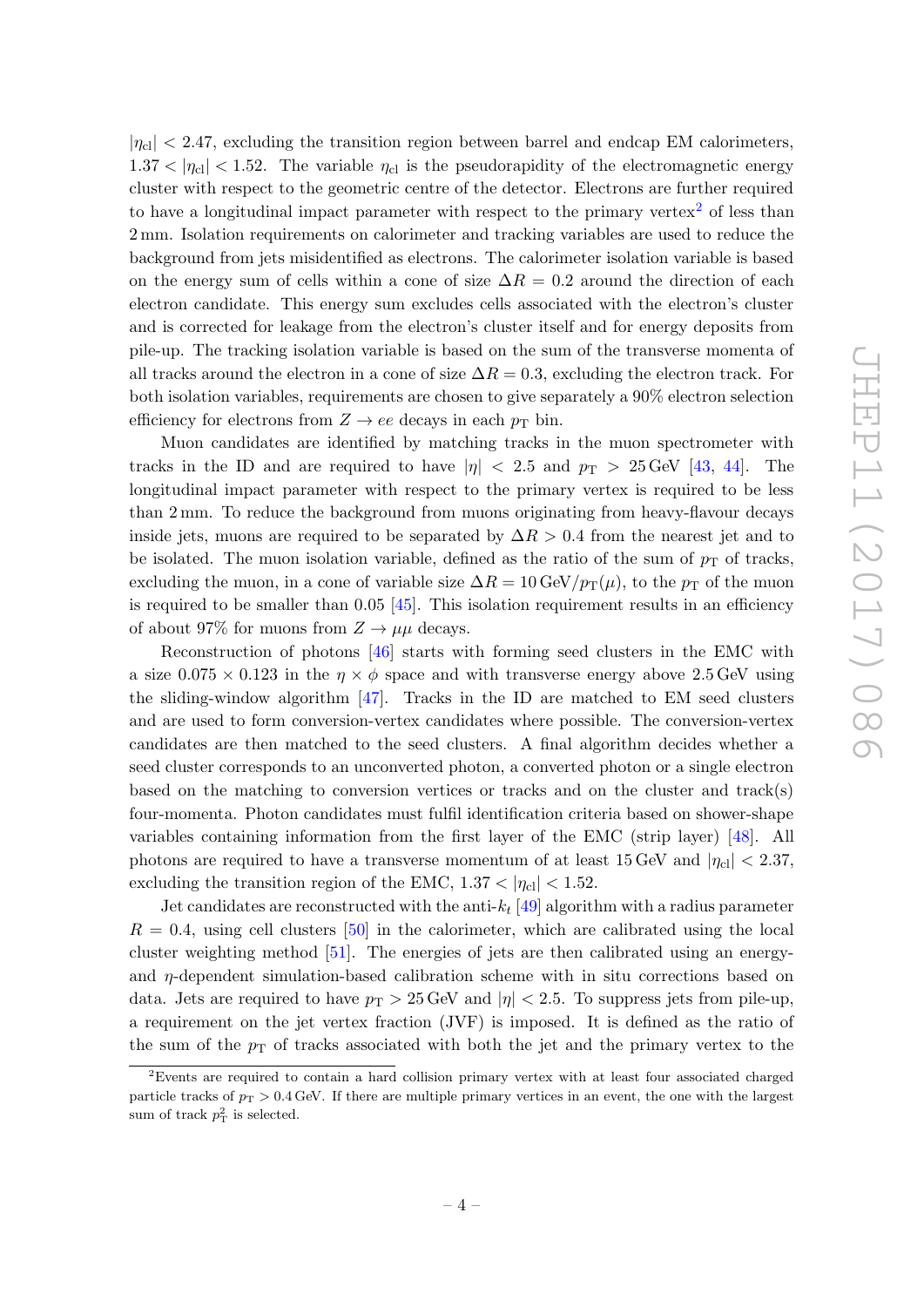sum of the  $p_T$  of all tracks associated with the jet. Jets with  $p_T < 50$  GeV and  $|\eta| < 2.4$ are required to satisfy  $|JVF| > 0.5$  [\[52\]](#page-25-8), which achieves high efficiency for jets from hard scatters and high rejection of pile-up jets.

Muons within a cone of  $\Delta R = 0.4$  around a jet are removed, as well as the closest jet within a cone of  $\Delta R = 0.2$  (0.1) around an electron (photon). Finally, electrons within a cone of  $\Delta R = 0.4$  around a jet are removed.

Jets containing b-hadrons are tagged by an algorithm that uses multivariate techniques combining information from the impact parameters of displaced tracks as well as topological properties of secondary and tertiary decay vertices reconstructed within the jet [\[53–](#page-25-9)[55\]](#page-25-10). The working point used for this selection corresponds to a 70% efficiency for b-jets with  $p_T > 20$  GeV and  $|\eta| < 2.5$  in simulated  $t\bar{t}$  events, and a light-quark or gluon jet rejection factor of 140.

The missing transverse momentum, with magnitude  $E_{\rm T}^{\rm miss}$ , is reconstructed as the transverse component of the negative vector sum of the momenta of all electrons, muons, photons and jets, as well as calibrated calorimeter energy clusters not associated with any of the above  $[56]$ .

#### <span id="page-7-0"></span>4.2 Event selection

A single-lepton trigger is used to select the events. For the electron channel, the trigger requires either a  $p_T$  threshold of 24 GeV and isolation, or a  $p_T$  threshold of 60 GeV independent of isolation. For the muon channel, the trigger requires a  $p<sub>T</sub>$  threshold of 24 GeV and isolation, or 34 GeV independent of isolation.

In both channels, the presence of exactly one lepton with  $p_T > 25$  GeV passing the trigger requirements and at least four jets is required. In order to reduce several background contributions, but mainly the  $W+$ jets background, at least one jet is required to be tagged as a b-jet.

For the muon channel, additional requirements on the missing transverse momentum and on  $m_{\rm T}^W$ , the transverse mass of the W boson candidate [\[57\]](#page-25-12),  $E_{\rm T}^{\rm miss} > 20\,\text{GeV}$  and  $E_{\rm T}^{\rm miss} + m_{\rm T}^W > 60\,\text{GeV}$ , are imposed. For the electron channel the requirements are tighter,  $E_{\rm T}^{\rm miss} > 30\,\text{GeV}$  and  $m_{\rm T}^W > 30\,\text{GeV}$ , due to the larger multijet background.

The  $t\bar{t}\gamma$  candidates are selected by applying the above criteria and by requiring exactly one photon. Events with a jet within a cone of  $\Delta R = 0.5$  around the selected photon are rejected to remove photon radiation from quarks. In order to enrich the sample with events in which a photon is radiated from a top quark, the distance between the selected photon and lepton direction is required to be larger than  $\Delta R = 0.7$ . For the electron channel, the invariant mass of the electron and the photon has to be outside a 5 GeV mass window around the Z boson mass (i.e.  $m_{e\gamma} < 86$  GeV or  $m_{e\gamma} > 96$  GeV) in order to suppress Z+jet events with one electron misidentified as a photon. Additional control regions are defined in section [5.](#page-10-0)

The selection yields a total of 1256 and 1816 candidate events in the electron and muon channels, respectively. From simulation studies,  $440 \pm 90$  and  $720 \pm 140$  signal events are predicted in the electron and the muon channels, respectively, including all systematic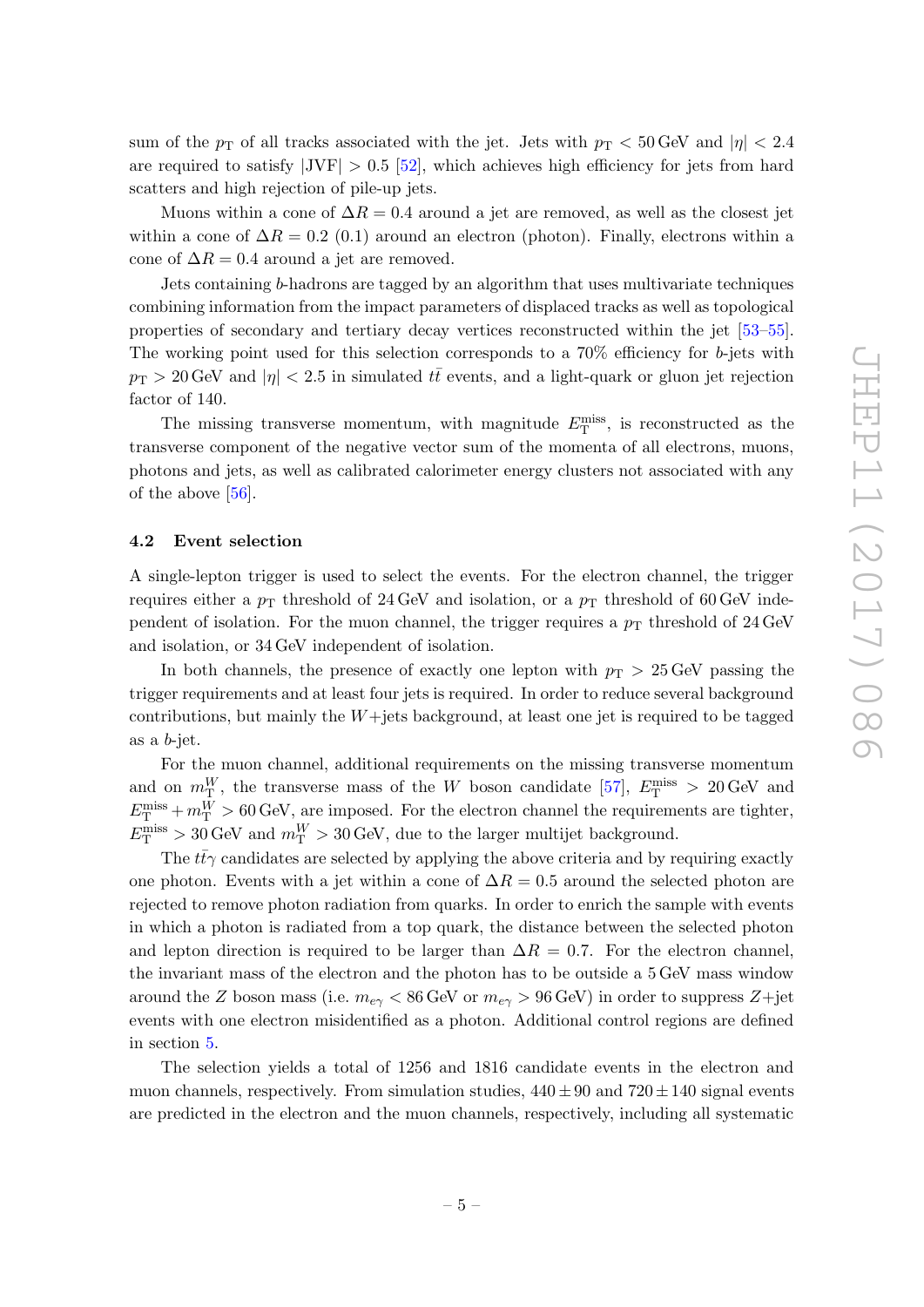uncertainties discussed in section [8.](#page-16-0) The photon  $p_T$  and  $|\eta|$  distributions after the selection are shown in figure [1.](#page-9-0) The data distributions are compared to the predictions from simulation and data-driven estimates for both the signal and backgrounds, as explained in section [6.](#page-12-1)

For the measurement of the differential cross sections, the phase space in the variables  $p_{\text{T}}$  and  $\eta$  is divided into five bins each, chosen to be sufficiently large compared to the resolution in the respective variable and to contain a similar number of predicted signal events. The bins in photon  $p_T$  are 15–25 GeV, 25–40 GeV, 40–60 GeV, 60–100 GeV, and 100–300 GeV, and for the photon  $|\eta|$  they are 0–0.25, 0.25–0.55, 0.55–0.90, 0.90–1.37, and 1.37–2.37.

#### <span id="page-8-0"></span>4.3 Definition of the fiducial phase space

The fiducial region for this analysis is defined for Monte Carlo events at particle level (before detector simulation) using the following particle definitions and event selection, which are designed to mimic those at the reconstruction level (after detector simulation). The objects are constructed from stable particles in the event record of the generator with a lifetime larger than 30 ps.

- **Leptons.** Electrons and muons with  $p_T > 10$  GeV and  $|\eta| < 2.7$  are combined with all photons that do not originate from hadron decays and are within a cone of  $\Delta R = 0.1$ and their four-momenta are added together. These modified leptons are then required to have  $p_T > 25 \text{ GeV}, |\eta| < 2.5$  and not originate from a hadron decay.
- **Jets.** Jets are clustered with the anti- $k_t$  algorithm with a radius parameter of  $R = 0.4$ . Neutrinos and muons are not considered in the clustering. Jets are required to have  $p_{\rm T} > 25 \,\text{GeV}$  and  $|\eta| < 2.5$ .
- b-jets. Jets are tagged as b-jets if they contain a b-hadron with  $p_T > 5$  GeV within  $\Delta R =$ 0.3 of the jet axis.
- **Photons.** Photons are required to not originate from a hadron decay and to satisfy  $E_T$  > 15 GeV and  $|\eta| < 2.37$ .
- Overlap removal. The applied overlap removal procedure is the same as for the reconstructed objects, as described in section [4.1.](#page-5-1)

The following event selection based on the object definitions listed above is applied to define the fiducial phase space: exactly one electron (muon) from a W boson decay is required in the electron (muon) channel; at least four jets have to be selected, among which at least one must be a  $b$ -jet; and exactly one photon is required. Additionally, the event is discarded if the photon has  $\Delta R(\text{jet}, \gamma) < 0.5$  with any jet or  $\Delta R(\ell, \gamma) < 0.7$  where  $\ell$  is the electron or muon.

In order to obtain a common fiducial region for the electron channel and the muon channel, the requirements imposed at the reconstruction level on  $E_{\rm T}^{\rm miss}$ ,  $m_{\rm T}^W$ , and  $m_{e\gamma}$  are not included in the fiducial region definition.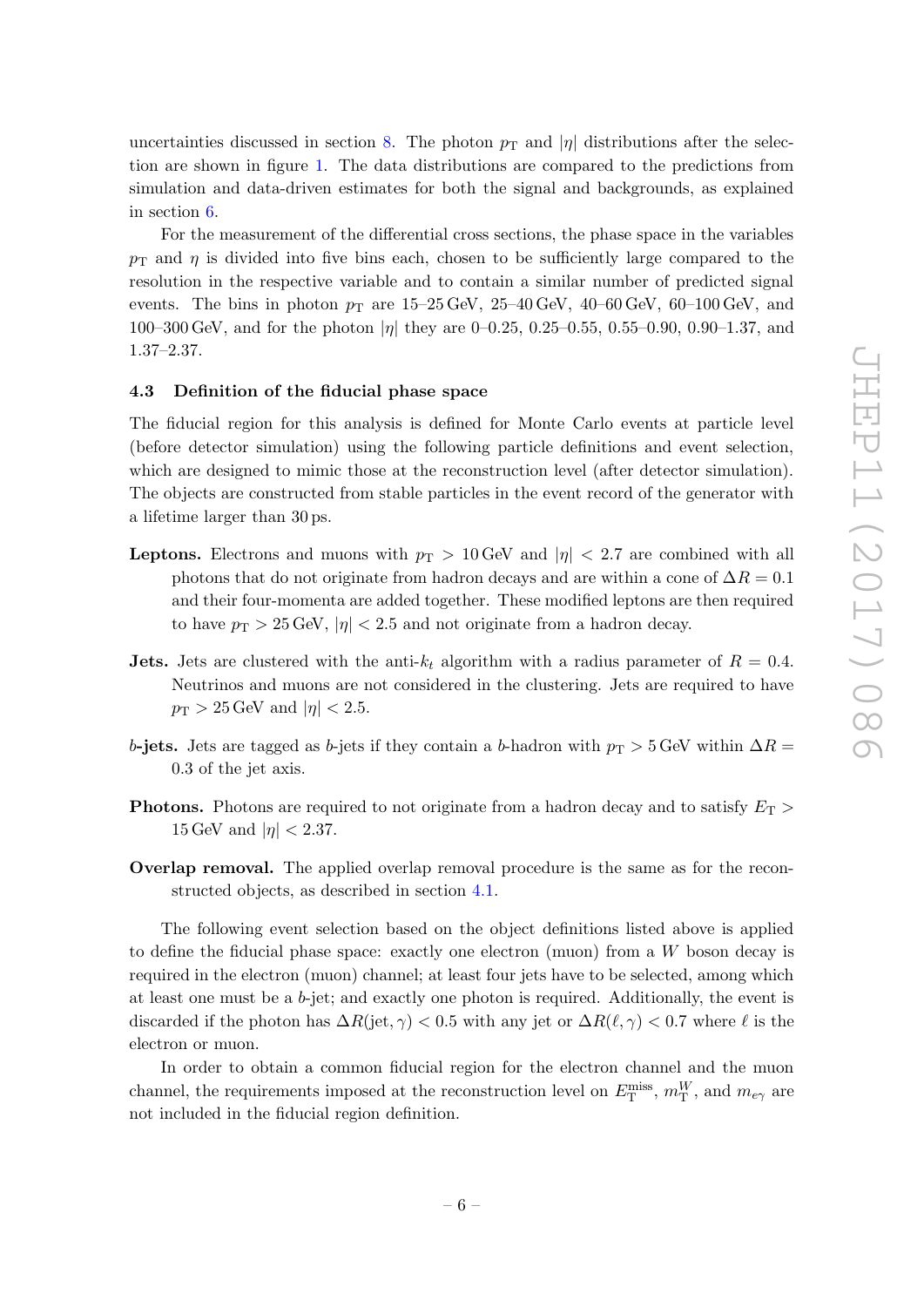<span id="page-9-3"></span><span id="page-9-1"></span><span id="page-9-0"></span>

<span id="page-9-4"></span><span id="page-9-2"></span>**Figure 1.** Comparison of data and the expected distributions in the events passing the  $t\bar{t}\gamma$  selection for the [\(a\),](#page-9-1) [\(c\)](#page-9-2) single-electron channel and [\(b\),](#page-9-3) [\(d\)](#page-9-4) single-muon channel. The expected signal and background distributions include the prediction for signal  $(t\bar{t}\gamma)$ , normalised to the next-to-leading-order calculation [\[9\]](#page-23-0), as well as for other processes with prompt photons, such as  $W\gamma$ +jets and  $Z\gamma$ +jets production from simulation (prompt  $\gamma$  bkg), where the  $W\gamma$ +jets contribution is scaled with a data-driven method. The contributions of events in which an electron is misidentified as a photon ( $e \rightarrow \gamma$  fakes) and of events in which hadrons are misidentified as photons (hadronic fakes) are estimated from data. The shaded band corresponds to the total uncertainty of the expected signal and backgrounds. Panels [\(a\)](#page-9-1) and [\(b\)](#page-9-3) show the photon  $p<sub>T</sub>$  distributions, where the overflow is included in the last bin, while [\(c\)](#page-9-2) and [\(d\)](#page-9-4) show the  $\eta$  distributions of the photons.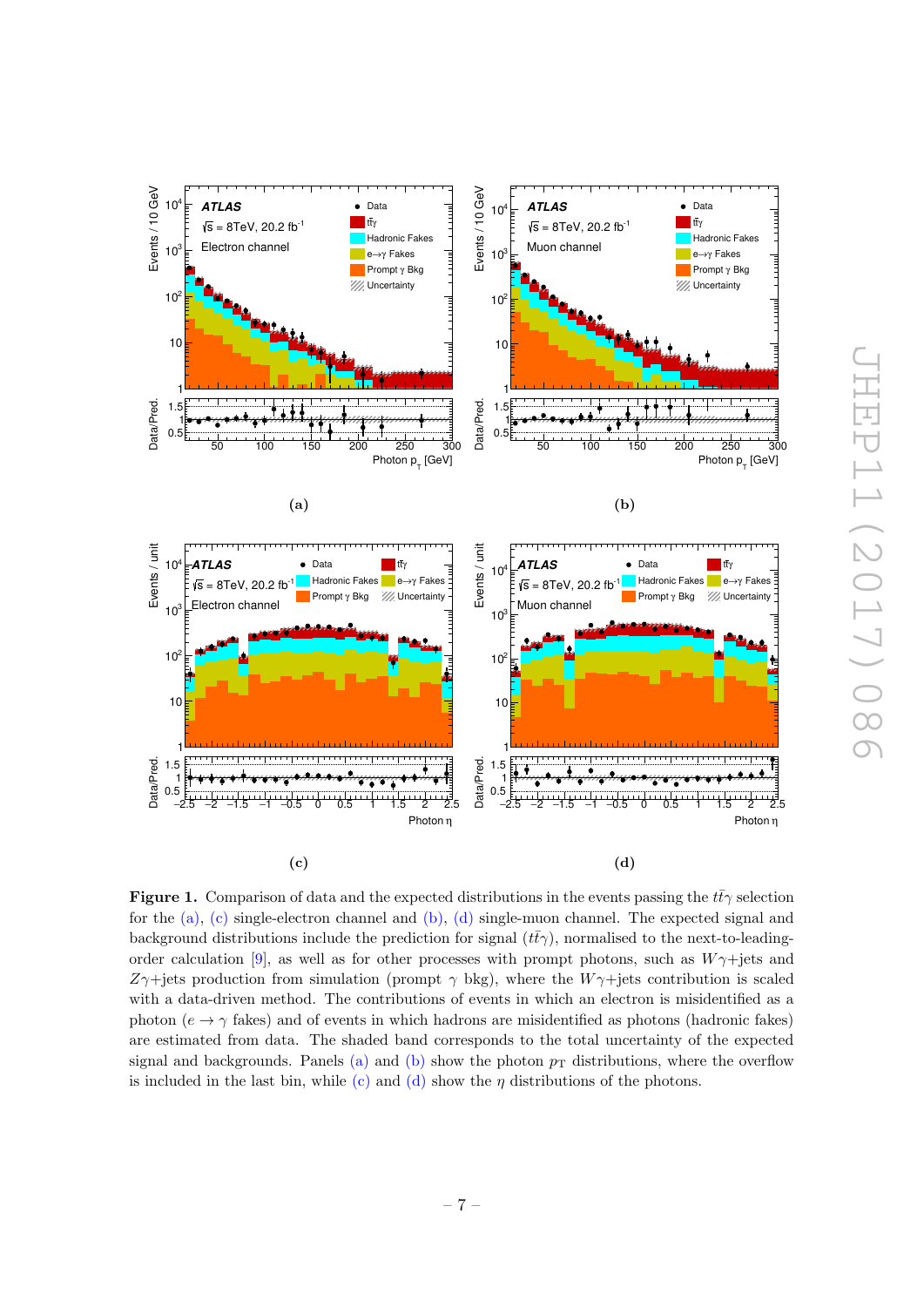#### <span id="page-10-0"></span>5 Templates

After the event selection there are three classes of events, 1) those with prompt photons, 2) those with photons from hadron decays or hadrons misidentified as photons, called hadronic fakes, and 3) those from electrons misidentified as photons. The prompt-photon category includes both the signal events and other background processes, such as W or Z boson production with prompt photons. The extraction of the total and differential cross sections is based on a likelihood fit using three templates, one for the prompt-photon events, one for the hadronic-fake events and one for electrons misidentified as photons. The normalisations of the first two templates are free parameters in the likelihood fit, while for the third template the normalisation is fixed to the data-driven estimate of the number of events with an electron misidentified as a photon, as described in section [6.2.](#page-12-3) The variable used for the templates is  $p_T^{\text{iso}}$ , the sum of the transverse momenta of all tracks within a cone with an opening angle around the photon of 0.2 rad. This variable yields the best discrimination between signal and background and has almost no dependence on the amount of pile-up [\[8\]](#page-22-3). A detailed description of the likelihood fit is given in section [7.2,](#page-15-0) while the background determination is discussed in section  $6$ .

#### <span id="page-10-1"></span>5.1 Prompt-photon template

The prompt-photon template is extracted using the photons from the  $t\bar{t}\gamma$  signal simulation after the event selection described in section [4.](#page-5-0) In addition, only reconstructed photons that are geometrically matched to a particle-level photon within  $\Delta R$  of 0.1 are selected. Approximately 95% of the photons in the selected signal events fulfil this condition. The prompt-photon template is shown in figure [2.](#page-11-0) Templates extracted from  $W\gamma$ +jets and  $Z\gamma$ +jets simulation are consistent with this template within statistical uncertainties. The simulated sample is large enough to ensure a small statistical uncertainty of the template for the total cross-section measurement, with a maximum uncertainty of 4% in the last bin. For the differential measurements, the template is extracted for each bin of the transverse momentum and pseudorapidity distributions of the photon. In this case, the uncertainty in the last bin of the distribution can be as large as 13%. Both the statistical and systematic uncertainties, discussed in section [8,](#page-16-0) are taken into account when performing the likelihood fit described in section [7.2.](#page-15-0)

#### <span id="page-10-2"></span>5.2 Hadronic-fake template

The hadronic-fake template is extracted from a control region in data with at least four jets. Events must have at least one photon candidate that fails to satisfy at least one of the four photon identification criteria constructed using shower-shape variables from the first layer of the EMC. The strip layer is finely segmented in  $\eta$  for suppressing fake photons, which typically have a broader shower profile. While these variables have strong discriminating power between signal and fake photons, they have negligible correlation with the photon isolation [\[46\]](#page-25-2). The control region is defined with the same jet multiplicity requirement as for the signal region because the shape of the template depends on the jet multiplicity. In addition, to prevent electrons that are misidentified as photons from entering the control sample, hadronic-fake photon candidates within  $\Delta R = 0.1$  of an electron are rejected.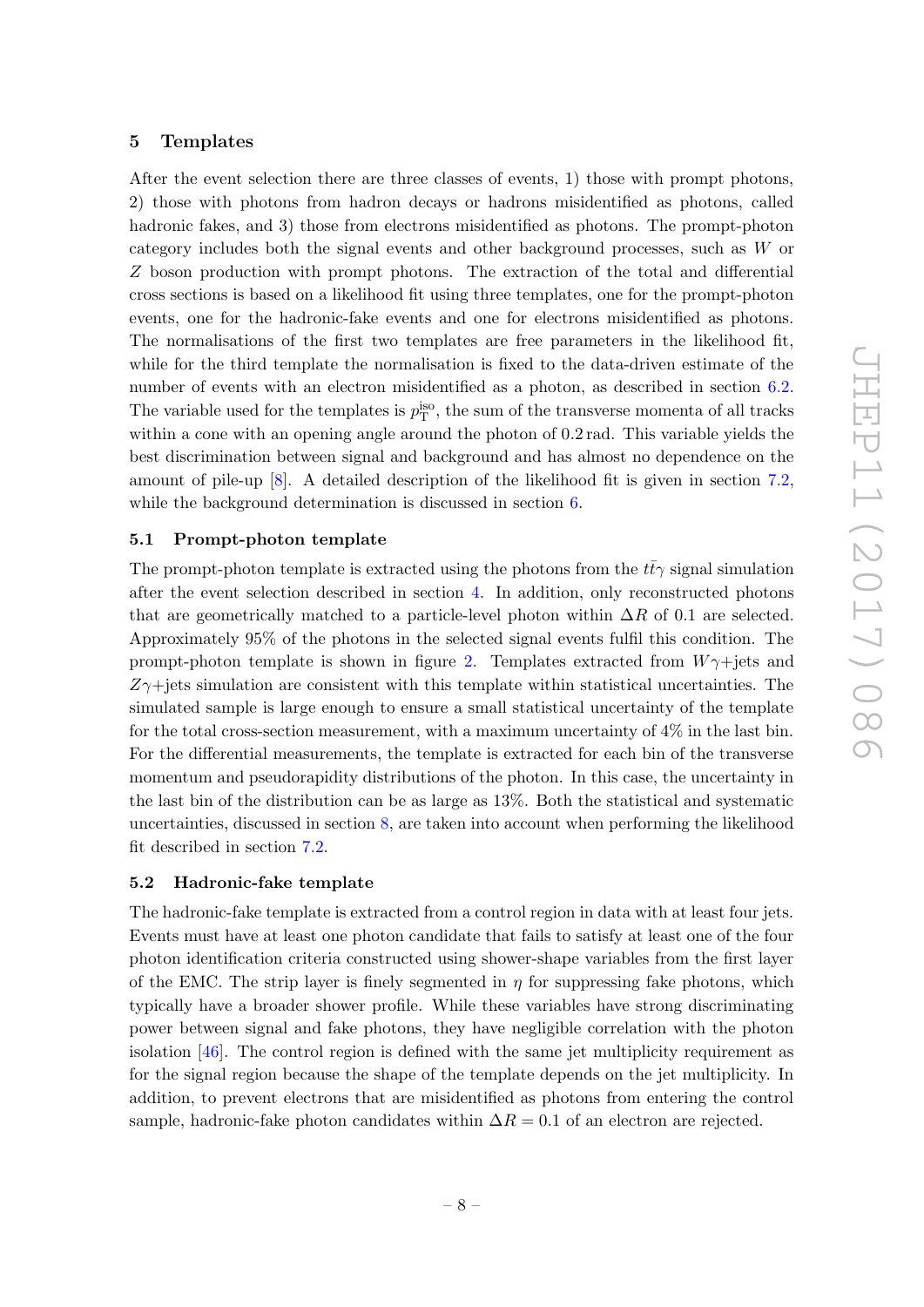<span id="page-11-0"></span>

**Figure 2.** The  $p_T^{\text{iso}}$  templates for the inclusive cross-section measurement for prompt photons, hadronic fakes and electron fakes. The template for the signal photon is taken from simulation, while the other two templates are derived from data. The distributions are normalised to unity and the last bins contain the overflows. The shaded bands show the total uncertainty in each template.

The shape of the template depends on both the  $p_T$  and  $\eta$  of the hadronic fakes. The hadronic fakes are less isolated at higher  $p<sub>T</sub>$  values, as they are more likely to arise from energetic jets which have larger  $p_T^{iso}$  values. The dependence on  $\eta$  is due to the varying amount of material in front of the calorimeter. Because of the different  $p_T$  and  $\eta$  distributions of the hadronic fakes in the control region and in the signal region, the hadronic-fake template for the total cross-section measurement is calculated as a weighted sum of templates determined in bins of the hadronic fakes: five for  $p<sub>T</sub>$  (here, the same bins as for the photon  $p<sub>T</sub>$  in the differential cross-section measurement are chosen) and two for  $|\eta|$  $(|\eta| < 1.80$  and  $1.80 < |\eta| < 2.37$ ). The weights w are the fraction of the hadronic-fake events in a given  $p_T$  or  $\eta$  range, estimated from another control region in data, closer to the signal region although with fewer events, in order to correct the  $p_T$  and  $\eta$  distributions of the hadronic fakes. This region is defined exactly in the same way as the signal region, described in section [4,](#page-5-0) but replacing the nominal photon selection by one where the photon fails to satisfy at least one of the tight identification criteria. The difference in the event topologies between the two control regions was found to have a negligible effect on the final template shape. Since no correlation between  $p_T$  and  $\eta$  of hadronic fakes is observed in this control region, the dependence of the template on  $p<sub>T</sub>$  and  $\eta$  can be treated separately.

The final weighted hadronic-fake template for the inclusive measurement, shown in figure [2,](#page-11-0) is calculated according to

$$
T_{\text{weighted}}^{\text{h-fake}} = \frac{1}{2} \left( \sum_{i=1}^{5} w_{p_{\text{T}},i} \ T_{p_{\text{T}},i}^{\text{h-fake}} + \sum_{j=1}^{2} w_{\eta,j} \ T_{\eta,j}^{\text{h-fake}} \right) ,
$$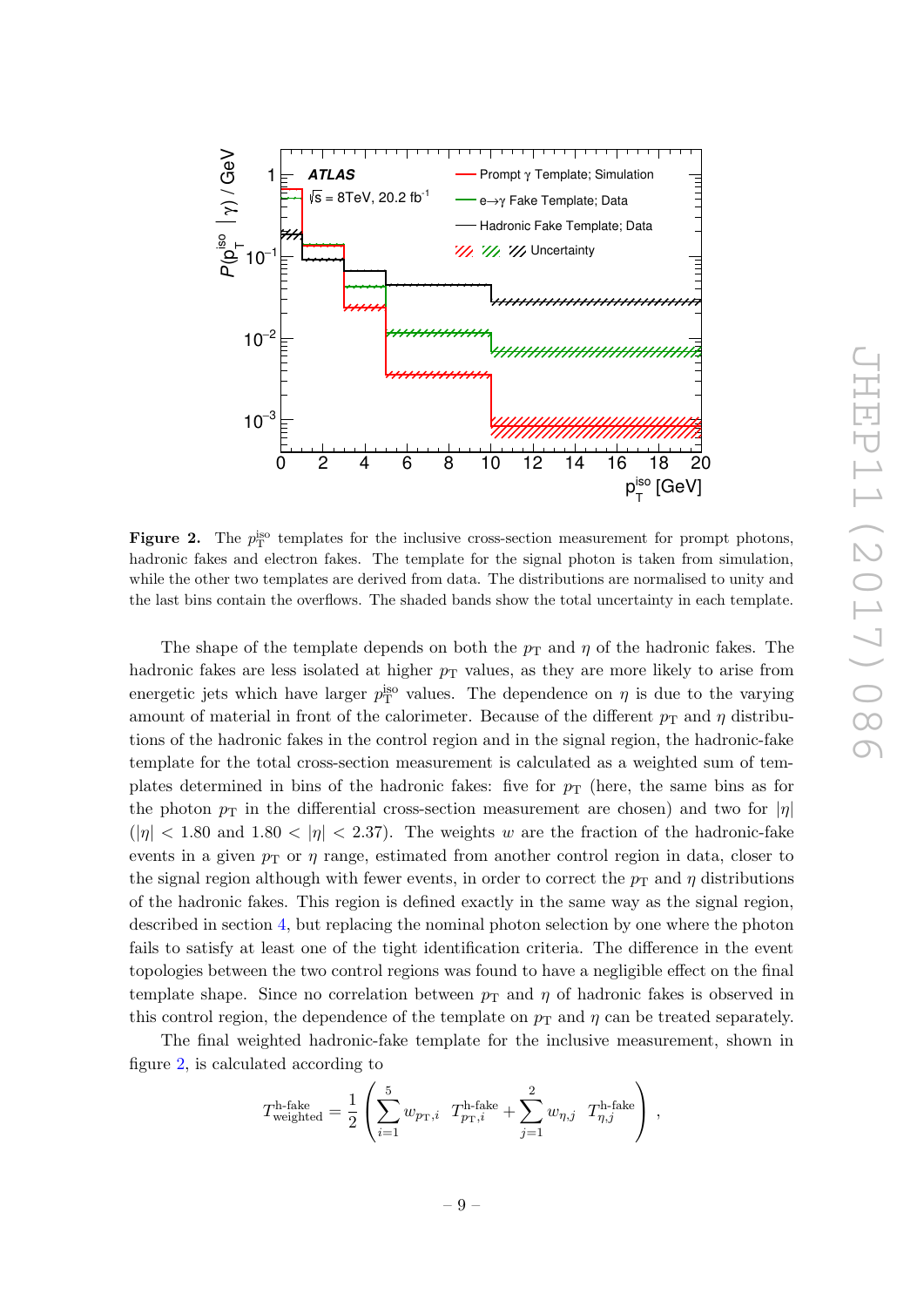where  $T_{p_T,i}^{\text{h-fake}}$  is the hadronic-fake template of the  $p_T$  bin i and  $w_{p_T,i}$  is its corresponding weight, while  $T_{\eta,j}^{\text{h-fake}}$  is the hadronic-fake template of the  $\eta$  bin j with  $w_{\eta,j}$  as its associated weight. The index i runs over the five bins in  $p<sub>T</sub>$ , while the index j runs over the two bins in  $\eta$ . Similarly, for each bin of the differential cross-section measurement in photon  $p_T(\eta)$ , a template is obtained by averaging over the hadronic-fake  $\eta$  ( $p_T$ ) dependence.

The main uncertainty in this template stems from a small contamination of the selected events by prompt photons.

#### <span id="page-12-0"></span>5.3 Electron-fake template

Electrons misidentified as photons represent the second-largest background. Electrons and photons have very similar shower shapes in the electromagnetic calorimeter. For this reason, an electron can be misidentified as a photon if the associated track is poorly reconstructed, or in case of nearby jet activity it can be misidentified as a converted photon. A  $p_T^{\text{iso}}$ template is derived from photons in a control sample containing electron-photon pairs with an invariant mass compatible with the Z boson mass, hereafter called  $Z \rightarrow e + \text{fake } \gamma$ events. In these events the photon is predominantly an electron misidentified as a photon. The control sample selection requires an electron and a photon with an opening angle larger than 150 $\degree$  and an invariant mass in the range 70–110 GeV. The  $p_T$  of the electron has to be larger than that of the photon. In order to select events with a topology close to the signal events, a requirement of  $E_{\rm T}^{\rm miss} > 30 \,\text{GeV}$  is applied. Other backgrounds in this region are estimated from a sideband fit to the  $m_{e\gamma}$  distribution modelled by a Gaussian function. The corresponding template, after background subtraction, is shown in figure [2.](#page-11-0)

#### <span id="page-12-1"></span>6 Background estimation

Several background processes can mimic the  $t\bar{t}\gamma$  signature of the signal events. In order of importance the main background contributions are fake photons from misidentified hadrons, predominantly in  $t\bar{t}$  events (section [6.1\)](#page-12-2), and events with electrons misidentified as photons (section [6.2\)](#page-12-3). Further small contributions stem from processes with prompt photons (section [6.3\)](#page-13-0). The sizes of the background contributions are given in section [9.](#page-18-1)

#### <span id="page-12-2"></span>6.1 Background from hadrons misidentified as photons

The main background contribution to the  $t\bar{t}\gamma$  process comes from hadrons, or photons from hadron decays, that are misidentified as prompt photons. This background is estimated from data using the template fit. The main photon background contribution is  $t\bar{t}$ production with one hadronic fake. The derivation of the template used for the hadrons misidentified as photons is described in section [5.2.](#page-10-2)

#### <span id="page-12-3"></span>6.2 Background from electrons misidentified as photons

Events with electrons misidentified as photons are the second largest background contribution. The main contribution arises from  $t\bar{t}$  events with both top quarks decaying semileptonically thereby producing two electrons or one electron and one muon. The second largest contribution is Z+jets production where the Z boson decays into an  $e^+e^-$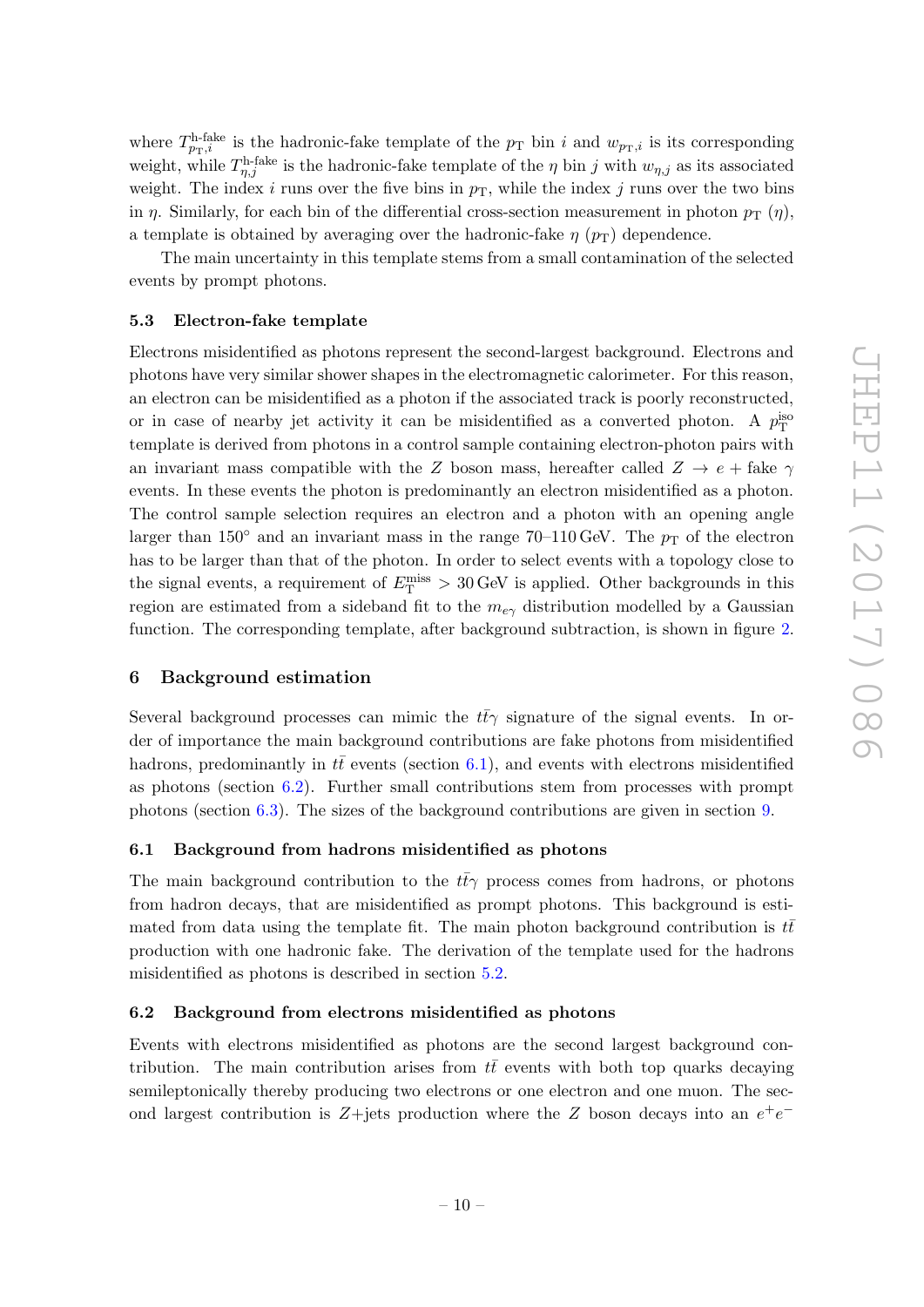pair and one of the electrons is misidentified as a photon. The contribution of events with electrons misidentified as photons is estimated with a fully data-driven method.

The probability for an electron to fake a photon (fake rate) is calculated using two control regions, one enriched in  $Z \rightarrow ee$  and one enriched in events reconstructed as  $Z \rightarrow$  $e + \text{fake } \gamma$  events. The event selections for the  $Z \to ee$  and  $Z \to e + \text{fake } \gamma$  samples require two back-to-back objects, either two electrons or an electron and a photon. The definitions are the same as for the signal selection except for the second electron in the  $Z \rightarrow ee$ selection, where the  $p<sub>T</sub>$  threshold is lowered from 25 GeV to 15 GeV so that it is the same as for the photon. In the  $Z \to e + \text{fake } \gamma$  selection the electron is required to have a larger  $p_T$  than the photon. In both selections the object with the larger  $p_T$  is the tag while the other one is the probe, i.e. the tag is always an electron.

The numbers of  $Z \to ee$  and  $Z \to e + \text{fake } \gamma$  events are determined from a fit of the invariant mass distribution of the two objects using a sum of a Crystal-Ball [\[58\]](#page-25-13) and a Gaussian function. The fit is performed in the region where the invariant mass lies between 70 GeV and 110 GeV. The fake rate is calculated from the ratio of these two numbers, as a function of the transverse energy and the pseudorapidity of the photon. A correction accounting for the different reconstruction and identification efficiencies for electrons and photons is applied.

The contribution of electrons reconstructed as photons in the signal region is then estimated by applying the fake rate to a modified signal region, where an electron fulfilling the same kinematic selection as the photon is required. This background contributes  $317 \pm 7 \pm 41$  and  $385 \pm 6 \pm 42$  events in the electron and muon channels, respectively, where the first error is statistical and the second is systematic. The systematic uncertainty is estimated by varying the range and functions used in the fit of the two invariant mass distributions.

#### <span id="page-13-0"></span>6.3 Background events with a prompt photon

There are several background processes to  $t\bar{t}$  production that can become a background to the  $t\bar{t}\gamma$  sample, if an additional prompt photon is present.

Multijet production with an associated prompt photon is a source of background when one of the jets in the event is misidentified as a lepton, referred to as a fake lepton. In order to estimate this background, a control sample is created that uses the same event selection as for the signal except that the lepton identification criteria are loosened. To account for the sample composition in fake and real leptons, each event is assigned a weight computed from the matrix method [\[57\]](#page-25-12) in order to obtain a distribution corresponding to fake leptons. To calculate the contribution of events with a prompt photon in this sample, a likelihood fit is performed on the  $p_T^{\text{iso}}$  distribution of these weighted events, using the prompt-photon and hadron-fake templates described in section [5.1](#page-10-1) and section [5.2,](#page-10-2) respectively. This results in estimated background contributions of  $7.5 \pm 3.6$  events in the electron channel and  $8.3 \pm 5.2$ events in the muon channel. The uncertainties are purely statistical.

Additional backgrounds from  $W\gamma$ +jets,  $Z\gamma$ +jets, single top quark and diboson production are estimated using Monte Carlo simulations. For the  $W\gamma +$  jets events, the cross sections from simulation do not agree with the data, as the fraction of heavy-flavour jets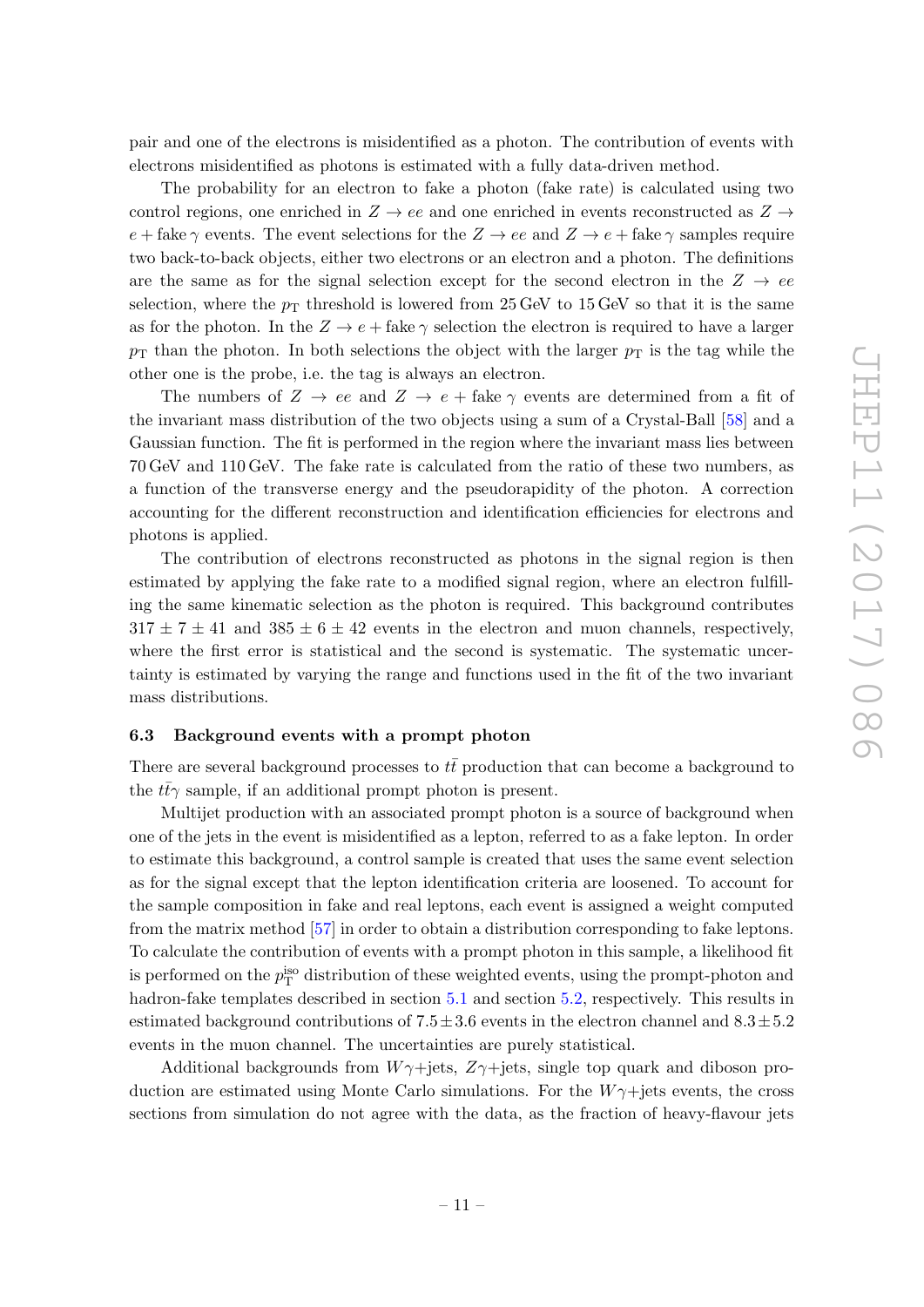| Process                 | $e + \text{jets}$ | $\mu$ + jets  |
|-------------------------|-------------------|---------------|
| Multijet + $\gamma$     | $7.5 \pm 3.6$     | $8.3 \pm 5.2$ |
| $W\gamma + \text{jets}$ | $65 \pm 25$       | $97 \pm 25$   |
| $Z\gamma + \text{jets}$ | $35 \pm 19$       | $38 \pm 20$   |
| Single top + $\gamma$   | $13 \pm 7$        | $19 \pm 10$   |
| Diboson + $\gamma$      | $2.6 \pm 1.5$     | $2.5 \pm 1.4$ |

<span id="page-14-2"></span>Table 1. Expected yields of background processes with a prompt photon. The uncertainties include all sources of systematic uncertainty described in section [8.](#page-16-0)

observed in data is smaller than the prediction obtained using the Sherpa generator, and thus a scale factor is applied to the prediction of the simulation. This scale factor is derived from a control region in data and is  $0.69 \pm 0.16$  for the electron channel and  $0.76 \pm 0.14$  for the muon channel. The control region is defined exactly as for the signal region, except for the required number of jets (between one and three), the number of b-tagged jets (exactly one), and for an additional requirement on the invariant mass of the lepton and the photon, which has to be less than  $40 \,\text{GeV}$ . The uncertainties include the statistical and systematic uncertainty induced by the subtraction of the non- $W\gamma$ +jets events from the control region. A comparison between ALPGEN and the nominal generation with SHERPA gives an additional 20% uncertainty. For the  $Z\gamma$ +jets, single-top and diboson production with an additional photon, a 50% theoretical uncertainty is assumed. In addition, all uncertainties discussed in section [8](#page-16-0) are taken into account.

The expected yields for these backgrounds are summarised in table [1.](#page-14-2)

#### <span id="page-14-0"></span>7 Measurement of the fiducial cross section

In this section, the theoretical predictions for the fiducial region  $t\bar{t}\gamma$  cross section and differential cross sections are described. The fit strategy used to extract these from the data is also presented.

#### <span id="page-14-1"></span>7.1 Theoretical prediction

Production cross sections of a top-quark pair in association with a prompt photon have been calculated at NLO in QCD [\[9\]](#page-23-0), extending calculations obtained assuming stable top quarks [\[59\]](#page-25-14). While the results presented in ref. [\[9\]](#page-23-0) were calculated at a centre-of-mass energy of  $\sqrt{s} = 14 \text{ TeV}$ , a dedicated calculation at  $\sqrt{s} = 8 \text{ TeV}$  has been performed in the singlelepton channel both at LO and NLO using the same techniques as in ref. [\[9\]](#page-23-0). The CTEQ6L1 (CT10) PDF set is used for the LO (NLO) calculation, while for both a fine-structure constant  $\alpha = 1/137$  and renormalisation and factorisation scales  $\mu_R = \mu_F = m_{top}$  are used. Further computations were performed by simultaneously varying the scales  $\mu<sub>R</sub>$  and  $\mu<sub>F</sub>$  by a factor of 2 or 0.5. The LO calculation agrees with the cross section from MADGRAPH within 2%, for scale choices of both  $m_{\text{top}}$  and  $2m_{\text{top}}$ . The ratio of the NLO and LO cross sections, known as the  $K$ -factor, is obtained from the NLO theory calculation at a scale of  $m_{\text{top}}$  and the LO MADGRAPH sample at a scale of  $2m_{\text{top}}$ , after applying the restricted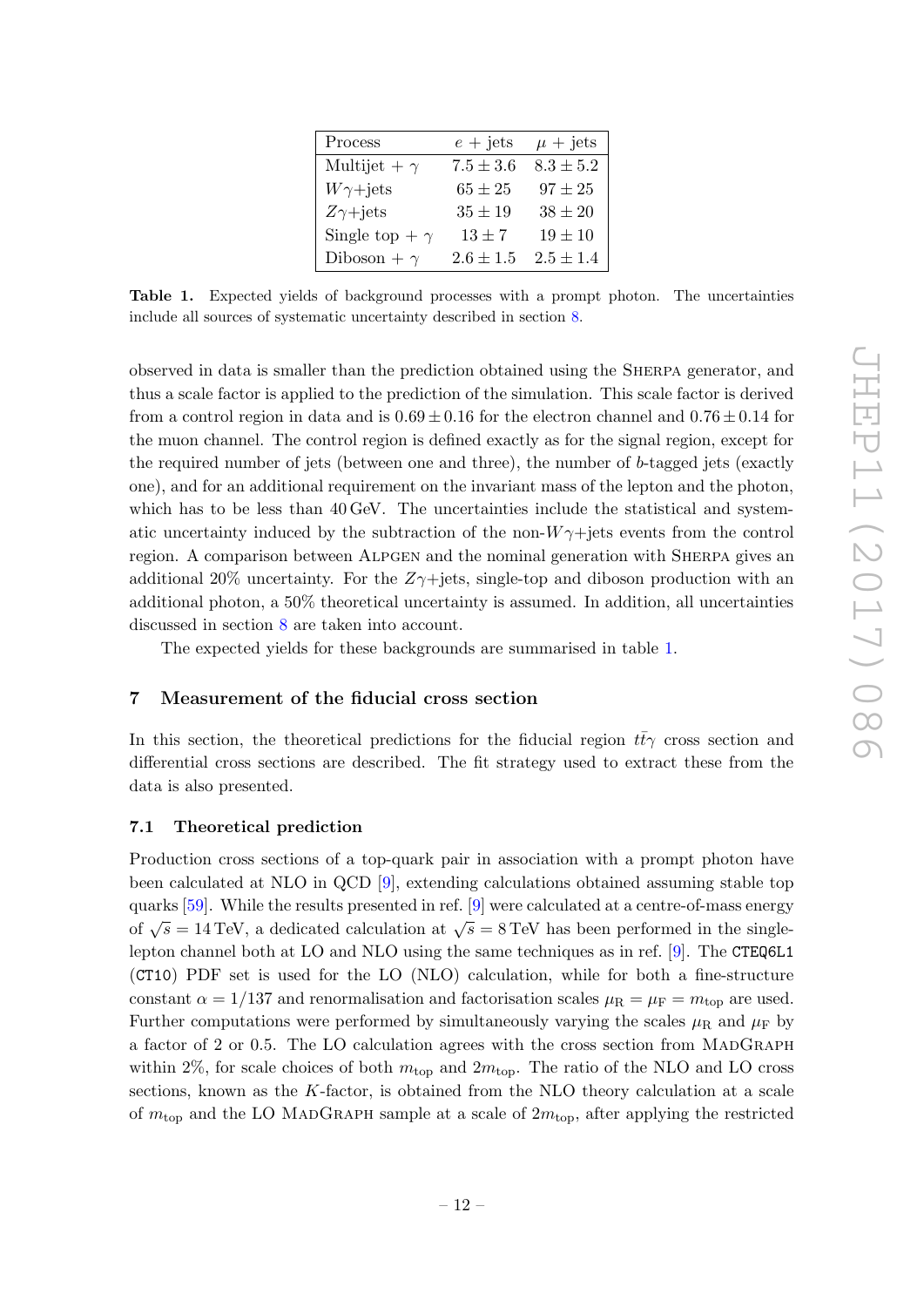phase space requirements described in section [3.](#page-4-0) The overall K-factor was calculated to be  $K = 1.90 \pm 0.25 \pm 0.12$ , with the first uncertainty accounting for scale variation and the second for PDF set variation. For the differential cross-section predictions, the K-factors for the corresponding bin in  $p<sub>T</sub>$  or  $\eta$  are used. These K-factors are used to correct the prediction from simulation with MADGRAPH.

The K-factor derived above is then used to calculate the cross section at NLO by using only events from the simulation with MadGraph in the same fiducial region as defined in section [4.3.](#page-8-0) The inclusive cross section is calculated to be  $151 \pm 24$  fb. In addition, the cross section is calculated in bins of  $p_T$  and  $\eta$  with the same fiducial requirements as for the cross-section measurement.

#### <span id="page-15-0"></span>7.2 Fit strategy

The cross section for  $t\bar{t}\gamma$  production is extracted from the observed binned  $p_T^{\text{iso}}$  distribution employing a likelihood fit. There are two free parameters in the fit, i.e. the total number of signal events and the total number of hadronic-fake events. The  $p_{\rm T}^{\rm iso}$  templates used in the fit are shown in figure [2.](#page-11-0) The prompt-photon template is used for the signal and all backgrounds with a prompt photon. For the background from electrons misidentified as photons, the electron-fake template is utilised and for hadronic fakes the hadronic-fake template is utilised. All backgrounds, except for the hadronic fakes, are described by a Poisson probability distribution with the mean values determined in section [6.](#page-12-1)

The likelihood function  $\mathcal L$  is defined as the product

<span id="page-15-1"></span>
$$
\mathcal{L} = \prod_{i,j} P\left(N_{i,j}|N_{i,j}^s + \sum_b N_{i,j}^b\right) \cdot \prod_t G(0|\theta_t, 1). \tag{7.1}
$$

The Poisson function  $P(N_{i,j}|N_{i,j}^s + \sum_b N_{i,j}^b)$  models the event yield in bin j of the  $p_{\text{T}}^{\text{iso}}$  distribution of bin i of the  $p_{\text{T}}$  or  $\eta$  distribution, where  $N_{i,j}$  is the observed number of events and  $N_{i,j}^s$  and  $N_{i,j}^b$  are the expected numbers of signal and background events. There is only one bin for the inclusive measurement, while there are five bins for each of the differential cross-section measurements, corresponding to the bins in photon  $p<sub>T</sub>$  or  $\eta$ . The Gaussian function  $G(0|\theta_t, 1)$  of unit width models the systematic uncertainty t, where  $\theta_t$  is the parameterisation of this uncertainty. The sources of systematic uncertainty are discussed in section [8.](#page-16-0)

The inclusive and differential fiducial cross sections are related to the number of signal events by

$$
L \cdot \sigma_i \cdot C_i \cdot f_{i,j} = N_{i,j}^s,
$$

where L is the integrated luminosity of the data sample,  $\sigma_i$  is the fiducial cross section to be determined,  $f_{i,j}$  is the fraction of events falling into bin j of  $p_T^{\text{iso}}$  of bin i, calculated from the signal template, and  $C_i$  is the ratio of the number of reconstructed events to the number of generated events in the fiducial region in bin i. The term  $C_i$  can also be expressed as the ratio of the number of reconstructed events to the number of reconstructed events falling into the fiducial region in bin  $i$ , multiplied by the signal efficiency. The ratio  $C_i$  therefore corrects for the event selection efficiency and the migration of events between the fiducial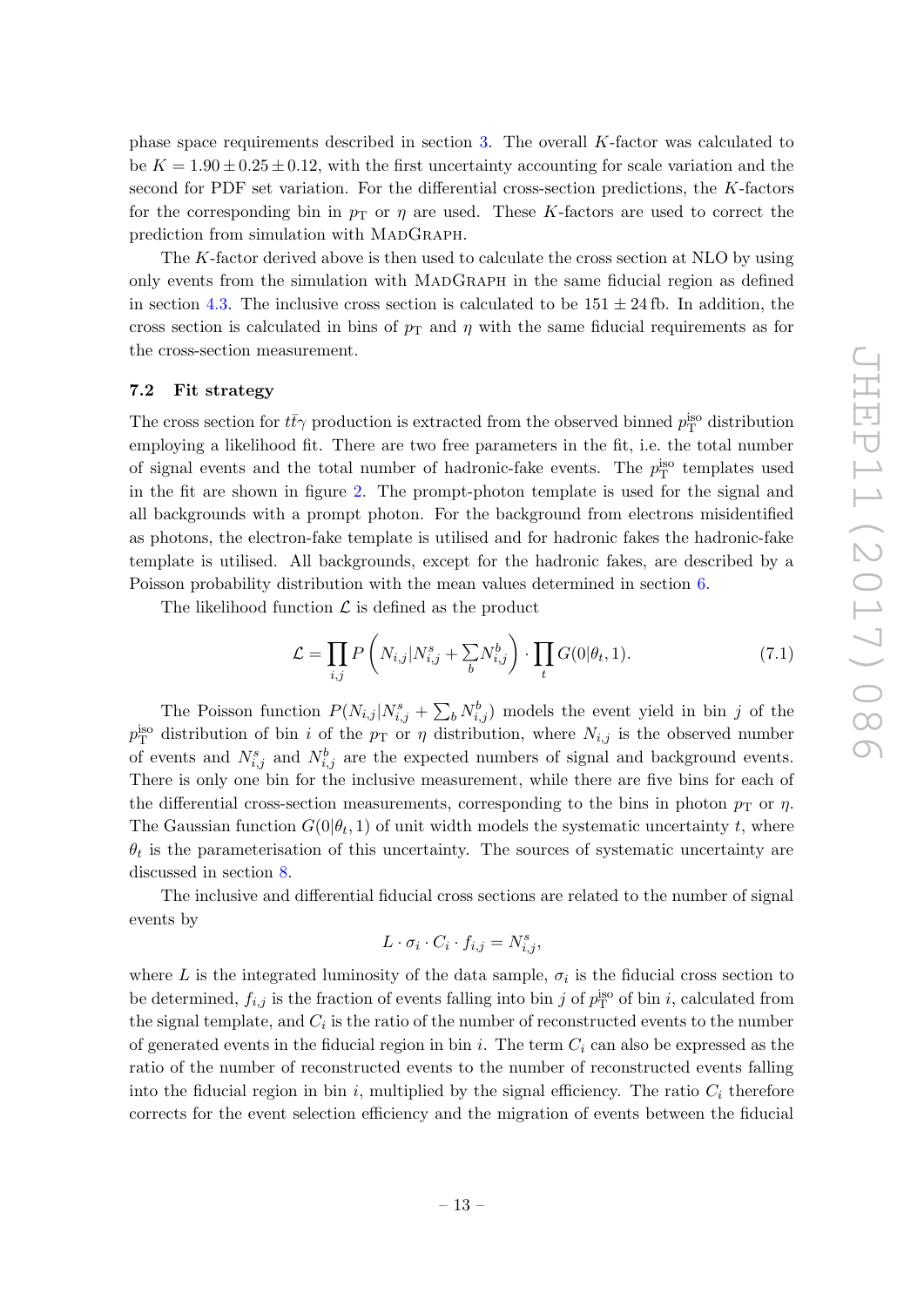and the non-fiducial region, including leptonic  $\tau$  decays, or between different bins i, in the case of the differential cross-section measurement. The values of  $C_i$  range from 0.21 to 0.38 (0.38 to 0.62) for the electron (muon) channel, depending on the bin in  $p_T$  or  $\eta$ . For the differential cross-section measurements, this means that the cross section  $\sigma_i$  is computed in each bin  $i$  using a bin-by-bin unfolding.

To consider the effect of a systematic uncertainty t on the value of a parameter  $p$  in the fit, p is multiplied by a response function, which is a function of the nuisance parameter  $\theta_t$ used to parameterise this uncertainty. The parameters are the variables used to calculate  $N_{i,j}^s$  or  $N_{i,j}^b$ ,

$$
p(\theta_t) = p \cdot (1 + \sigma_p)^{\theta_t},
$$

where  $\sigma_p$  is the uncertainty of parameter p due to the systematic uncertainty t. There could be multiple response functions multiplying  $p$ , if it is affected by more than one systematic uncertainty.

The fiducial cross sections are extracted by maximising the likelihood function (eq. [\(7.1\)](#page-15-1)). To obtain the confidence interval for the fitted cross sections, a profile likelihood ratio  $\lambda_s$  is built according to

$$
\lambda_s(\sigma)=\frac{\mathcal{L}(\sigma,\hat{\hat{\boldsymbol{\theta}}})}{\mathcal{L}(\hat{\sigma},\hat{\boldsymbol{\theta}})},
$$

where the nuisance parameters are denoted by  $\theta$ . The quantities with single hats are their unconditional maximum-likelihood estimate, while the quantities with double hats are their conditional maximum-likelihood estimate when  $\sigma$  is fixed. The profile likelihood ratio is evaluated within the RooFit/RooStats framework [\[60,](#page-25-15) [61\]](#page-25-16) and used to determine the upper and lower limits on the cross section at the 68% confidence level. In the fit, events from the electron and muon channels are merged, having a common parameter of interest, i.e. the fiducial cross section.

For the differential cross-section measurement, the fiducial region definition includes all the requirements for the total cross-section measurement. In addition, the true  $p_T$  or  $\eta$ of the photon has to be in the bin considered. The systematic uncertainties are treated as correlated between the bins. The size of the bins is chosen to keep the migration between bins lower than the expected statistical uncertainty of the cross-section measurement in that bin, in order to have only a small contribution from the bin-by-bin unfolding to the total uncertainty. The migration between bins is smaller than 7% for all bins.

#### <span id="page-16-0"></span>8 Systematic uncertainties

There are three categories of systematic uncertainty affecting the results: the modelling uncertainties, the experimental uncertainties, and the uncertainties related to the template shapes. When varying the parameters to estimate uncertainties, only small differences between the positive and negative uncertainties in the cross section are observed. The uncertainty is therefore symmetrised by taking the larger of the two values. The uncertainties for the inclusive and differential measurements are derived in the same way. The uncertainties for the inclusive measurement are discussed in detail below and summarised in table [2.](#page-19-0) The uncertainties for the differential measurements are included in table [3.](#page-19-1)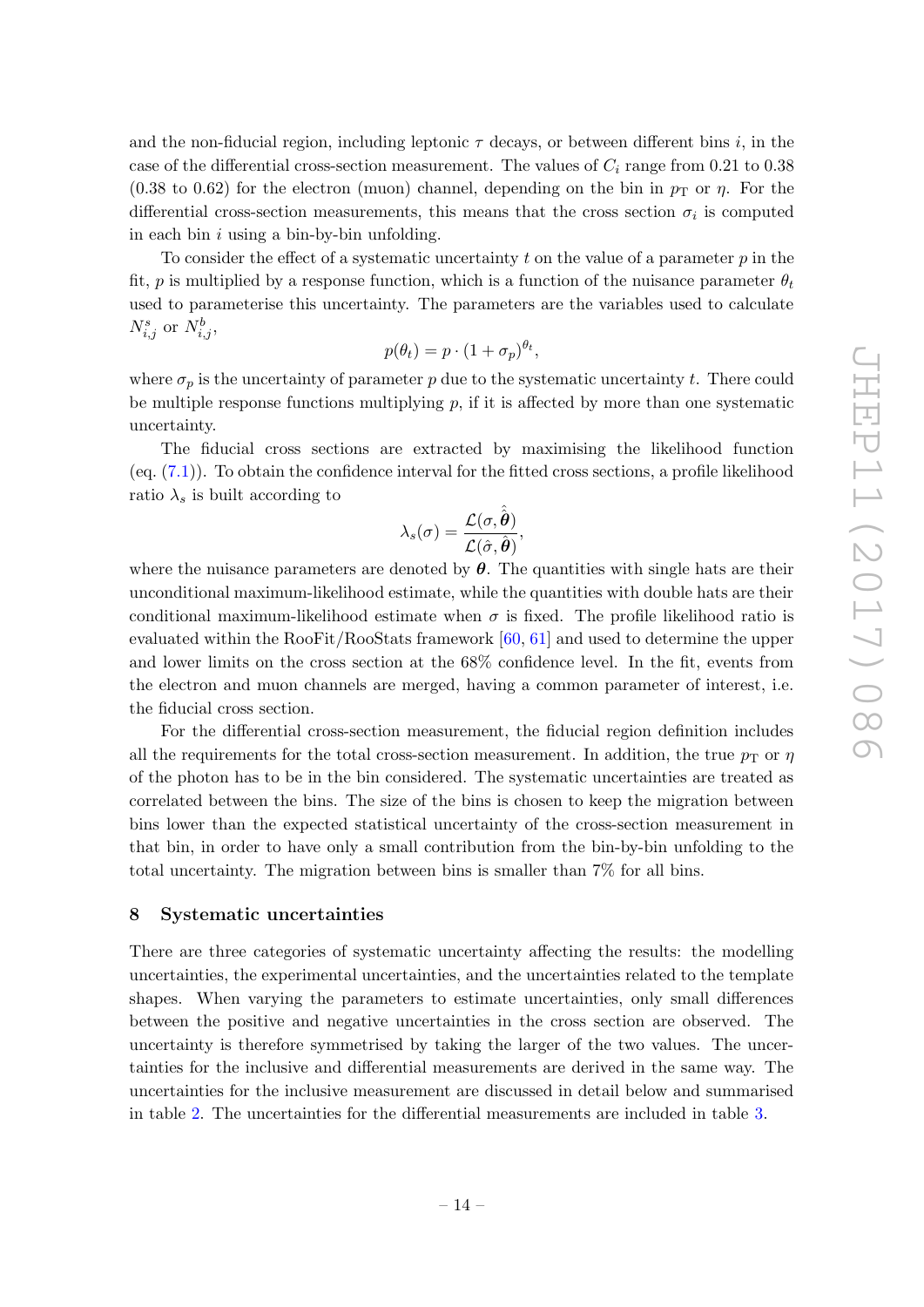#### <span id="page-17-0"></span>8.1 Modelling uncertainties

The renormalisation and factorisation scales for the simulation of the signal process are varied simultaneously from their nominal value of  $\mu_R = \mu_F = 2m_{top}$  by a factor of 1/2 or 2, resulting in an uncertainty of  $0.6\%$  in the measured cross section. PYTHIA 6, which is used for the nominal signal sample, is replaced by Herwig 6.520 [\[30\]](#page-24-3) and Jimmy 4.31 [\[31\]](#page-24-4) to estimate the uncertainty due to the modelling of the parton shower, underlying event, and hadronisation. This results in an uncertainty of 0.6% in the cross section. Initialand final-state radiation are studied by using Pythia 6 tunes with high (Perugia2011C radHi) and low (Perugia2011C radLo) QCD radiation activity for the signal sample. This results in an uncertainty in the inclusive cross section of 2.2%.

Other signal modelling uncertainties were studied, including the choice of matrixelement event generator [\[8\]](#page-22-3), the PDF, and the effect of colour reconnection, underlying event, and QED uncertainties, and are found to be negligible. The uncertainties in the  $Z\gamma$ +jets, single-top+ $\gamma$  and diboson+ $\gamma$  backgrounds are estimated using the 48% uncertainty in the normalisation of the samples in the four-jet bin from the Berends-Giele scaling [\[62\]](#page-26-0). For the  $Z\gamma$ +jets events, this is the largest uncertainty, resulting in an uncertainty of 2.8% in the inclusive cross-section measurement. For the single-top+ $\gamma$  events the uncertainty is 1.2%, while for the diboson+ $\gamma$  events the uncertainty is negligible.

For  $W\gamma$ +jets events, the uncertainty in the scale factor used to normalise the sample (section  $(6.3)$  $(6.3)$ , as well as the difference between the predictions from SHERPA and ALPGEN, is taken into account, resulting in a total uncertainty of 4.0%.

The fake rate used to estimate the background from electrons misidentified as photons shows a dependence on the choice of range and function used in the fit of the ee and  $e\gamma$  invariant mass distributions, resulting in a total systematic uncertainty of 6.1% in the measured inclusive cross section.

#### <span id="page-17-1"></span>8.2 Experimental uncertainties

Experimental uncertainties common to signal and background processes come mainly from the uncertainties associated with the event reconstruction, identification, and trigger efficiencies, momentum and energy scales, and momentum and energy resolutions of the jets, the photon, the lepton, and  $E_{\rm T}^{\rm miss}$ . In addition, the uncertainties associated with the jet flavour tagging, the integrated luminosity, and the pile-up simulation are considered.

The largest uncertainty associated with jets arises from the jet energy scale (JES) [\[63\]](#page-26-1), which is split into several independent categories. To determine the JES uncertainty, each source is varied independently, and the results added in quadrature to obtain an uncertainty in the inclusive cross section of 4.9%. The leading sources for the JES uncertainty are due to uncertainties in the modelling, the amount of pile-up, and the jet flavour composition. The jet energy resolution is evaluated in a similar way [\[64\]](#page-26-2) and results in a total uncertainty of 0.5%.

The photon identification efficiency [\[46\]](#page-25-2) is measured with samples of photons from the radiative decays of the Z boson, and electrons and positrons from Z boson decays, exploiting the similarity between electron and photon electromagnetic showers. Scale factors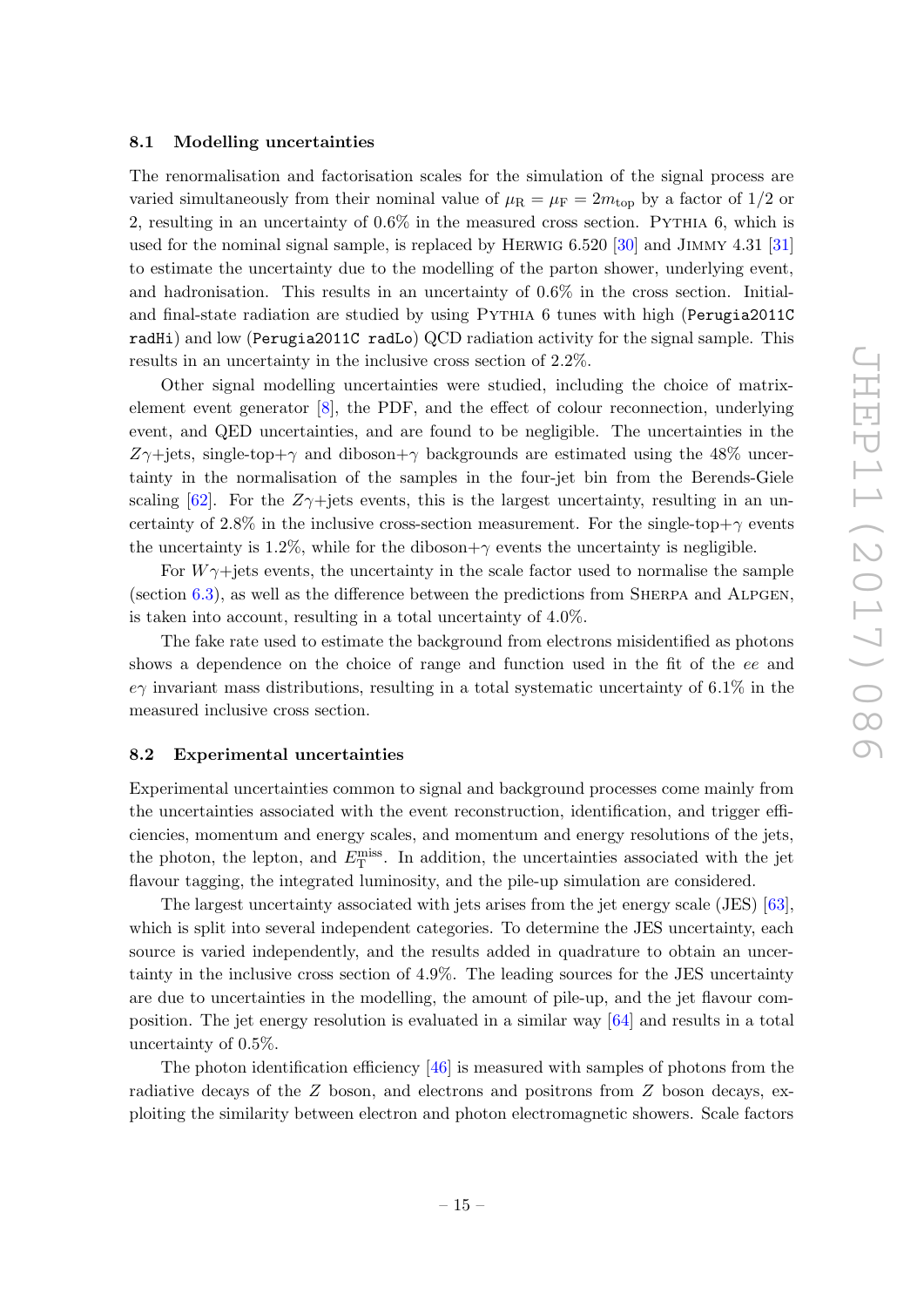are used to correct for detector mismodelling. Uncertainties in these scale factors range between 1.5% and 2.5% ( $2\%$  and  $3\%$ ) for unconverted (converted) photons in the region of  $E_T < 40$  GeV, and 0.5% to 1% for higher transverse energies. These scale factors are varied to study their impact on the analysis, resulting in an uncertainty in the inclusive cross section of 1.2%. The photon energy scale uncertainty [\[48\]](#page-25-4) contributes another  $0.7\%$ uncertainty to the measured inclusive cross section.

For leptons, the trigger and identification efficiencies, and the energy scale and resolution have been investigated  $[42, 44, 64]$  $[42, 44, 64]$  $[42, 44, 64]$  $[42, 44, 64]$  $[42, 44, 64]$ . Correction factors that are applied to the simulation to better match the data are varied within their uncertainty, resulting in an uncertainty of 1.1% in the total cross-section measurement.

The uncertainty in b-tagging  $[53]$  is accounted for by varying the calibration scale factors for b-jets, c-jets, and light-flavour jets by their corresponding systematic uncertainties independently yielding a total systematic uncertainty of 0.3%. The contribution due to the  $E_{\rm T}^{\rm miss}$  uncertainty is negligible.

The uncertainty in the integrated luminosity is 1.9%, as determined from a calibration of the luminosity scale derived from beam-separation scans [\[40\]](#page-24-12). As the luminosity affects both the signal and background normalisation the resulting uncertainty is 2.1%.

#### <span id="page-18-0"></span>8.3 Template-related uncertainties

The dominant uncertainty in the hadron-fake template comes from the contamination by prompt photons. In order to take this contamination into account, a modified template is constructed, where the photon candidates are required not only to fail one of the photon identification requirements based on shower shapes, but all four of them (section [5.2\)](#page-10-2). The likelihood fit is then repeated using the modified template resulting in a systematic uncertainty in the inclusive cross section of 6.3%.

The prompt-photon template is affected by the modelling and experimental systematic uncertainties as described in sections [8.1](#page-17-0) and [8.2.](#page-17-1)

The largest uncertainty due to the template describing electrons misidentified as photons comes from a variation on the  $E_{\rm T}^{\rm miss}$  requirement in the event selection. Other uncertainties are due to the variation of the mass range in the event selection and the  $p_T$  ordering chosen in the determination of the electron fake rates. The combination of these effects, together with the fake rate uncertainty introduced above, yields a systematics uncertainty of 6.3% on the cross section measurement.

#### <span id="page-18-1"></span>9 Results

A total of 3072 candidate events are observed in data. The result of the fit in the fiducial region for the inclusive cross section is summarised in table [3,](#page-19-1) together with the event yields of the backgrounds. No significant pull of the fit input values and their uncertainties is observed compared to the post-fit values. Also, the fitted event yields for the differential cross-section measurement are shown in each photon  $p_T$  and  $\eta$  bin.

The post-fit track isolation distribution for the inclusive measurement is shown in figure [3a.](#page-20-1)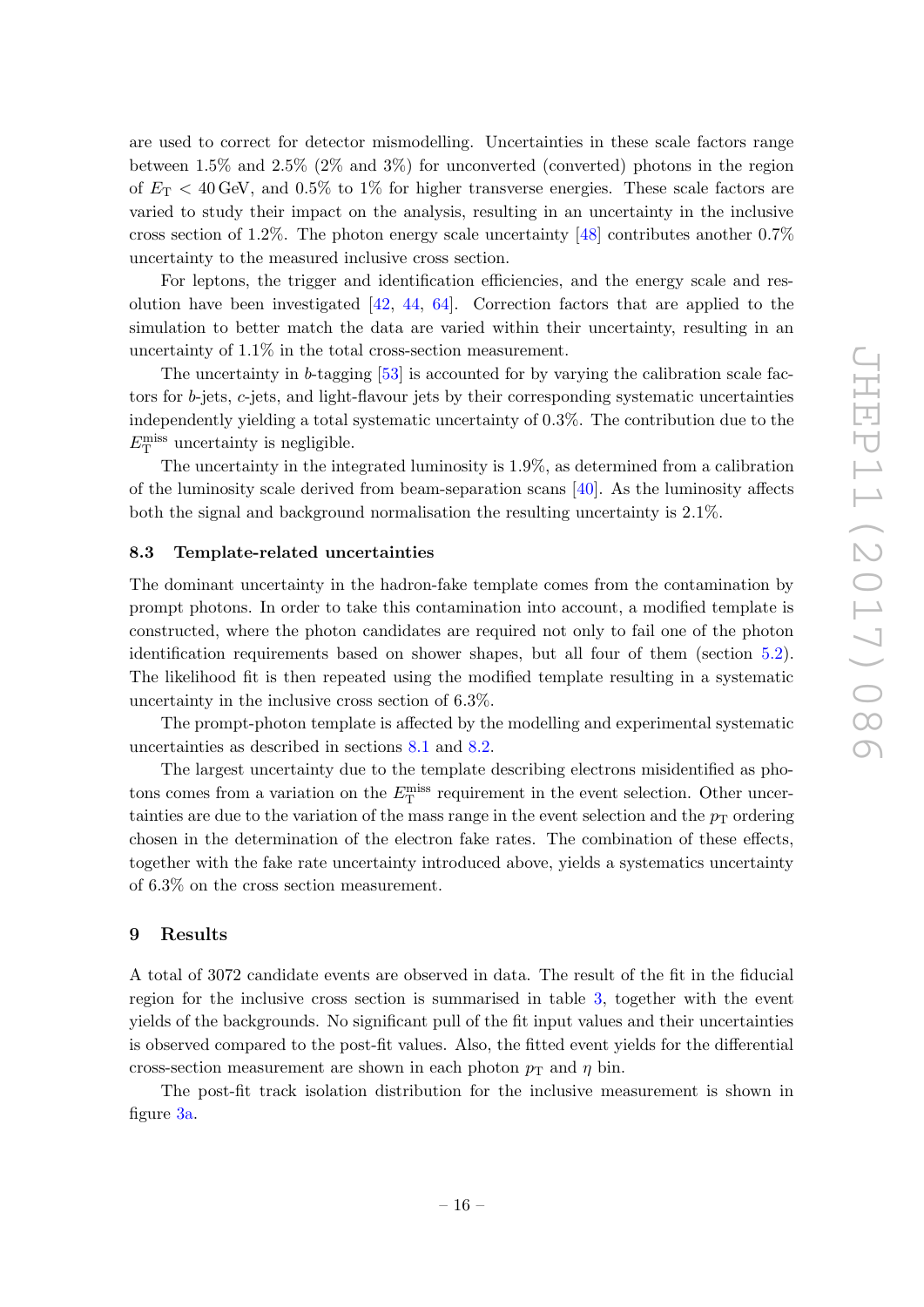<span id="page-19-0"></span>

| Source                             | Relative uncertainty [%] |  |  |  |
|------------------------------------|--------------------------|--|--|--|
| Hadron-fake template               | 6.3                      |  |  |  |
| $e \rightarrow \gamma$ fake        | 6.3                      |  |  |  |
| Jet energy scale                   | 4.9                      |  |  |  |
| $W\gamma + \text{jets}$            | 4.0                      |  |  |  |
| $Z\gamma + \text{jets}$            | 2.8                      |  |  |  |
| Initial- and final-state radiation | 2.2                      |  |  |  |
| Luminosity                         | 2.1                      |  |  |  |
| Photon                             | 1.4                      |  |  |  |
| Single top+ $\gamma$               | 1.2                      |  |  |  |
| Muon                               | 1.2                      |  |  |  |
| Electron                           | 1.0                      |  |  |  |
| Scale uncertainty                  | 0.6                      |  |  |  |
| Parton shower                      | 0.6                      |  |  |  |
| Statistical uncertainty            | 5.1                      |  |  |  |
| Total uncertainty                  | 13                       |  |  |  |

Table 2. List of the most important systematic uncertainties for signal and background and their effects on the measurement of the inclusive cross section. In addition, the statistical and total uncertainty are given. The total uncertainty is derived from the likelihood fit.

<span id="page-19-1"></span>

| Range                               | $tt\gamma$                                                                     | Hadronic                  | $e \rightarrow \gamma$    | $W\gamma$ +jets $Z\gamma$ +jets |                         | Single                                        |                             | Multijet $+\gamma$ Diboson $+\gamma$ Data |      |
|-------------------------------------|--------------------------------------------------------------------------------|---------------------------|---------------------------|---------------------------------|-------------------------|-----------------------------------------------|-----------------------------|-------------------------------------------|------|
|                                     |                                                                                | fake                      | fake                      |                                 |                         | $top+\gamma$                                  |                             |                                           |      |
| Total                               | $1060 \pm 130$ $1020 \pm 90$ $710 \pm 90$ $160 \pm 40$ $73 \pm 32$ $32 \pm 15$ |                           |                           |                                 |                         |                                               | $16 \pm 6$                  | $5.1 \pm 2.4$                             | 3072 |
| $15 \leq p_{\rm T} < 25$ GeV        | $280 \pm 40$                                                                   | $360 \pm 40$ 240 $\pm$ 35 |                           |                                 | $47 \pm 13$ $23 \pm 10$ | $7 \pm 4$                                     | $4.4 \pm 2.3$               | $1.3 \pm 0.7$                             | 966  |
| $25 \le p_{\rm T} < 40~{\rm GeV}$   | $309 \pm 34$                                                                   |                           | $233 \pm 26$ 171 $\pm$ 7  |                                 | $37 \pm 10$ $22 \pm 10$ |                                               | $6.4 \pm 3.3$ $3.8 \pm 2.4$ | $1.8 \pm 0.9$                             | 783  |
| $40 \le p_{\rm T} < 60~{\rm GeV}$   | $220 \pm 40$                                                                   | $205 \pm 21$ 111 $\pm$ 30 |                           | $28 \pm 8$ 13 $\pm$ 6           |                         | $10 \pm 5$                                    | $1.6 \pm 1.9$               | $0.5 \pm 0.3$                             | 589  |
| $60 \le p_{\rm T} < 100~\text{GeV}$ | $160 \pm 40$                                                                   |                           | $116 \pm 16$ $100 \pm 40$ |                                 |                         | $24 \pm 7$ $10 \pm 5$ $8 \pm 4$ $3.4 \pm 2.1$ |                             | $1.0 \pm 0.6$                             | 420  |
| $100 \leq p_{\rm T} < 300$ GeV      | $150 \pm 25$                                                                   | $71 \pm 10$               | $50 \pm 20$               | $23 \pm 7$ $4 \pm 2$            |                         |                                               | $0.9 \pm 0.7$ $0.8 \pm 1.0$ | $0.3 \pm 0.2$                             | 298  |
| $ \eta  < 0.25$                     | $246 \pm 34$                                                                   | $121 \pm 21$              | $93 \pm 24$               | $18 \pm 6$ $9 \pm 4$            |                         |                                               | $4.0 \pm 2.2$ 5.2 $\pm$ 1.8 | $1.0 \pm 0.6$                             | 497  |
| $0.25 \leq  \eta  < 0.55$           | $260 \pm 40$                                                                   |                           | $130 \pm 20$ 116 $\pm 29$ | $29 \pm 8$                      | $11 \pm 6$              |                                               | $3.7 \pm 2.1$ $0.0 \pm 0.4$ | $1.5 \pm 0.8$                             | 552  |
| $0.55 \leq  \eta  < 0.90$           | $180 \pm 40$                                                                   |                           | $198 \pm 27$ $150 \pm 40$ | $31 \pm 9$                      | $16 \pm 7$              |                                               | $2.2 \pm 1.3$ 4.0 $\pm$ 1.8 | $0.4 \pm 0.2$                             | 578  |
| $ 0.90 \leq  \eta  < 1.37$          | $200 \pm 40$                                                                   |                           | $233 \pm 33$ 169 $\pm$ 50 | $35 \pm 10$ 17 $\pm$ 8          |                         | $9 \pm 5$                                     | $5.7 \pm 2.1$               | $1.0 \pm 0.5$                             | 663  |
| $ 1.37 \leq  \eta  < 2.37$          | $150 \pm 40$                                                                   |                           | $344 \pm 33$ 200 $\pm$ 12 | $48 \pm 13$ 19 $\pm$ 9          |                         | $13 \pm 6$                                    | $5.4 \pm 2.5$               | $1.4 \pm 0.7$                             | 782  |

Table 3. Post-fit event yields for the signal and backgrounds for the inclusive cross-section measurement and for the different bins of reconstructed photon  $p_T$  and  $\eta$  for the differential cross-section measurement. The uncertainties include the statistical and systematic uncertainties.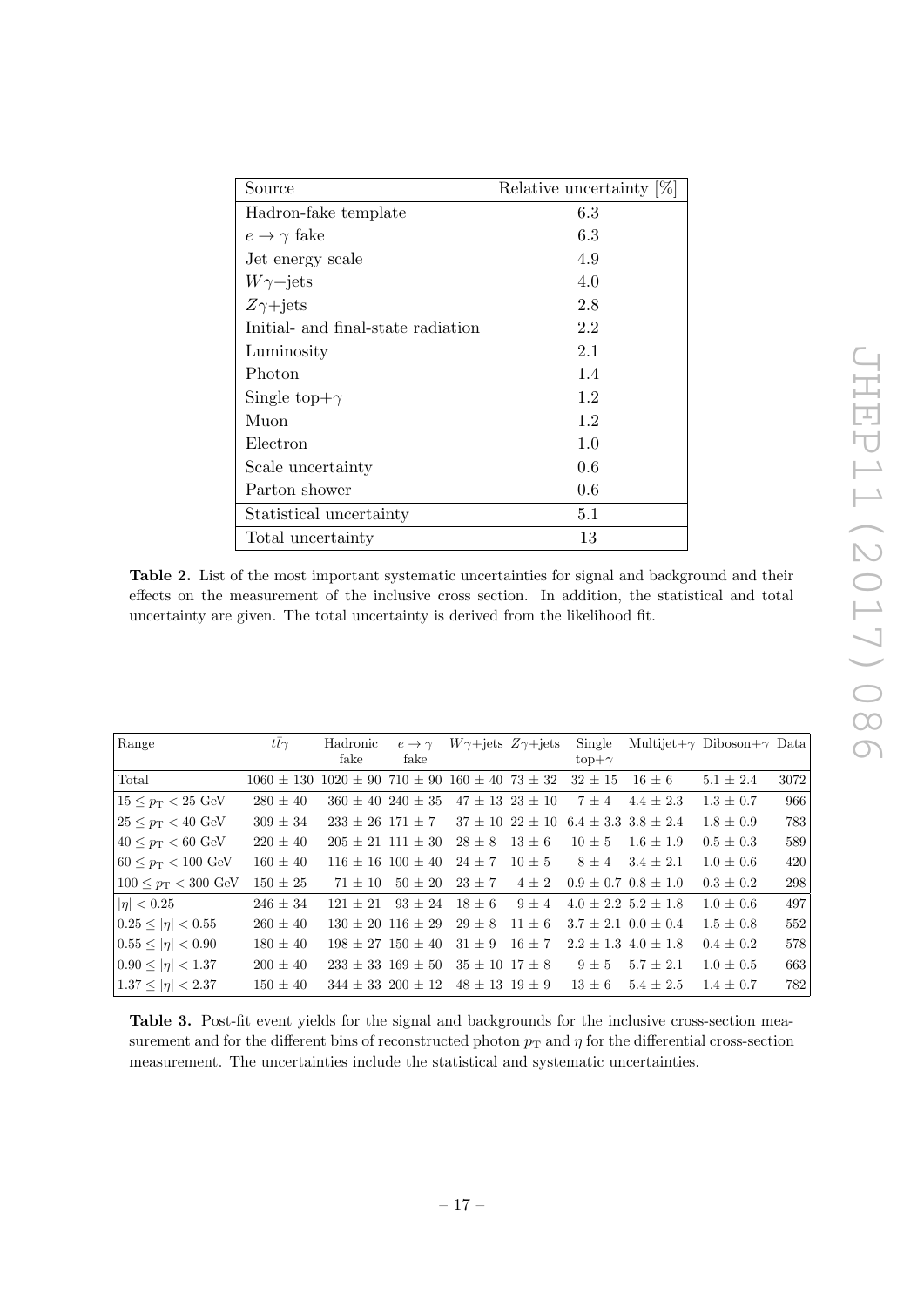<span id="page-20-1"></span>

Figure 3. [\(a\)](#page-20-1) Post-fit track isolation distribution for the inclusive cross-section measurement. The last bin includes the overflow. The uncertainty band includes all uncertainties. [\(b\)](#page-20-2) Summary of fiducial measurements of  $t\bar{t}\gamma$  production in pp collisions at 7 TeV [\[8\]](#page-22-3) and 8 TeV, normalised to the expected cross section, calculated at NLO accuracy [\[9\]](#page-23-0).

Using data selected in the single-lepton channel, the result of the inclusive measurement is:

<span id="page-20-2"></span>
$$
\sigma_{\rm sl}^{\rm fid} = 139 \pm 7
$$
 (stat.)  $\pm 17$  (syst.) fb =  $139 \pm 18$  fb,

which agrees with the NLO prediction of  $151 \pm 24$  fb [\[9\]](#page-23-0). This result is compared to the Standard Model calculation as well as to the measurement performed at  $\sqrt{s} = 7$  TeV [\[8\]](#page-22-3) in figure [3b.](#page-20-2) Good agreement with the NLO predictions is observed in both cases.

The measured  $p_T$  and  $\eta$  differential cross sections are shown and compared with their corresponding theoretical predictions in figure [4.](#page-21-0) Good agreement is observed between the measurement and predicted values.

#### <span id="page-20-0"></span>10 Conclusions

A measurement of the fiducial cross section of top-quark pair events in association with a photon, using 20.2 fb<sup>-1</sup> of 8 TeV pp collision data collected in 2012 by the ATLAS detector at the LHC is presented. The measurement is performed in the single-lepton channel with either one isolated electron or muon, at least four jets where at least one is b-tagged in the fiducial region  $p_T(\gamma) > 15$  GeV,  $|\eta(\gamma)| < 2.37$  and  $p_T(\ell) > 25$  GeV,  $|\eta(\ell)| < 2.5$ , with angular separations  $\Delta R(\ell, \gamma) > 0.7$  and  $\Delta R(\text{jet}, \gamma) > 0.5$ . The result is based on the minimisation of a profile likelihood ratio, using the photon track isolation as the discriminating variable since it provides good rejection against the main background of hadronic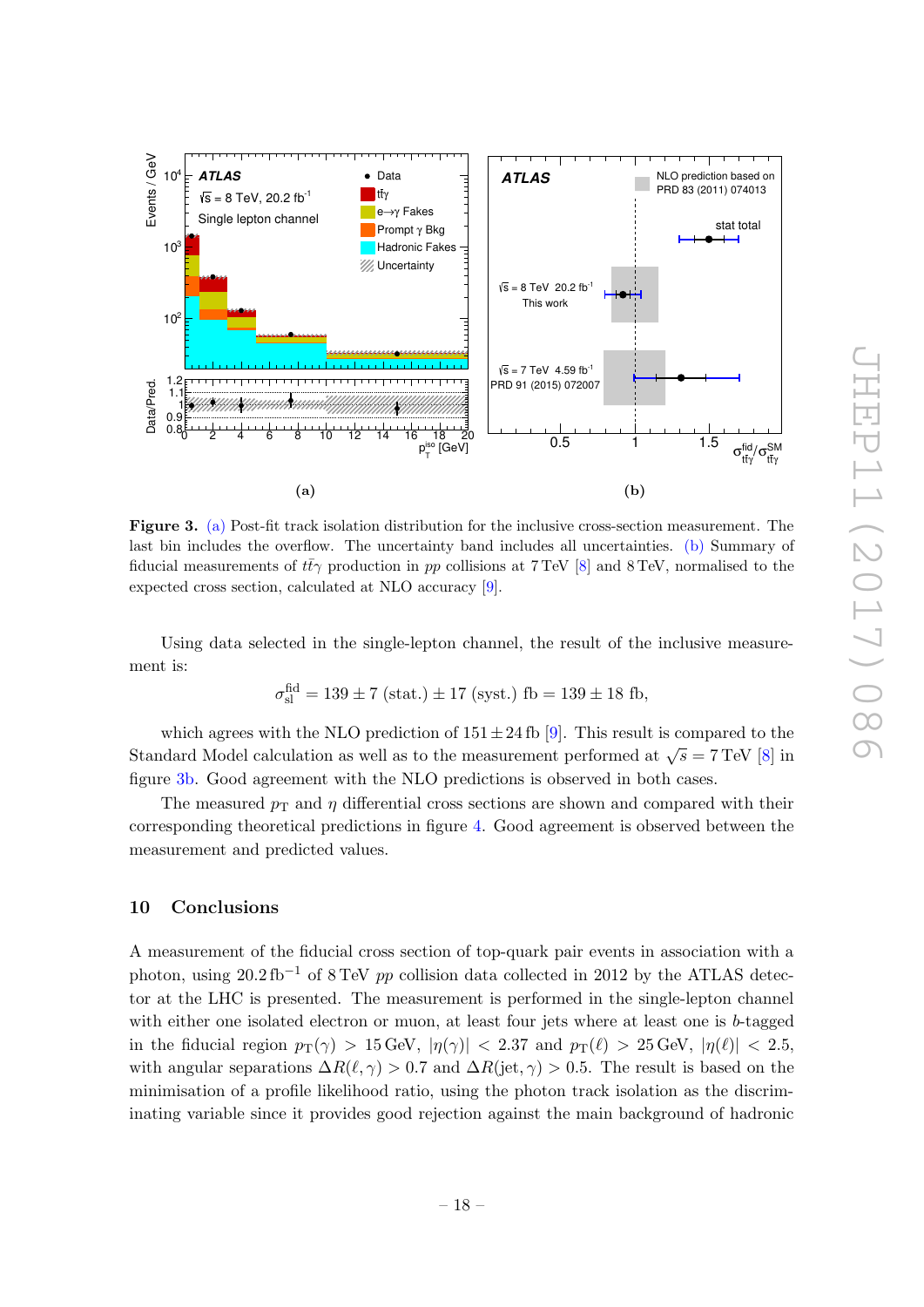<span id="page-21-1"></span><span id="page-21-0"></span>

<span id="page-21-2"></span>Figure 4. Measured differential cross section in [\(a\)](#page-21-1)  $p_T$  and [\(b\)](#page-21-2)  $|\eta|$  and the corresponding theoretical prediction.

jets misidentified as photons. The analysis uses data-driven measurements for the determination of the largest background contributions. In particular, the track isolation template of the hadronic fakes and the background contributions of electron fakes and QCD multijet events are obtained from data.

The fiducial  $t\bar{t}\gamma$  cross section is extracted by a combined fit using the single-lepton channel and the theoretical prediction at NLO is in agreement with this measurement. In addition differential cross sections with respect to photon  $p_T$  and  $\eta$  are measured. These results also agree with the theoretical predictions at NLO within uncertainties.

#### Acknowledgments

We thank CERN for the very successful operation of the LHC, as well as the support staff from our institutions without whom ATLAS could not be operated efficiently.

We acknowledge the support of ANPCyT, Argentina; YerPhI, Armenia; ARC, Australia; BMWFW and FWF, Austria; ANAS, Azerbaijan; SSTC, Belarus; CNPq and FAPESP, Brazil; NSERC, NRC and CFI, Canada; CERN; CONICYT, Chile; CAS, MOST and NSFC, China; COLCIENCIAS, Colombia; MSMT CR, MPO CR and VSC CR, Czech Republic; DNRF and DNSRC, Denmark; IN2P3-CNRS, CEA-DSM/IRFU, France; SRNSF, Georgia; BMBF, HGF, and MPG, Germany; GSRT, Greece; RGC, Hong Kong SAR, China; ISF, I-CORE and Benoziyo Center, Israel; INFN, Italy; MEXT and JSPS, Japan; CNRST, Morocco; NWO, Netherlands; RCN, Norway; MNiSW and NCN, Poland; FCT, Portugal; MNE/IFA, Romania; MES of Russia and NRC KI, Russian Federation; JINR; MESTD, Serbia; MSSR, Slovakia; ARRS and MIZS, Slovenia; DST/NRF, South Africa; MINECO, Spain; SRC and Wallenberg Foundation, Sweden; SERI, SNSF and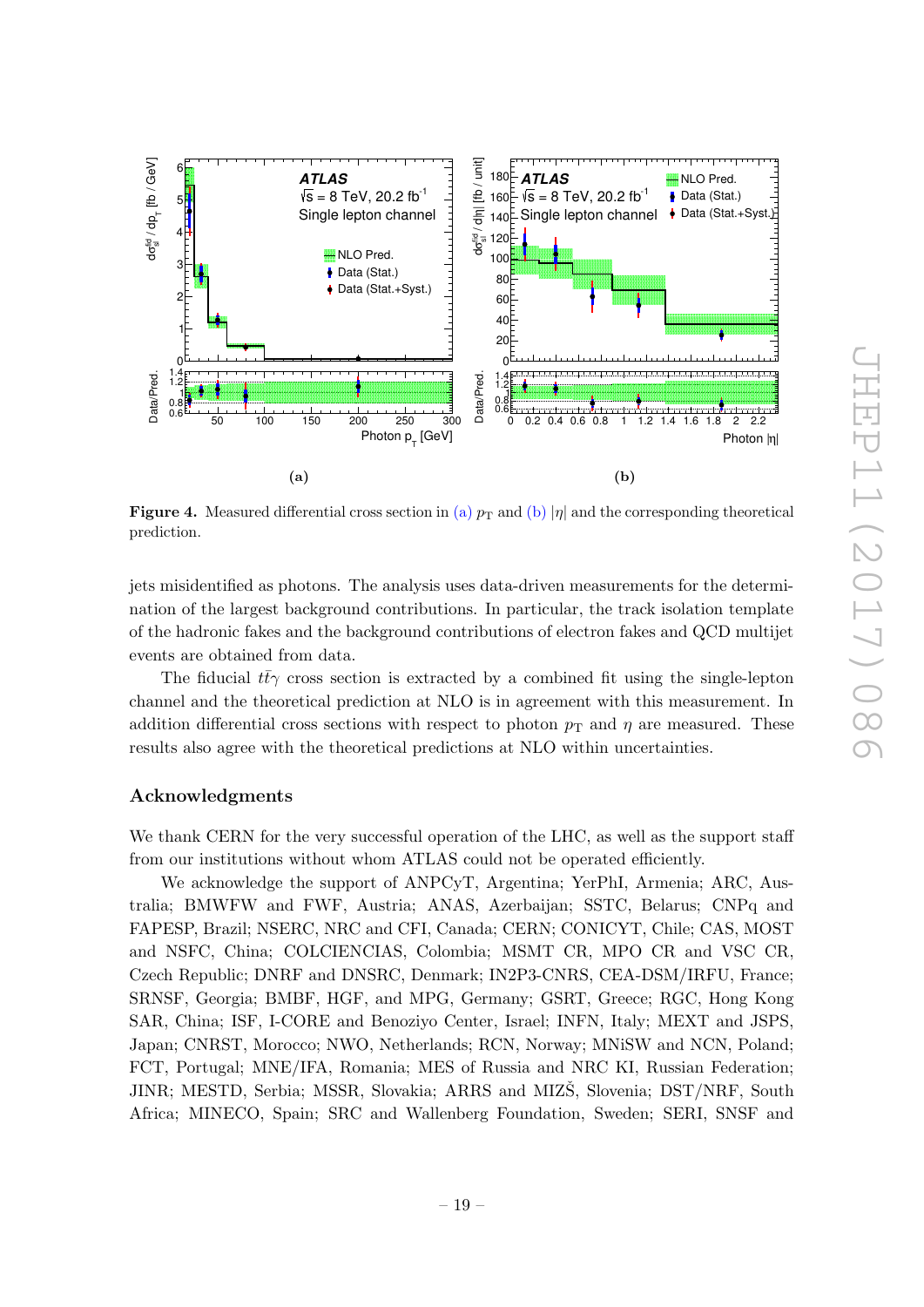Cantons of Bern and Geneva, Switzerland; MOST, Taiwan; TAEK, Turkey; STFC, United Kingdom; DOE and NSF, United States of America. In addition, individual groups and members have received support from BCKDF, the Canada Council, CANARIE, CRC, Compute Canada, FQRNT, and the Ontario Innovation Trust, Canada; EPLANET, ERC, ERDF, FP7, Horizon 2020 and Marie Skłodowska-Curie Actions, European Union; Investissements d'Avenir Labex and Idex, ANR, Région Auvergne and Fondation Partager le Savoir, France; DFG and AvH Foundation, Germany; Herakleitos, Thales and Aristeia programmes co-financed by EU-ESF and the Greek NSRF; BSF, GIF and Minerva, Israel; BRF, Norway; CERCA Programme Generalitat de Catalunya, Generalitat Valenciana, Spain; the Royal Society and Leverhulme Trust, United Kingdom.

The crucial computing support from all WLCG partners is acknowledged gratefully, in particular from CERN, the ATLAS Tier-1 facilities at TRIUMF (Canada), NDGF (Denmark, Norway, Sweden), CC-IN2P3 (France), KIT/GridKA (Germany), INFN-CNAF (Italy), NL-T1 (Netherlands), PIC (Spain), ASGC (Taiwan), RAL (U.K.) and BNL (U.S.A.), the Tier-2 facilities worldwide and large non-WLCG resource providers. Major contributors of computing resources are listed in ref. [\[65\]](#page-26-3).

Open Access. This article is distributed under the terms of the Creative Commons Attribution License [\(CC-BY 4.0\)](https://creativecommons.org/licenses/by/4.0/), which permits any use, distribution and reproduction in any medium, provided the original author(s) and source are credited.

#### References

- <span id="page-22-0"></span>[1] U. Baur, A. Juste, L.H. Orr and D. Rainwater, Probing electroweak top quark couplings at hadron colliders, Phys. Rev.  $D$  71 [\(2005\) 054013](https://doi.org/10.1103/PhysRevD.71.054013) [[hep-ph/0412021](https://arxiv.org/abs/hep-ph/0412021)] [IN[SPIRE](https://inspirehep.net/search?p=find+EPRINT+hep-ph/0412021)].
- [2] A.O. Bouzas and F. Larios, Electromagnetic dipole moments of the top quark, [Phys. Rev.](https://doi.org/10.1103/PhysRevD.87.074015) D 87 [\(2013\) 074015](https://doi.org/10.1103/PhysRevD.87.074015) [[arXiv:1212.6575](https://arxiv.org/abs/1212.6575)] [IN[SPIRE](https://inspirehep.net/search?p=find+EPRINT+arXiv:1212.6575)].
- [3] R. Röntsch and M. Schulze, *Probing top-Z dipole moments at the LHC and ILC, [JHEP](https://doi.org/10.1007/JHEP08(2015)044)* 08 [\(2015\) 044](https://doi.org/10.1007/JHEP08(2015)044) [[arXiv:1501.05939](https://arxiv.org/abs/1501.05939)] [IN[SPIRE](https://inspirehep.net/search?p=find+EPRINT+arXiv:1501.05939)].
- [4] M. Schulze and Y. Soreq, Pinning down electroweak dipole operators of the top quark, [Eur.](https://doi.org/10.1140/epjc/s10052-016-4263-x) Phys. J. C 76 [\(2016\) 466](https://doi.org/10.1140/epjc/s10052-016-4263-x) [[arXiv:1603.08911](https://arxiv.org/abs/1603.08911)] [IN[SPIRE](https://inspirehep.net/search?p=find+EPRINT+arXiv:1603.08911)].
- [5] O. Bessidskaia Bylund, F. Maltoni, I. Tsinikos, E. Vryonidou and C. Zhang, Probing top quark neutral couplings in the Standard Model Effective Field Theory at NLO in QCD, [JHEP](https://doi.org/10.1007/JHEP05(2016)052) 05 [\(2016\) 052](https://doi.org/10.1007/JHEP05(2016)052) [[arXiv:1601.08193](https://arxiv.org/abs/1601.08193)] [IN[SPIRE](https://inspirehep.net/search?p=find+EPRINT+arXiv:1601.08193)].
- <span id="page-22-1"></span>[6] P.-F. Duan, Y. Zhang, Y. Wang, M. Song and G. Li, Electroweak corrections to top quark pair production in association with a hard photon at hadron colliders, [Phys. Lett.](https://doi.org/10.1016/j.physletb.2016.12.061) B 766 [\(2017\) 102](https://doi.org/10.1016/j.physletb.2016.12.061) [[arXiv:1612.00248](https://arxiv.org/abs/1612.00248)] [IN[SPIRE](https://inspirehep.net/search?p=find+EPRINT+arXiv:1612.00248)].
- <span id="page-22-2"></span>[7] CDF collaboration, T. Aaltonen et al., Evidence for  $t\bar{t}\gamma$  production and measurement of  $\sigma_{t\bar{t}\gamma}/\sigma_{t\bar{t}},$  Phys. Rev. D 84 [\(2011\) 031104\(R\)](https://doi.org/10.1103/PhysRevD.84.031104) [[arXiv:1106.3970](https://arxiv.org/abs/1106.3970)] [IN[SPIRE](https://inspirehep.net/search?p=find+EPRINT+arXiv:1106.3970)].
- <span id="page-22-3"></span>[8] ATLAS collaboration, Observation of top-quark pair production in association with a photon and measurement of the  $t\bar{t}\gamma$  production cross section in pp collisions at  $\sqrt{s} = 7$  TeV using the ATLAS detector, Phys. Rev. D 91 [\(2015\) 072007](https://doi.org/10.1103/PhysRevD.91.072007)  $arXiv:1502.00586$  [IN[SPIRE](https://inspirehep.net/search?p=find+EPRINT+arXiv:1502.00586)].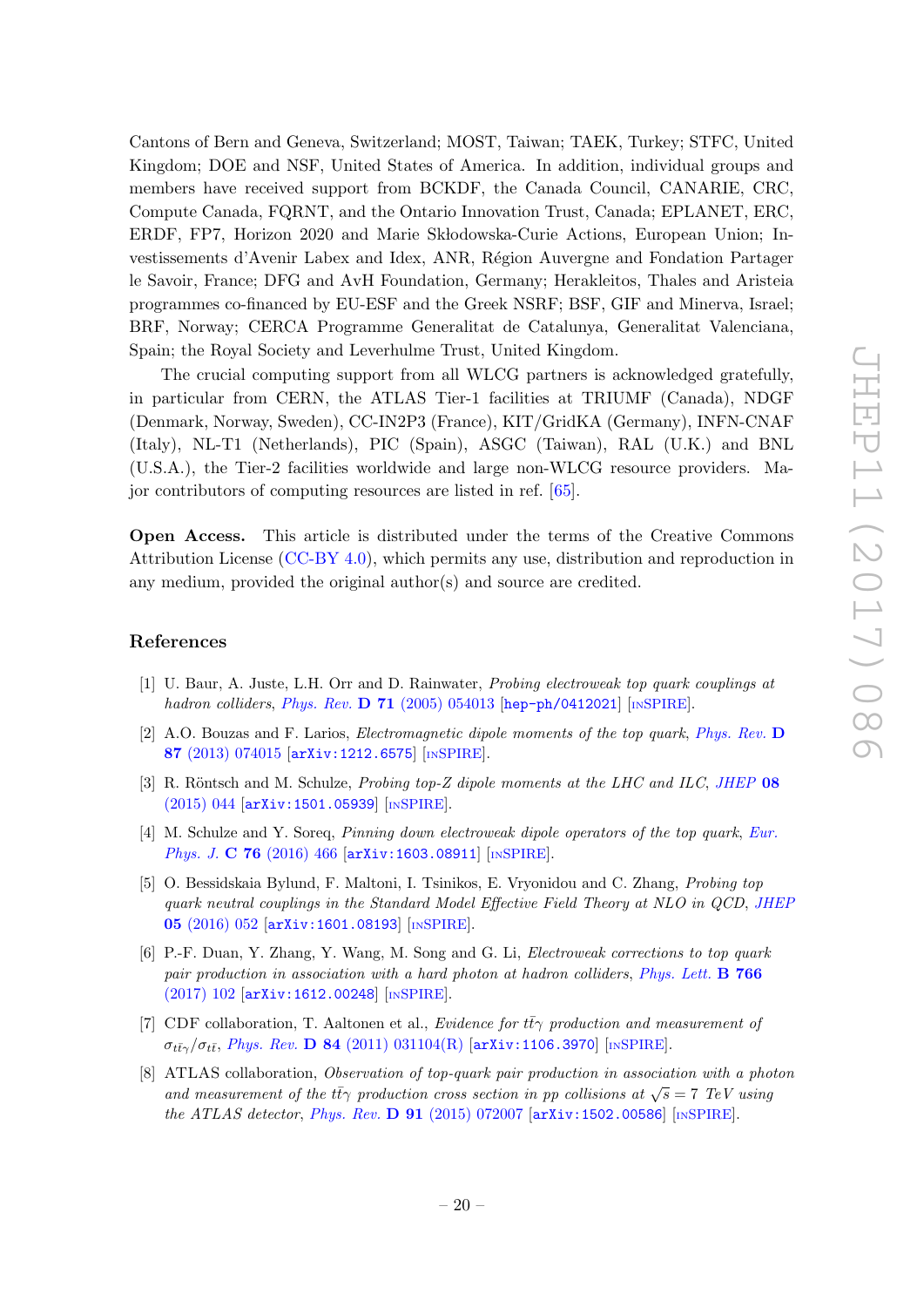- <span id="page-23-0"></span>[9] K. Melnikov, M. Schulze and A. Scharf, QCD corrections to top quark pair production in association with a photon at hadron colliders, Phys. Rev.  $\bf{D}$  83 [\(2011\) 074013](https://doi.org/10.1103/PhysRevD.83.074013) [[arXiv:1102.1967](https://arxiv.org/abs/1102.1967)] [IN[SPIRE](https://inspirehep.net/search?p=find+EPRINT+arXiv:1102.1967)].
- <span id="page-23-1"></span>[10] ATLAS collaboration, The ATLAS Experiment at the CERN Large Hadron Collider, [2008](https://doi.org/10.1088/1748-0221/3/08/S08003) JINST 3 [S08003](https://doi.org/10.1088/1748-0221/3/08/S08003) [IN[SPIRE](https://inspirehep.net/search?p=find+J+%22JINST,3,S08003%22)].
- <span id="page-23-2"></span>[11] T. Sjöstrand, S. Mrenna and P. Skands, A brief introduction to PYTHIA 8.1, [Comput. Phys.](https://doi.org/10.1016/j.cpc.2008.01.036) Commun. 178 [\(2008\) 852](https://doi.org/10.1016/j.cpc.2008.01.036) [[arXiv:0710.3820](https://arxiv.org/abs/0710.3820)] [IN[SPIRE](https://inspirehep.net/search?p=find+EPRINT+arXiv:0710.3820)].
- <span id="page-23-3"></span>[12] A.D. Martin, W.J. Stirling, R.S. Thorne and G. Watt, Parton distributions for the LHC, [Eur. Phys. J.](https://doi.org/10.1140/epjc/s10052-009-1072-5) C 63 (2009) 189 [[arXiv:0901.0002](https://arxiv.org/abs/0901.0002)] [IN[SPIRE](https://inspirehep.net/search?p=find+EPRINT+arXiv:0901.0002)].
- <span id="page-23-4"></span>[13] ATLAS collaboration, Summary of ATLAS PYTHIA 8 tunes, [ATL-PHYS-PUB-2012-003](http://cds.cern.ch/record/1474107) [IN[SPIRE](https://inspirehep.net/search?p=find+R+ATL-PHYS-PUB-2012-003)].
- <span id="page-23-5"></span>[14] J. Alwall et al., The automated computation of tree-level and next-to-leading order differential cross sections, and their matching to parton shower simulations, JHEP 07 [\(2014\)](https://doi.org/10.1007/JHEP07(2014)079) [079](https://doi.org/10.1007/JHEP07(2014)079) [[arXiv:1405.0301](https://arxiv.org/abs/1405.0301)] [IN[SPIRE](https://inspirehep.net/search?p=find+EPRINT+arXiv:1405.0301)].
- <span id="page-23-6"></span>[15] T. Sjöstrand, S. Mrenna and P. Skands,  $PYTHIA$  6.4 physics and manual, JHEP 05 [\(2006\)](https://doi.org/10.1088/1126-6708/2006/05/026) [026](https://doi.org/10.1088/1126-6708/2006/05/026) [[hep-ph/0603175](https://arxiv.org/abs/hep-ph/0603175)] [IN[SPIRE](https://inspirehep.net/search?p=find+EPRINT+hep-ph/0603175)].
- <span id="page-23-7"></span>[16] ATLAS collaboration, Measurement of  $t\bar{t}$  production with a veto on additional central jet activity in pp collisions at  $\sqrt{s} = 7$  TeV using the ATLAS detector, [Eur. Phys. J.](https://doi.org/10.1140/epjc/s10052-012-2043-9) C 72 (2012) [2043](https://doi.org/10.1140/epjc/s10052-012-2043-9) [[arXiv:1203.5015](https://arxiv.org/abs/1203.5015)] [IN[SPIRE](https://inspirehep.net/search?p=find+EPRINT+arXiv:1203.5015)].
- <span id="page-23-8"></span>[17] J. Pumplin et al., New generation of parton distributions with uncertainties from global QCD analysis, JHEP 07 [\(2002\) 012](https://doi.org/10.1088/1126-6708/2002/07/012) [[hep-ph/0201195](https://arxiv.org/abs/hep-ph/0201195)] [IN[SPIRE](https://inspirehep.net/search?p=find+EPRINT+hep-ph/0201195)].
- <span id="page-23-9"></span>[18] P.Z. Skands, Tuning Monte Carlo generators: The Perugia tunes, [Phys. Rev.](https://doi.org/10.1103/PhysRevD.82.074018) D 82 (2010) [074018](https://doi.org/10.1103/PhysRevD.82.074018) [[arXiv:1005.3457](https://arxiv.org/abs/1005.3457)] [IN[SPIRE](https://inspirehep.net/search?p=find+EPRINT+arXiv:1005.3457)].
- <span id="page-23-10"></span>[19] E. Barberio and Z. Was, *PHOTOS: A universal Monte Carlo for QED radiative corrections:* version 2.0, [Comput. Phys. Commun.](https://doi.org/10.1016/0010-4655(94)90074-4)  $79$  (1994) 291  $\text{[insPIRE]}$ .
- <span id="page-23-11"></span>[20] P. Golonka and Z. Was, PHOTOS Monte Carlo: a precision tool for OED corrections in Z and W decays, [Eur. Phys. J.](https://doi.org/10.1140/epjc/s2005-02396-4)  $C$  45 (2006) 97 [[hep-ph/0506026](https://arxiv.org/abs/hep-ph/0506026)] [IN[SPIRE](https://inspirehep.net/search?p=find+EPRINT+hep-ph/0506026)].
- <span id="page-23-12"></span>[21] P. Golonka, B. Kerševan, T. Pierzchała, E. Richter-Wąs, Z. Wąs and M. Worek, The tauola-photos-F environment for the TAUOLA and PHOTOS packages, release II, [Comput.](https://doi.org/10.1016/j.cpc.2005.12.018) [Phys. Commun.](https://doi.org/10.1016/j.cpc.2005.12.018) 174 (2006) 818 [[hep-ph/0312240](https://arxiv.org/abs/hep-ph/0312240)] [IN[SPIRE](https://inspirehep.net/search?p=find+EPRINT+hep-ph/0312240)].
- <span id="page-23-13"></span>[22] T. Gleisberg et al., Event generation with SHERPA 1.1, JHEP 02 [\(2009\) 007](https://doi.org/10.1088/1126-6708/2009/02/007) [[arXiv:0811.4622](https://arxiv.org/abs/0811.4622)] [IN[SPIRE](https://inspirehep.net/search?p=find+EPRINT+arXiv:0811.4622)].
- <span id="page-23-14"></span>[23] H.-L. Lai et al., New parton distributions for collider physics, Phys. Rev. D 82 [\(2010\) 074024](https://doi.org/10.1103/PhysRevD.82.074024) [[arXiv:1007.2241](https://arxiv.org/abs/1007.2241)] [IN[SPIRE](https://inspirehep.net/search?p=find+EPRINT+arXiv:1007.2241)].
- <span id="page-23-15"></span>[24] M.L. Mangano, M. Moretti, F. Piccinini, R. Pittau and A.D. Polosa, ALPGEN, a generator for hard multiparton processes in hadronic collisions, JHEP 07 [\(2003\) 001](https://doi.org/10.1088/1126-6708/2003/07/001) [[hep-ph/0206293](https://arxiv.org/abs/hep-ph/0206293)] [IN[SPIRE](https://inspirehep.net/search?p=find+EPRINT+hep-ph/0206293)].
- <span id="page-23-16"></span>[25] S. Alioli, P. Nason, C. Oleari and E. Re, NLO single-top production matched with shower in POWHEG: s- and t-channel contributions, JHEP 09 [\(2009\) 111](https://doi.org/10.1088/1126-6708/2009/09/111) [Erratum ibid. 02 (2010) 011] [[arXiv:0907.4076](https://arxiv.org/abs/0907.4076)] [IN[SPIRE](https://inspirehep.net/search?p=find+EPRINT+arXiv:0907.4076)].
- <span id="page-23-17"></span>[26] E. Re, Single-top Wt-channel production matched with parton showers using the POWHEG method, [Eur. Phys. J.](https://doi.org/10.1140/epjc/s10052-011-1547-z) C 71 (2011) 1547  $\left[$ [arXiv:1009.2450](https://arxiv.org/abs/1009.2450) $\right]$  [IN[SPIRE](https://inspirehep.net/search?p=find+EPRINT+arXiv:1009.2450)].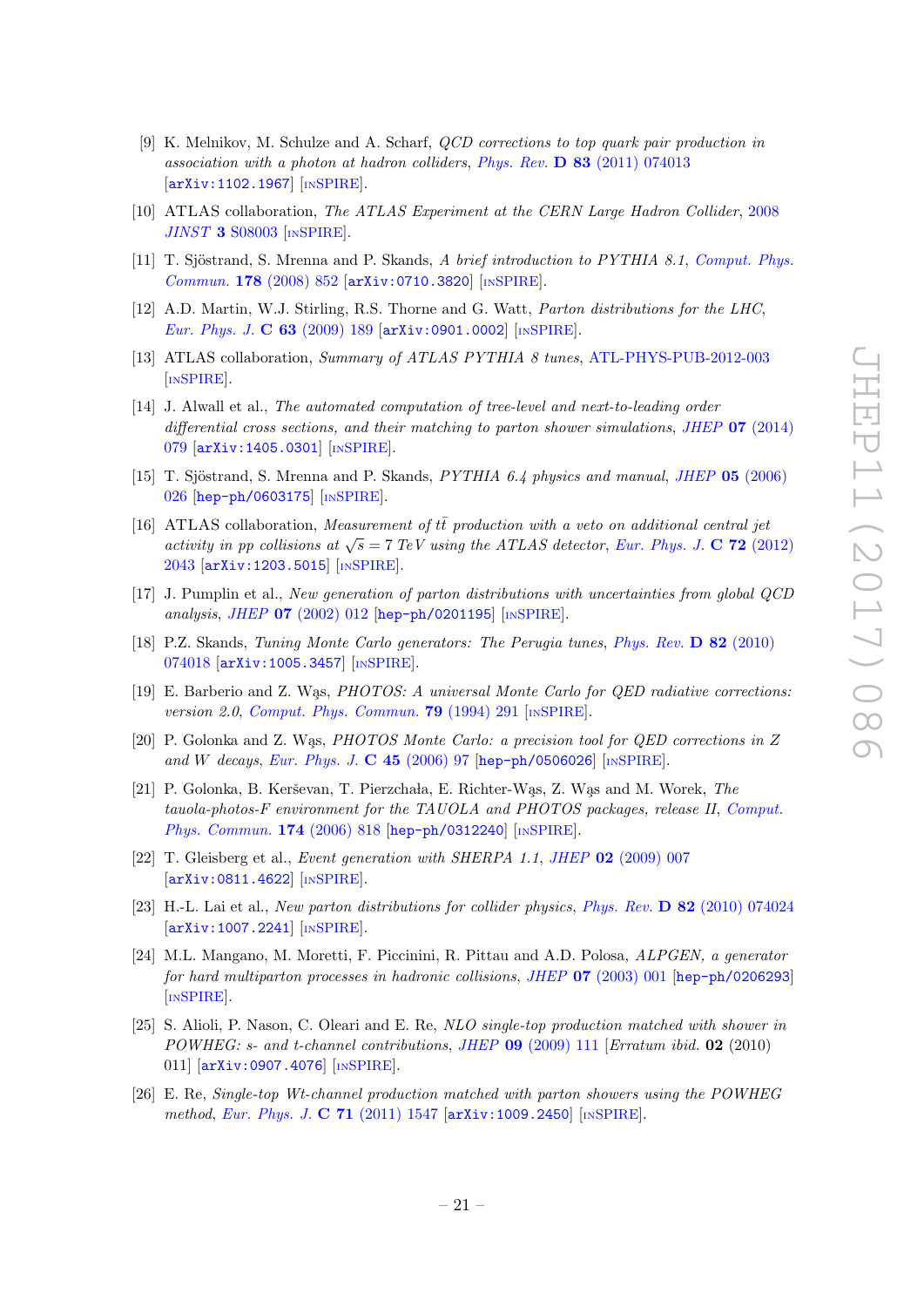- <span id="page-24-0"></span>[27] S. Frixione, E. Laenen, P. Motylinski, B.R. Webber and C.D. White, Single-top hadroproduction in association with a W boson, JHEP  $07$  [\(2008\) 029](https://doi.org/10.1088/1126-6708/2008/07/029) [[arXiv:0805.3067](https://arxiv.org/abs/0805.3067)] [IN[SPIRE](https://inspirehep.net/search?p=find+EPRINT+arXiv:0805.3067)].
- <span id="page-24-1"></span>[28] N. Kidonakis, Next-to-next-to-leading-order collinear and soft gluon corrections for t-channel single top quark production, Phys. Rev.  $\bf{D} 83$  [\(2011\) 091503\(R\)](https://doi.org/10.1103/PhysRevD.83.091503) [[arXiv:1103.2792](https://arxiv.org/abs/1103.2792)] [IN[SPIRE](https://inspirehep.net/search?p=find+EPRINT+arXiv:1103.2792)].
- <span id="page-24-2"></span>[29] N. Kidonakis, Two-loop soft anomalous dimensions for single top quark associated production with a  $W^-$  or  $H^-$ , Phys. Rev. D 82 [\(2010\) 054018](https://doi.org/10.1103/PhysRevD.82.054018) [[arXiv:1005.4451](https://arxiv.org/abs/1005.4451)] [IN[SPIRE](https://inspirehep.net/search?p=find+EPRINT+arXiv:1005.4451)].
- <span id="page-24-3"></span>[30] G. Corcella et al., HERWIG 6: an event generator for hadron emission reactions with interfering gluons (including supersymmetric processes), JHEP 01 [\(2001\) 010](https://doi.org/10.1088/1126-6708/2001/01/010) [[hep-ph/0011363](https://arxiv.org/abs/hep-ph/0011363)] [IN[SPIRE](https://inspirehep.net/search?p=find+EPRINT+hep-ph/0011363)].
- <span id="page-24-4"></span>[31] J.M. Butterworth, J.R. Forshaw and M.H. Seymour, Multiparton interactions in photoproduction at HERA, Z. Phys.  $C$  72 [\(1996\) 637](https://doi.org/10.1007/BF02909195) [[hep-ph/9601371](https://arxiv.org/abs/hep-ph/9601371)] [IN[SPIRE](https://inspirehep.net/search?p=find+EPRINT+hep-ph/9601371)].
- <span id="page-24-5"></span>[32] ATLAS collaboration, New ATLAS event generator tunes to 2010 data, [ATL-PHYS-PUB-2011-008](http://cds.cern.ch/record/1345343) [IN[SPIRE](https://inspirehep.net/search?p=find+R+ATL-PHYS-PUB-2011-008)].
- <span id="page-24-6"></span>[33] J.M. Campbell, R.K. Ellis and C. Williams, Vector boson pair production at the LHC, [JHEP](https://doi.org/10.1007/JHEP07(2011)018) 07 [\(2011\) 018](https://doi.org/10.1007/JHEP07(2011)018) [[arXiv:1105.0020](https://arxiv.org/abs/1105.0020)] [IN[SPIRE](https://inspirehep.net/search?p=find+EPRINT+arXiv:1105.0020)].
- <span id="page-24-7"></span>[34] P. Nason, A new method for combining NLO OCD with shower Monte Carlo algorithms, JHEP 11 [\(2004\) 040](https://doi.org/10.1088/1126-6708/2004/11/040) [[hep-ph/0409146](https://arxiv.org/abs/hep-ph/0409146)] [IN[SPIRE](https://inspirehep.net/search?p=find+EPRINT+hep-ph/0409146)].
- [35] S. Frixione, P. Nason and C. Oleari, Matching NLO QCD computations with parton shower simulations: the POWHEG method, JHEP 11 [\(2007\) 070](https://doi.org/10.1088/1126-6708/2007/11/070) [[arXiv:0709.2092](https://arxiv.org/abs/0709.2092)] [IN[SPIRE](https://inspirehep.net/search?p=find+EPRINT+arXiv:0709.2092)].
- <span id="page-24-8"></span>[36] S. Alioli, P. Nason, C. Oleari and E. Re, A general framework for implementing NLO calculations in shower Monte Carlo programs: the POWHEG BOX, JHEP 06 [\(2010\) 043](https://doi.org/10.1007/JHEP06(2010)043) [[arXiv:1002.2581](https://arxiv.org/abs/1002.2581)] [IN[SPIRE](https://inspirehep.net/search?p=find+EPRINT+arXiv:1002.2581)].
- <span id="page-24-9"></span>[37] ATLAS collaboration, The ATLAS Simulation Infrastructure, [Eur. Phys. J.](https://doi.org/10.1140/epjc/s10052-010-1429-9) C 70 (2010) [823](https://doi.org/10.1140/epjc/s10052-010-1429-9) [[arXiv:1005.4568](https://arxiv.org/abs/1005.4568)] [IN[SPIRE](https://inspirehep.net/search?p=find+EPRINT+arXiv:1005.4568)].
- <span id="page-24-10"></span>[38] GEANT4 collaboration, S. Agostinelli et al.,  $GEANT4 - a simulation toolkit$ , [Nucl.](https://doi.org/10.1016/S0168-9002(03)01368-8) [Instrum. Meth.](https://doi.org/10.1016/S0168-9002(03)01368-8) A 506 (2003) 250 [IN[SPIRE](https://inspirehep.net/search?p=find+J+%22Nucl.Instrum.Meth.,A506,250%22)].
- <span id="page-24-11"></span>[39] ATLAS collaboration, The simulation principle and performance of the ATLAS fast calorimeter simulation FastCaloSim, [ATL-PHYS-PUB-2010-013](http://cds.cern.ch/record/1300517) [IN[SPIRE](https://inspirehep.net/search?p=find+R+ATL-PHYS-PUB-2010-013)].
- <span id="page-24-12"></span>[40] ATLAS collaboration, Luminosity determination in pp collisions at  $\sqrt{s} = 8$  TeV using the ATLAS detector at the LHC, [Eur. Phys. J.](https://doi.org/10.1140/epjc/s10052-016-4466-1) C  $76$  (2016) 653 [[arXiv:1608.03953](https://arxiv.org/abs/1608.03953)] [IN[SPIRE](https://inspirehep.net/search?p=find+EPRINT+arXiv:1608.03953)].
- <span id="page-24-13"></span>[41] ATLAS collaboration, Electron reconstruction and identification efficiency measurements with the ATLAS detector using the 2011 LHC proton-proton collision data, [Eur. Phys. J.](https://doi.org/10.1140/epjc/s10052-014-2941-0) C 74 [\(2014\) 2941](https://doi.org/10.1140/epjc/s10052-014-2941-0) [[arXiv:1404.2240](https://arxiv.org/abs/1404.2240)] [IN[SPIRE](https://inspirehep.net/search?p=find+EPRINT+arXiv:1404.2240)].
- <span id="page-24-14"></span>[42] ATLAS collaboration, Electron efficiency measurements with the ATLAS detector using 2012 LHC proton-proton collision data, [Eur. Phys. J.](https://doi.org/10.1140/epjc/s10052-017-4756-2) C  $77$  (2017) 195  $\left[\text{arXiv}:1612.01456\right]$ [IN[SPIRE](https://inspirehep.net/search?p=find+EPRINT+arXiv:1612.01456)].
- <span id="page-24-15"></span>[43] ATLAS collaboration, Muon reconstruction efficiency and momentum resolution of the ATLAS experiment in proton-proton collisions at  $\sqrt{s} = 7$  TeV in 2010, [Eur. Phys. J.](https://doi.org/10.1140/epjc/s10052-014-3034-9) C 74 [\(2014\) 3034](https://doi.org/10.1140/epjc/s10052-014-3034-9) [[arXiv:1404.4562](https://arxiv.org/abs/1404.4562)] [IN[SPIRE](https://inspirehep.net/search?p=find+EPRINT+arXiv:1404.4562)].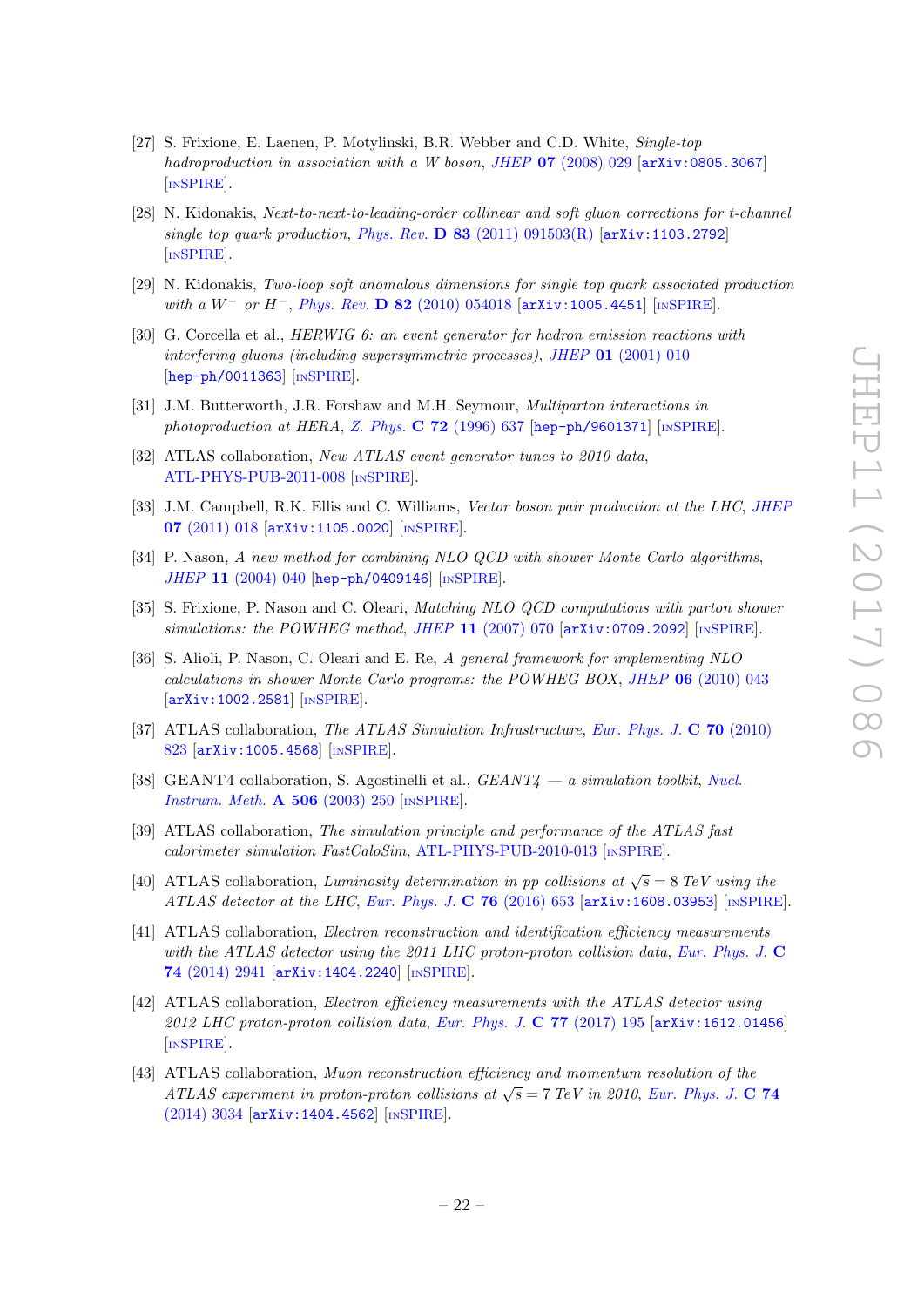- <span id="page-25-0"></span>[44] ATLAS collaboration, Measurement of the muon reconstruction performance of the ATLAS detector using 2011 and 2012 LHC proton-proton collision data, [Eur. Phys. J.](https://doi.org/10.1140/epjc/s10052-014-3130-x) C 74 (2014) [3130](https://doi.org/10.1140/epjc/s10052-014-3130-x) [[arXiv:1407.3935](https://arxiv.org/abs/1407.3935)] [IN[SPIRE](https://inspirehep.net/search?p=find+EPRINT+arXiv:1407.3935)].
- <span id="page-25-1"></span>[45] K. Rehermann and B. Tweedie, Efficient identification of boosted semileptonic top quarks at the LHC, JHEP 03 [\(2011\) 059](https://doi.org/10.1007/JHEP03(2011)059) [[arXiv:1007.2221](https://arxiv.org/abs/1007.2221)] [IN[SPIRE](https://inspirehep.net/search?p=find+EPRINT+arXiv:1007.2221)].
- <span id="page-25-2"></span>[46] ATLAS collaboration, Measurement of the photon identification efficiencies with the ATLAS detector using LHC Run-1 data, [Eur. Phys. J.](https://doi.org/10.1140/epjc/s10052-016-4507-9) C  $76$  (2016) 666 [[arXiv:1606.01813](https://arxiv.org/abs/1606.01813)] [IN[SPIRE](https://inspirehep.net/search?p=find+EPRINT+arXiv:1606.01813)].
- <span id="page-25-3"></span>[47] W. Lampl et al., Calorimeter Clustering Algorithms: Description and Performance, [ATL-LARG-PUB-2008-002](http://cds.cern.ch/record/1099735) [IN[SPIRE](https://inspirehep.net/search?p=find+R+ATL-LARG-PUB-2008-002)].
- <span id="page-25-4"></span>[48] ATLAS collaboration, Electron and photon energy calibration with the ATLAS detector using LHC Run 1 data, [Eur. Phys. J.](https://doi.org/10.1140/epjc/s10052-014-3071-4) C 74 (2014) 3071  $arXiv:1407.5063$  [IN[SPIRE](https://inspirehep.net/search?p=find+EPRINT+arXiv:1407.5063)].
- <span id="page-25-5"></span>[49] M. Cacciari, G.P. Salam and G. Soyez, The anti- $k_t$  jet clustering algorithm, JHEP 04 [\(2008\)](https://doi.org/10.1088/1126-6708/2008/04/063) [063](https://doi.org/10.1088/1126-6708/2008/04/063) [[arXiv:0802.1189](https://arxiv.org/abs/0802.1189)] [IN[SPIRE](https://inspirehep.net/search?p=find+EPRINT+arXiv:0802.1189)].
- <span id="page-25-6"></span>[50] ATLAS collaboration, Topological cell clustering in the ATLAS calorimeters and its performance in LHC Run 1, [Eur. Phys. J.](https://doi.org/10.1140/epjc/s10052-017-5004-5) C 77 (2017) 490 [[arXiv:1603.02934](https://arxiv.org/abs/1603.02934)] [IN[SPIRE](https://inspirehep.net/search?p=find+EPRINT+arXiv:1603.02934)].
- <span id="page-25-7"></span>[51] ATLAS collaboration, *Jet energy measurement with the ATLAS detector in proton-proton* collisions at  $\sqrt{s} = 7$  TeV, [Eur. Phys. J.](https://doi.org/10.1140/epjc/s10052-013-2304-2) C 73 (2013) 2304 [[arXiv:1112.6426](https://arxiv.org/abs/1112.6426)] [IN[SPIRE](https://inspirehep.net/search?p=find+EPRINT+arXiv:1112.6426)].
- <span id="page-25-8"></span>[52] ATLAS collaboration, Performance of pile-up mitigation techniques for jets in pp collisions at  $\sqrt{s} = 8$  TeV using the ATLAS detector, [Eur. Phys. J.](https://doi.org/10.1140/epjc/s10052-016-4395-z) C 76 (2016) 581 [[arXiv:1510.03823](https://arxiv.org/abs/1510.03823)] [IN[SPIRE](https://inspirehep.net/search?p=find+EPRINT+arXiv:1510.03823)].
- <span id="page-25-9"></span>[53] ATLAS collaboration, *Performance of b-Jet Identification in the ATLAS Experiment*, [2016](https://doi.org/10.1088/1748-0221/11/04/P04008) JINST 11 [P04008](https://doi.org/10.1088/1748-0221/11/04/P04008) [[arXiv:1512.01094](https://arxiv.org/abs/1512.01094)] [IN[SPIRE](https://inspirehep.net/search?p=find+EPRINT+arXiv:1512.01094)].
- [54] ATLAS collaboration, *Calibration of the performance of b-tagging for c and light-flavour jets* in the 2012 ATLAS data, [ATLAS-CONF-2014-046](http://cds.cern.ch/record/1741020) [IN[SPIRE](https://inspirehep.net/search?p=find+R+ATLAS-CONF-2014-046)].
- <span id="page-25-10"></span>[55] ATLAS collaboration, Calibration of b-tagging using dileptonic top pair events in a combinatorial likelihood approach with the ATLAS experiment, [ATLAS-CONF-2014-004](http://cds.cern.ch/record/1664335) [IN[SPIRE](https://inspirehep.net/search?p=find+R+ATLAS-CONF-2014-004)].
- <span id="page-25-11"></span>[56] ATLAS collaboration, Performance of algorithms that reconstruct missing transverse momentum in  $\sqrt{s} = 8$  TeV proton-proton collisions in the ATLAS detector, [Eur. Phys. J.](https://doi.org/10.1140/epjc/s10052-017-4780-2) C 77 [\(2017\) 241](https://doi.org/10.1140/epjc/s10052-017-4780-2) [[arXiv:1609.09324](https://arxiv.org/abs/1609.09324)] [IN[SPIRE](https://inspirehep.net/search?p=find+EPRINT+arXiv:1609.09324)].
- <span id="page-25-12"></span>[57] ATLAS collaboration, Measurement of the top quark-pair production cross section with ATLAS in pp collisions at  $\sqrt{s} = 7$  TeV, [Eur. Phys. J.](https://doi.org/10.1140/epjc/s10052-011-1577-6) C 71 (2011) 1577 [[arXiv:1012.1792](https://arxiv.org/abs/1012.1792)] [IN[SPIRE](https://inspirehep.net/search?p=find+EPRINT+arXiv:1012.1792)].
- <span id="page-25-13"></span>[58] M.J. Oreglia, A study of the reactions  $\psi' \to \gamma \gamma \psi$ , SLAC-R-236 [IN[SPIRE](https://inspirehep.net/search?p=find+R+SLAC-0236)].
- <span id="page-25-14"></span>[59] P.-F. Duan, W.-G. Ma, R.-Y. Zhang, L. Han, L. Guo and S.-M. Wang, QCD corrections to associated production of  $t\bar{t}\gamma$  at hadron colliders, Phys. Rev. **D** 80 [\(2009\) 014022](https://doi.org/10.1103/PhysRevD.80.014022) [[arXiv:0907.1324](https://arxiv.org/abs/0907.1324)] [IN[SPIRE](https://inspirehep.net/search?p=find+EPRINT+arXiv:0907.1324)].
- <span id="page-25-15"></span>[60] W. Verkerke and D. Kirkby, The RooFit toolkit for data modeling, [[physics/0306116](https://arxiv.org/abs/physics/0306116)] [IN[SPIRE](https://inspirehep.net/search?p=find+EPRINT+physics/0306116)].
- <span id="page-25-16"></span>[61] L. Moneta et al., The RooStats Project, [PoS\(ACAT2010\)057](https://pos.sissa.it/contribution?id=PoS(ACAT2010)057) [[arXiv:1009.1003](https://arxiv.org/abs/1009.1003)] [IN[SPIRE](https://inspirehep.net/search?p=find+EPRINT+arXiv:1009.1003)].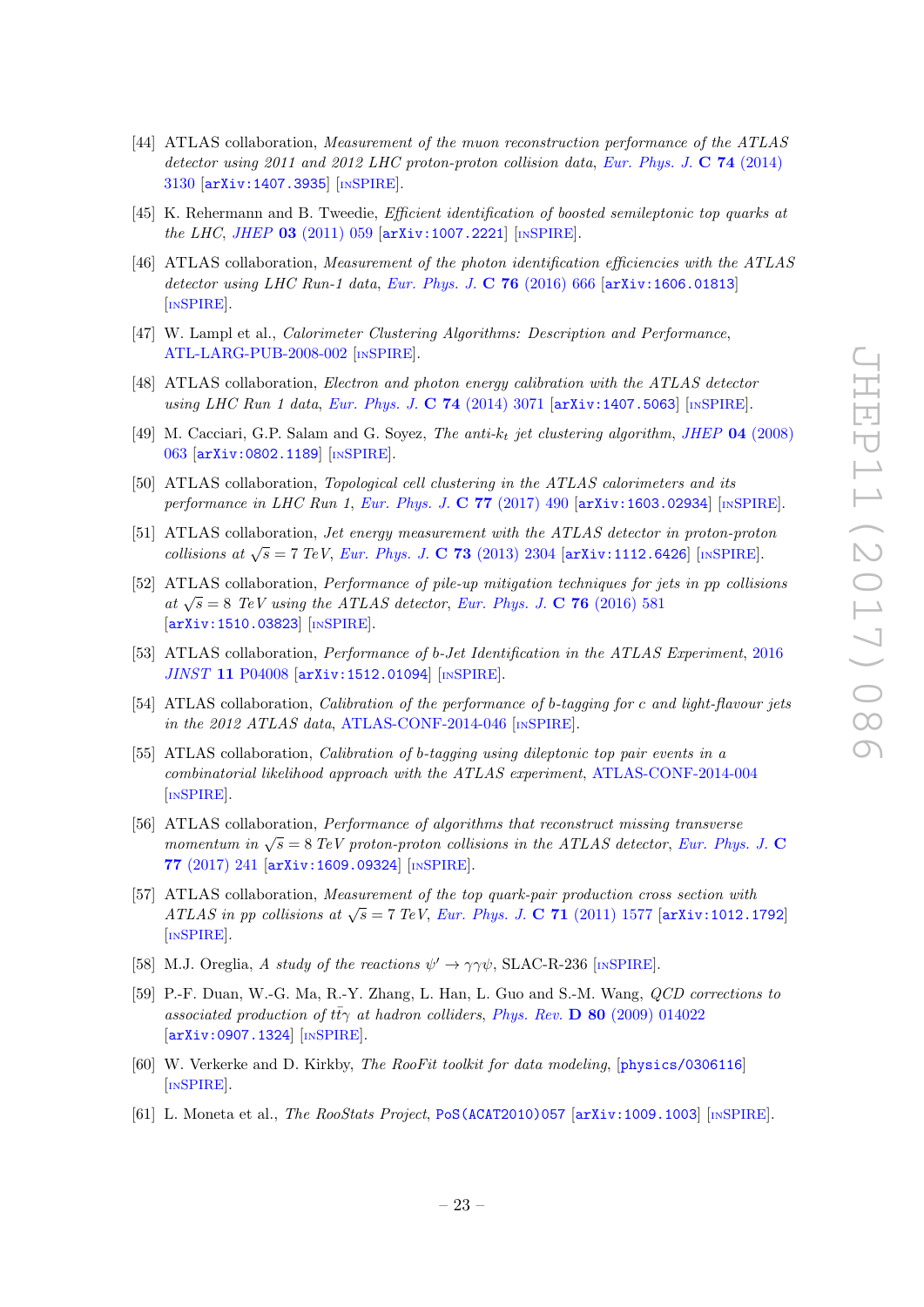- <span id="page-26-0"></span>[62] F.A. Berends, H. Kuijf, B. Tausk and W.T. Giele, On the production of a W and jets at hadron colliders, [Nucl. Phys.](https://doi.org/10.1016/0550-3213(91)90458-A) **B 357** (1991) 32 [IN[SPIRE](https://inspirehep.net/search?p=find+J+%22Nucl.Phys.,B357,32%22)].
- <span id="page-26-1"></span>[63] ATLAS collaboration, Jet energy measurement and its systematic uncertainty in proton-proton collisions at  $\sqrt{s} = 7$  TeV with the ATLAS detector, [Eur. Phys. J.](https://doi.org/10.1140/epjc/s10052-014-3190-y) C 75 (2015) [17](https://doi.org/10.1140/epjc/s10052-014-3190-y) [[arXiv:1406.0076](https://arxiv.org/abs/1406.0076)] [IN[SPIRE](https://inspirehep.net/search?p=find+EPRINT+arXiv:1406.0076)].
- <span id="page-26-2"></span>[64] ATLAS collaboration, *Jet energy resolution in proton-proton collisions at*  $\sqrt{s} = 7 \text{ TeV}$ recorded in 2010 with the ATLAS detector, [Eur. Phys. J.](https://doi.org/10.1140/epjc/s10052-013-2306-0) C 73 (2013) 2306 [[arXiv:1210.6210](https://arxiv.org/abs/1210.6210)] [IN[SPIRE](https://inspirehep.net/search?p=find+EPRINT+arXiv:1210.6210)].
- <span id="page-26-3"></span>[65] ATLAS collaboration, ATLAS Computing Acknowledgements 2016–2017, [ATL-GEN-PUB-2016-002](http://cds.cern.ch/record/2202407) (2016).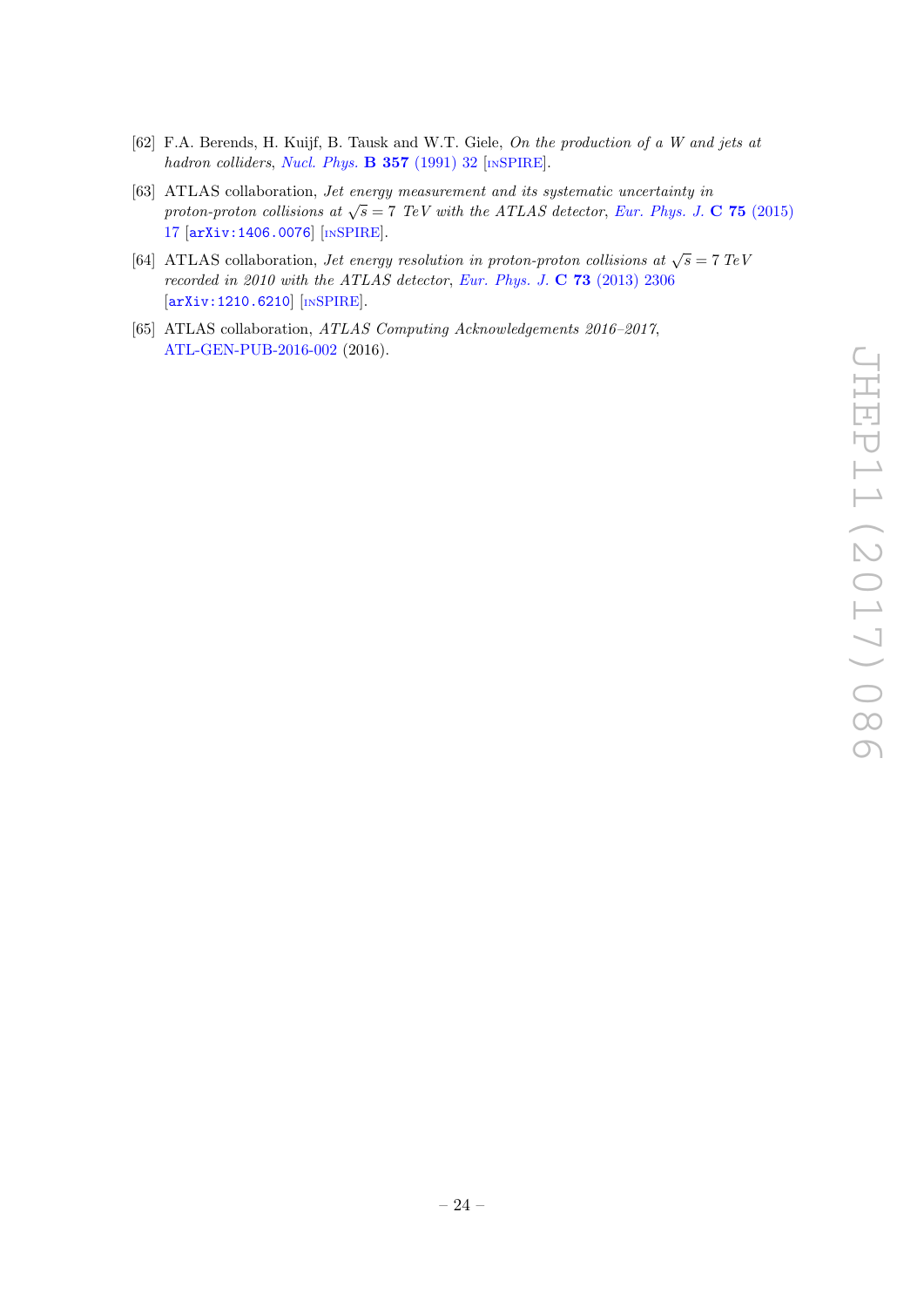### The ATLAS collaboration

<span id="page-27-0"></span>M. Aaboud<sup>137d</sup>, G. Aad<sup>88</sup>, B. Abbott<sup>115</sup>, O. Abdinov<sup>12,\*</sup>, B. Abeloos<sup>119</sup>, S.H. Abidi<sup>161</sup>, O.S. AbouZeid<sup>139</sup>, N.L. Abraham<sup>151</sup>, H. Abramowicz<sup>155</sup>, H. Abreu<sup>154</sup>, R. Abreu<sup>118</sup>, Y. Abulaiti<sup>148a,148b</sup>, B.S. Acharya<sup>167a,167b,a</sup>, S. Adachi<sup>157</sup>, L. Adamczyk<sup>41a</sup>, J. Adelman<sup>110</sup>, M. Adersberger<sup>102</sup>, T. Adye<sup>133</sup>, A.A. Affolder<sup>139</sup>, T. Agatonovic-Jovin<sup>14</sup>, C. Agheorghiesei<sup>28c</sup>, J.A. Aguilar-Saavedra<sup>128a,128f</sup>, S.P. Ahlen<sup>24</sup>, F. Ahmadov<sup>68,b</sup>, G. Aielli<sup>135a,135b</sup>, S. Akatsuka<sup>71</sup>, H. Akerstedt<sup>148a,148b</sup>, T.P.A. Åkesson<sup>84</sup>, E. Akilli<sup>52</sup>, A.V. Akimov<sup>98</sup>, G.L. Alberghi<sup>22a,22b</sup>, J. Albert<sup>172</sup>, P. Albicocco<sup>50</sup>, M.J. Alconada Verzini<sup>74</sup>, S.C. Alderweireldt<sup>108</sup>, M. Aleksa<sup>32</sup>, I.N. Aleksandrov<sup>68</sup>, C. Alexa<sup>28b</sup>, G. Alexander<sup>155</sup>, T. Alexopoulos<sup>10</sup>, M. Alhroob<sup>115</sup>, B. Ali<sup>130</sup>, M. Aliev<sup>76a,76b</sup>, G. Alimonti<sup>94a</sup>, J. Alison<sup>33</sup>, S.P. Alkire<sup>38</sup>, B.M.M. Allbrooke<sup>151</sup>, B.W. Allen<sup>118</sup>, P.P. Allport<sup>19</sup>, A. Aloisio<sup>106a,106b</sup>, A. Alonso<sup>39</sup>, F. Alonso<sup>74</sup>, C. Alpigiani<sup>140</sup>, A.A. Alshehri<sup>56</sup>, M.I. Alstaty<sup>88</sup>, B. Alvarez Gonzalez<sup>32</sup>, D. Álvarez Piqueras<sup>170</sup>, M.G. Alviggi<sup>106a,106b</sup>, B.T. Amadio<sup>16</sup>, Y. Amaral Coutinho<sup>26a</sup>, C. Amelung<sup>25</sup>, D. Amidei<sup>92</sup>, S.P. Amor Dos Santos<sup>128a,128c</sup>, A. Amorim<sup>128a,128b</sup>, S. Amoroso<sup>32</sup>, G. Amundsen<sup>25</sup>, C. Anastopoulos<sup>141</sup>, L.S. Ancu<sup>52</sup>, N. Andari<sup>19</sup>, T. Andeen<sup>11</sup>, C.F. Anders<sup>60b</sup>, J.K. Anders<sup>77</sup>, K.J. Anderson<sup>33</sup>, A. Andreazza<sup>94a,94b</sup>, V. Andrei<sup>60a</sup>, S. Angelidakis<sup>9</sup>, I. Angelozzi<sup>109</sup>, A. Angerami<sup>38</sup>, A.V. Anisenkov<sup>111,c</sup>, N. Anjos<sup>13</sup>, A. Annovi<sup>126a,126b</sup>, C. Antel<sup>60a</sup>, M. Antonelli<sup>50</sup>, A. Antonov<sup>100,∗</sup>, D.J. Antrim<sup>166</sup>, F. Anulli<sup>134a</sup>, M. Aoki<sup>69</sup>, L. Aperio Bella<sup>32</sup>, G. Arabidze<sup>93</sup>, Y. Arai<sup>69</sup>, J.P. Araque<sup>128a</sup>, V. Araujo Ferraz<sup>26a</sup>, A.T.H. Arce<sup>48</sup>, R.E. Ardell<sup>80</sup>, F.A. Arduh<sup>74</sup>, J-F. Arguin<sup>97</sup>, S. Argyropoulos<sup>66</sup>, M. Arik<sup>20a</sup>, A.J. Armbruster<sup>32</sup>, L.J. Armitage<sup>79</sup>, O. Arnaez<sup>161</sup>, H. Arnold<sup>51</sup>, M. Arratia<sup>30</sup>, O. Arslan<sup>23</sup>, A. Artamonov<sup>99</sup>, G. Artoni<sup>122</sup>, S. Artz<sup>86</sup>, S. Asai<sup>157</sup>, N. Asbah<sup>45</sup>, A. Ashkenazi<sup>155</sup>, L. Asquith<sup>151</sup>, K. Assamagan<sup>27</sup>, R. Astalos<sup>146a</sup>, M. Atkinson<sup>169</sup>, N.B. Atlay<sup>143</sup>, K. Augsten<sup>130</sup>, G. Avolio<sup>32</sup>, B. Axen<sup>16</sup>, M.K. Ayoub<sup>119</sup>, G. Azuelos<sup>97,d</sup>, A.E. Baas<sup>60a</sup>, M.J. Baca<sup>19</sup>, H. Bachacou<sup>138</sup>, K. Bachas<sup>76a,76b</sup>, M. Backes<sup>122</sup>, M. Backhaus<sup>32</sup>, P. Bagnaia<sup>134a,134b</sup>, M. Bahmani<sup>42</sup>, H. Bahrasemani<sup>144</sup>, J.T. Baines<sup>133</sup>, M. Bajic<sup>39</sup>, O.K. Baker<sup>179</sup>, E.M. Baldin<sup>111,c</sup>, P. Balek<sup>175</sup>, F. Balli<sup>138</sup>, W.K. Balunas<sup>124</sup>, E. Banas<sup>42</sup>, A. Bandyopadhyay<sup>23</sup>, Sw. Banerjee<sup>176,e</sup>, A.A.E. Bannoura<sup>178</sup>, L. Barak<sup>32</sup>, E.L. Barberio<sup>91</sup>, D. Barberis<sup>53a,53b</sup>, M. Barbero<sup>88</sup>, T. Barillari<sup>103</sup>, M-S Barisits<sup>32</sup>, J.T. Barkeloo<sup>118</sup>, T. Barklow<sup>145</sup>, N. Barlow<sup>30</sup>, S.L. Barnes<sup>36c</sup>, B.M. Barnett<sup>133</sup>, R.M. Barnett<sup>16</sup>, Z. Barnovska-Blenessy<sup>36a</sup>, A. Baroncelli<sup>136a</sup>, G. Barone<sup>25</sup>, A.J. Barr<sup>122</sup>, L. Barranco Navarro<sup>170</sup>, F. Barreiro<sup>85</sup>, J. Barreiro Guimarães da Costa<sup>35a</sup>, R. Bartoldus<sup>145</sup>, A.E. Barton<sup>75</sup>, P. Bartos<sup>146a</sup>, A. Basalaev<sup>125</sup>, A. Bassalat<sup>119,f</sup>, R.L. Bates<sup>56</sup>, S.J. Batista<sup>161</sup>, J.R. Batley<sup>30</sup>, M. Battaglia<sup>139</sup>, M. Bauce<sup>134a,134b</sup>, F. Bauer<sup>138</sup>, H.S. Bawa<sup>145,g</sup>, J.B. Beacham<sup>113</sup>, M.D. Beattie<sup>75</sup>, T. Beau<sup>83</sup>, P.H. Beauchemin<sup>165</sup>, P. Bechtle<sup>23</sup>, H.P. Beck<sup>18,h</sup>, H.C. Beck<sup>57</sup>, K. Becker<sup>122</sup>, M. Becker<sup>86</sup>, M. Beckingham<sup>173</sup>, C. Becot<sup>112</sup>, A.J. Beddall<sup>20e</sup>, A. Beddall<sup>20b</sup>, V.A. Bednyakov<sup>68</sup>, M. Bedognetti<sup>109</sup>, C.P. Bee<sup>150</sup>, T.A. Beermann<sup>32</sup>, M. Begalli<sup>26a</sup>, M. Begel<sup>27</sup>, J.K. Behr<sup>45</sup>, A.S. Bell<sup>81</sup>, G. Bella<sup>155</sup>, L. Bellagamba<sup>22a</sup>, A. Bellerive<sup>31</sup>, M. Bellomo<sup>154</sup>, K. Belotskiy<sup>100</sup>, O. Beltramello<sup>32</sup>, N.L. Belyaev<sup>100</sup>, O. Benary<sup>155,\*</sup>, D. Benchekroun<sup>137a</sup>, M. Bender<sup>102</sup>, K. Bendtz<sup>148a,148b</sup>, N. Benekos<sup>10</sup>, Y. Benhammou<sup>155</sup>, E. Benhar Noccioli<sup>179</sup>, J. Benitez<sup>66</sup>, D.P. Benjamin<sup>48</sup>, M. Benoit<sup>52</sup>, J.R. Bensinger<sup>25</sup>, S. Bentvelsen<sup>109</sup>, L. Beresford<sup>122</sup>, M. Beretta<sup>50</sup>, D. Berge<sup>109</sup>, E. Bergeaas Kuutmann<sup>168</sup>, N. Berger<sup>5</sup>, J. Beringer<sup>16</sup>, S. Berlendis<sup>58</sup>, N.R. Bernard<sup>89</sup>, G. Bernardi<sup>83</sup>, C. Bernius<sup>145</sup>, F.U. Bernlochner<sup>23</sup>, T. Berry<sup>80</sup>, P. Berta<sup>131</sup>, C. Bertella<sup>35a</sup>, G. Bertoli<sup>148a,148b</sup>, F. Bertolucci<sup>126a,126b</sup>, I.A. Bertram<sup>75</sup>, C. Bertsche<sup>45</sup>, D. Bertsche<sup>115</sup>, G.J. Besjes<sup>39</sup>, O. Bessidskaia Bylund<sup>148a,148b</sup>, M. Bessner<sup>45</sup>, N. Besson<sup>138</sup>, C. Betancourt<sup>51</sup>, A. Bethani<sup>87</sup>, S. Bethke<sup>103</sup>, A.J. Bevan<sup>79</sup>, J. Beyer<sup>103</sup>, R.M. Bianchi<sup>127</sup>, O. Biebel<sup>102</sup>, D. Biedermann<sup>17</sup>, R. Bielski<sup>87</sup>, K. Bierwagen<sup>86</sup>, N.V. Biesuz<sup>126a,126b</sup>, M. Biglietti<sup>136a</sup>, T.R.V. Billoud<sup>97</sup>, H. Bilokon<sup>50</sup>, M. Bindi<sup>57</sup>, A. Bingul<sup>20b</sup>, C. Bini<sup>134a,134b</sup>, S. Biondi<sup>22a,22b</sup>,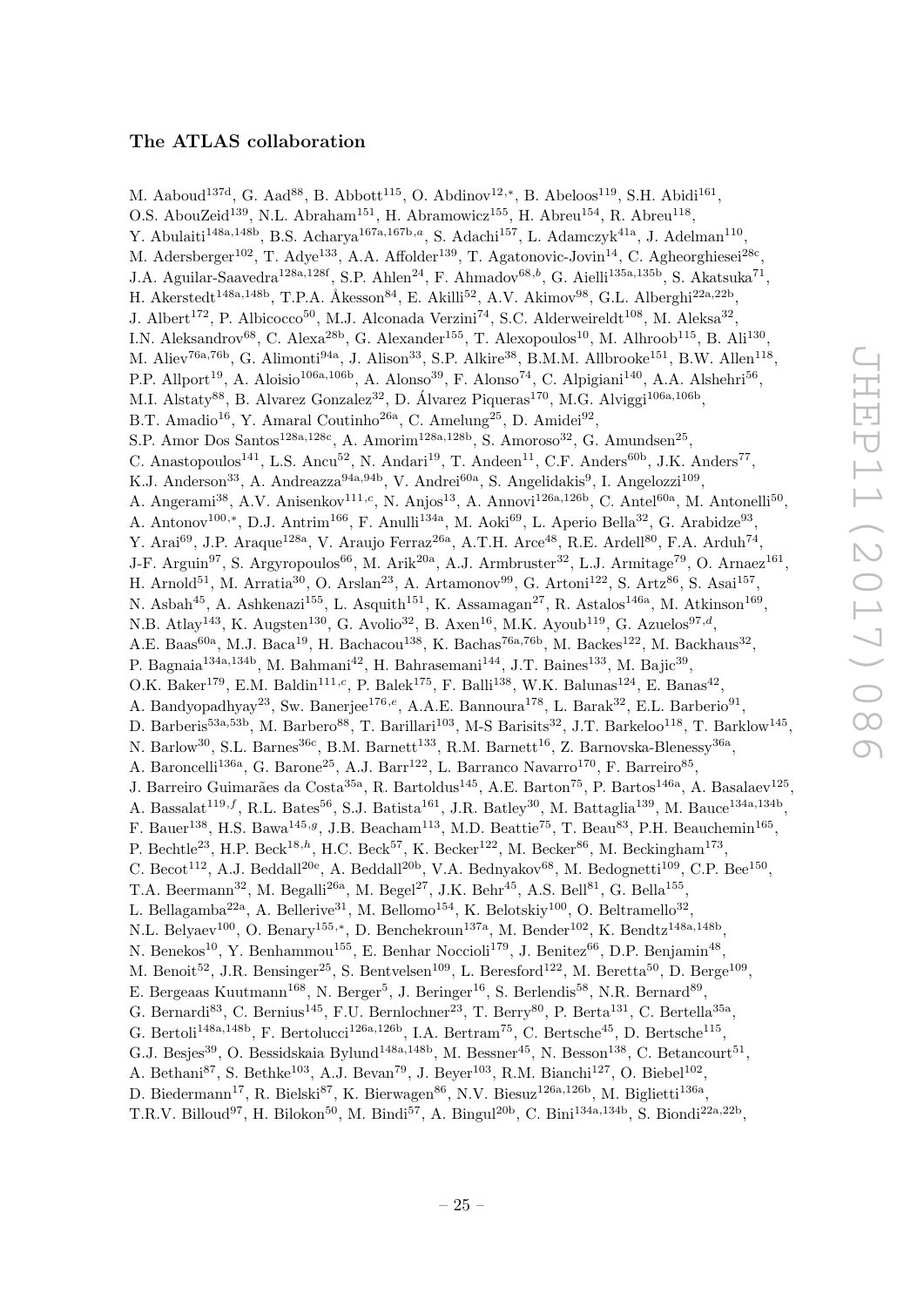T. Bisanz<sup>57</sup>, C. Bittrich<sup>47</sup>, D.M. Bjergaard<sup>48</sup>, C.W. Black<sup>152</sup>, J.E. Black<sup>145</sup>, K.M. Black<sup>24</sup>, R.E. Blair<sup>6</sup>, T. Blazek<sup>146a</sup>, I. Bloch<sup>45</sup>, C. Blocker<sup>25</sup>, A. Blue<sup>56</sup>, W. Blum<sup>86,\*</sup>, U. Blumenschein<sup>79</sup>, S. Blunier<sup>34a</sup>, G.J. Bobbink<sup>109</sup>, V.S. Bobrovnikov<sup>111,c</sup>, S.S. Bocchetta<sup>84</sup>, A. Bocci<sup>48</sup>, C. Bock<sup>102</sup>, M. Boehler<sup>51</sup>, D. Boerner<sup>178</sup>, D. Bogavac<sup>102</sup>, A.G. Bogdanchikov<sup>111</sup>, C. Bohm<sup>148a</sup>, V. Boisvert<sup>80</sup>, P. Bokan<sup>168,i</sup>, T. Bold<sup>41a</sup>, A.S. Boldyrev<sup>101</sup>, A.E. Bolz<sup>60b</sup>, M. Bomben<sup>83</sup>, M. Bona<sup>79</sup>, M. Boonekamp<sup>138</sup>, A. Borisov<sup>132</sup>, G. Borissov<sup>75</sup>, J. Bortfeldt<sup>32</sup>, D. Bortoletto<sup>122</sup>, V. Bortolotto<sup>62a,62b,62c</sup>, D. Boscherini<sup>22a</sup>, M. Bosman<sup>13</sup>, J.D. Bossio Sola<sup>29</sup>, J. Boudreau<sup>127</sup>, J. Bouffard<sup>2</sup>, E.V. Bouhova-Thacker<sup>75</sup>, D. Boumediene<sup>37</sup>, C. Bourdarios<sup>119</sup>, S.K. Boutle<sup>56</sup>, A. Boveia<sup>113</sup>, J. Boyd<sup>32</sup>, I.R. Boyko<sup>68</sup>, J. Bracinik<sup>19</sup>, A. Brandt<sup>8</sup>, G. Brandt<sup>57</sup>, O. Brandt<sup>60a</sup>, U. Bratzler<sup>158</sup>, B. Brau<sup>89</sup>, J.E. Brau<sup>118</sup>, W.D. Breaden Madden<sup>56</sup>, K. Brendlinger<sup>45</sup>, A.J. Brennan<sup>91</sup>, L. Brenner<sup>109</sup>, R. Brenner<sup>168</sup>, S. Bressler<sup>175</sup>, D.L. Briglin<sup>19</sup>, T.M. Bristow<sup>49</sup>, D. Britton<sup>56</sup>, D. Britzger<sup>45</sup>, F.M. Brochu<sup>30</sup>, I. Brock<sup>23</sup>, R. Brock<sup>93</sup>, G. Brooijmans<sup>38</sup>, T. Brooks<sup>80</sup>, W.K. Brooks<sup>34b</sup>, J. Brosamer<sup>16</sup>, E. Brost<sup>110</sup>, J.H Broughton<sup>19</sup>, P.A. Bruckman de Renstrom<sup>42</sup>, D. Bruncko<sup>146b</sup>, A. Bruni<sup>22a</sup>, G. Bruni<sup>22a</sup>, L.S. Bruni<sup>109</sup>, BH Brunt<sup>30</sup>, M. Bruschi<sup>22a</sup>, N. Bruscino<sup>23</sup>, P. Bryant<sup>33</sup>, L. Bryngemark<sup>45</sup>, T. Buanes<sup>15</sup>, Q. Buat<sup>144</sup>, P. Buchholz<sup>143</sup>, A.G. Buckley<sup>56</sup>, I.A. Budagov<sup>68</sup>, F. Buehrer<sup>51</sup>, M.K. Bugge<sup>121</sup>, O. Bulekov<sup>100</sup>, D. Bullock<sup>8</sup>, T.J. Burch<sup>110</sup>, S. Burdin<sup>77</sup>, C.D. Burgard<sup>51</sup>, A.M. Burger<sup>5</sup>, B. Burghgrave<sup>110</sup>, K. Burka<sup>42</sup>, S. Burke<sup>133</sup>, I. Burmeister<sup>46</sup>, J.T.P. Burr<sup>122</sup>, E. Busato<sup>37</sup>, D. Büscher<sup>51</sup>, V. Büscher<sup>86</sup>, P. Bussey<sup>56</sup>, J.M. Butler<sup>24</sup>, C.M. Buttar<sup>56</sup>, J.M. Butterworth<sup>81</sup>, P. Butti<sup>32</sup>, W. Buttinger<sup>27</sup>, A. Buzatu<sup>35c</sup>, A.R. Buzykaev<sup>111,c</sup>, S. Cabrera Urbán<sup>170</sup>, D. Caforio<sup>130</sup>, V.M. Cairo<sup>40a,40b</sup>, O. Cakir<sup>4a</sup>, N. Calace<sup>52</sup>, P. Calafiura<sup>16</sup>, A. Calandri<sup>88</sup>, G. Calderini<sup>83</sup>, P. Calfayan<sup>64</sup>, G. Callea<sup>40a,40b</sup>, L.P. Caloba<sup>26a</sup>, S. Calvente Lopez<sup>85</sup>, D. Calvet<sup>37</sup>, S. Calvet<sup>37</sup>, T.P. Calvet<sup>88</sup>, R. Camacho Toro<sup>33</sup>, S. Camarda<sup>32</sup>, P. Camarri<sup>135a,135b</sup>, D. Cameron<sup>121</sup>, R. Caminal Armadans<sup>169</sup>, C. Camincher<sup>58</sup>, S. Campana<sup>32</sup>, M. Campanelli<sup>81</sup>, A. Camplani<sup>94a,94b</sup>, A. Campoverde<sup>143</sup>, V. Canale<sup>106a,106b</sup>, M. Cano Bret<sup>36c</sup>, J. Cantero<sup>116</sup>, T. Cao<sup>155</sup>, M.D.M. Capeans Garrido<sup>32</sup>, I. Caprini<sup>28b</sup>, M. Caprini<sup>28b</sup>, M. Capua<sup>40a,40b</sup>, R.M. Carbone<sup>38</sup>, R. Cardarelli<sup>135a</sup>, F. Cardillo<sup>51</sup>, I. Carli<sup>131</sup>, T. Carli<sup>32</sup>, G. Carlino<sup>106a</sup>, B.T. Carlson<sup>127</sup>, L. Carminati<sup>94a,94b</sup>, R.M.D. Carney<sup>148a,148b</sup>, S. Caron<sup>108</sup>, E. Carquin<sup>34b</sup>, S. Carrá<sup>94a,94b</sup>, G.D. Carrillo-Montoya<sup>32</sup>, J. Carvalho<sup>128a,128c</sup>, D. Casadei<sup>19</sup>, M.P. Casado<sup>13,j</sup>, M. Casolino<sup>13</sup>, D.W. Casper<sup>166</sup>, R. Castelijn<sup>109</sup>, V. Castillo Gimenez<sup>170</sup>, N.F. Castro<sup>128a,k</sup>, A. Catinaccio<sup>32</sup>, J.R. Catmore<sup>121</sup>, A. Cattai<sup>32</sup>, J. Caudron<sup>23</sup>, V. Cavaliere<sup>169</sup>, E. Cavallaro<sup>13</sup>, D. Cavalli<sup>94a</sup>, M. Cavalli-Sforza<sup>13</sup>, V. Cavasinni<sup>126a,126b</sup>, E. Celebi<sup>20a</sup>, F. Ceradini<sup>136a,136b</sup>, L. Cerda Alberich<sup>170</sup>, A.S. Cerqueira<sup>26b</sup>, A. Cerri<sup>151</sup>, L. Cerrito<sup>135a,135b</sup>, F. Cerutti<sup>16</sup>, A. Cervelli<sup>18</sup>, S.A. Cetin<sup>20d</sup>, A. Chafaq<sup>137a</sup>, D. Chakraborty<sup>110</sup>, S.K. Chan<sup>59</sup>, W.S. Chan<sup>109</sup>, Y.L. Chan<sup>62a</sup>, P. Chang<sup>169</sup>, J.D. Chapman<sup>30</sup>, D.G. Charlton<sup>19</sup>, C.C. Chau<sup>161</sup>, C.A. Chavez Barajas<sup>151</sup>, S. Che<sup>113</sup>, S. Cheatham<sup>167a,167c</sup>, A. Chegwidden<sup>93</sup>, S. Chekanov<sup>6</sup>, S.V. Chekulaev<sup>163a</sup>, G.A. Chelkov<sup>68,*l*</sup>, M.A. Chelstowska<sup>32</sup>, C. Chen<sup>67</sup>, H. Chen<sup>27</sup>, J. Chen<sup>36a</sup>, S. Chen<sup>35b</sup>, S. Chen<sup>157</sup>, X. Chen<sup>35c,m</sup>, Y. Chen<sup>70</sup>, H.C. Cheng<sup>92</sup>, H.J. Cheng<sup>35a</sup>, A. Cheplakov<sup>68</sup>, E. Cheremushkina<sup>132</sup>, R. Cherkaoui El Moursli<sup>137e</sup>, E. Cheu<sup>7</sup>, K. Cheung<sup>63</sup>, L. Chevalier<sup>138</sup>, V. Chiarella<sup>50</sup>, G. Chiarelli<sup>126a,126b</sup>, G. Chiodini<sup>76a</sup>, A.S. Chisholm<sup>32</sup>, A. Chitan<sup>28b</sup>, Y.H. Chiu<sup>172</sup>, M.V. Chizhov<sup>68</sup>, K. Choi<sup>64</sup>, A.R. Chomont<sup>37</sup>, S. Chouridou<sup>156</sup>, V. Christodoulou<sup>81</sup>, D. Chromek-Burckhart<sup>32</sup>, M.C. Chu<sup>62a</sup>, J. Chudoba<sup>129</sup>, A.J. Chuinard<sup>90</sup>, J.J. Chwastowski<sup>42</sup>, L. Chytka<sup>117</sup>, A.K. Ciftci<sup>4a</sup>, D. Cinca<sup>46</sup>, V. Cindro<sup>78</sup>, I.A. Cioara<sup>23</sup>, C. Ciocca<sup>22a,22b</sup>, A. Ciocio<sup>16</sup>, F. Cirotto<sup>106a,106b</sup>, Z.H. Citron<sup>175</sup>, M. Citterio<sup>94a</sup>, M. Ciubancan<sup>28b</sup>, A. Clark<sup>52</sup>, B.L. Clark<sup>59</sup>, M.R. Clark<sup>38</sup>, P.J. Clark<sup>49</sup>, R.N. Clarke<sup>16</sup>, C. Clement<sup>148a,148b</sup>, Y. Coadou<sup>88</sup>, M. Cobal<sup>167a,167c</sup>, A. Coccaro<sup>52</sup>, J. Cochran<sup>67</sup>, L. Colasurdo<sup>108</sup>, B. Cole<sup>38</sup>, A.P. Colijn<sup>109</sup>, J. Collot<sup>58</sup>, T. Colombo<sup>166</sup>, P. Conde Muiño<sup>128a,128b</sup>, E. Coniavitis<sup>51</sup>, S.H. Connell<sup>147b</sup>, I.A. Connelly<sup>87</sup>,

S. Constantinescu<sup>28b</sup>, G. Conti<sup>32</sup>, F. Conventi<sup>106a,n</sup>, M. Cooke<sup>16</sup>, A.M. Cooper-Sarkar<sup>122</sup>,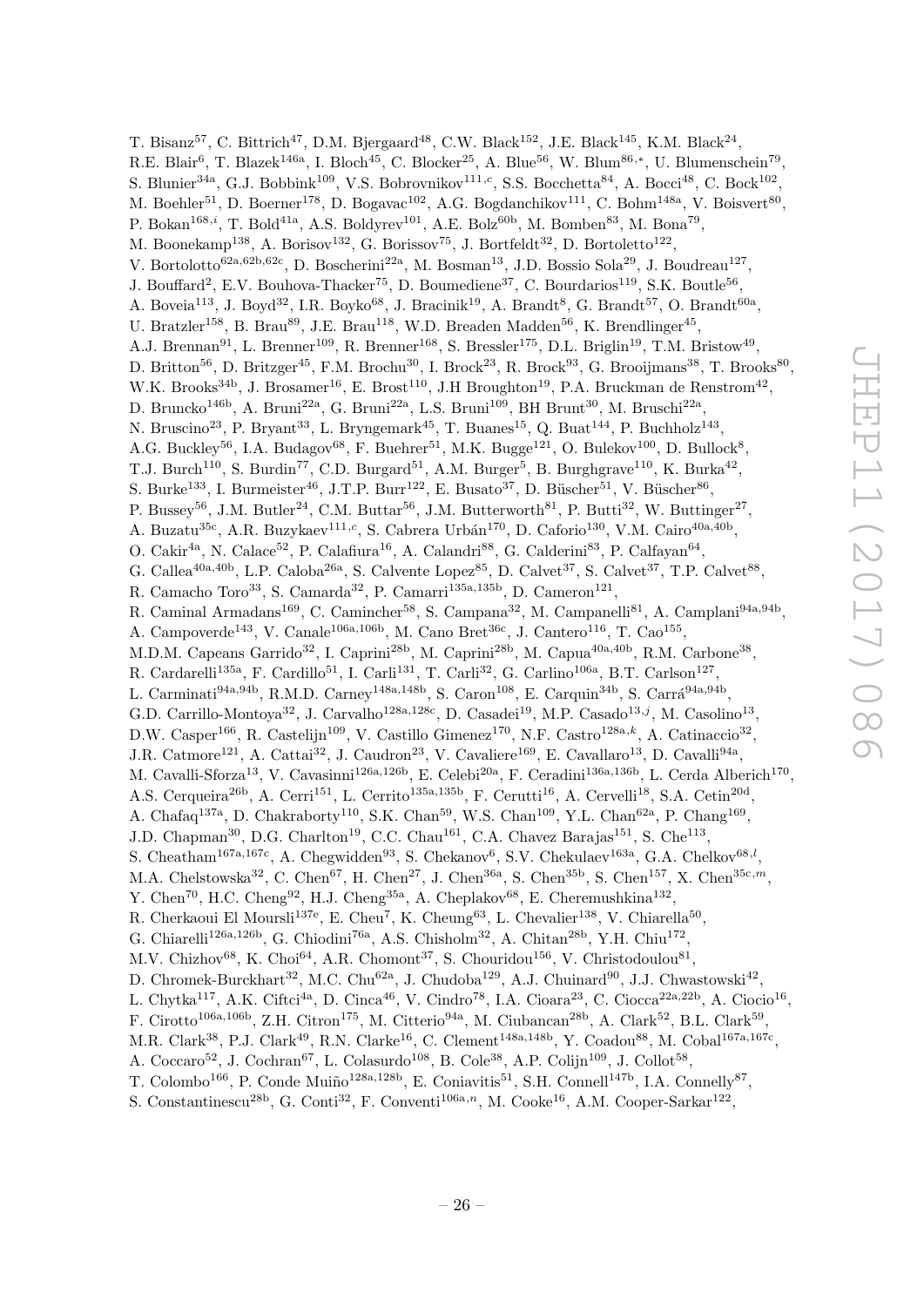F. Cormier<sup>171</sup>, K.J.R. Cormier<sup>161</sup>, M. Corradi<sup>134a,134b</sup>, F. Corriveau<sup>90,o</sup>, A. Cortes-Gonzalez<sup>32</sup>, G. Cortiana<sup>103</sup>, G. Costa<sup>94a</sup>, M.J. Costa<sup>170</sup>, D. Costanzo<sup>141</sup>, G. Cottin<sup>30</sup>, G. Cowan<sup>80</sup>, B.E. Cox<sup>87</sup>, K. Cranmer<sup>112</sup>, S.J. Crawley<sup>56</sup>, R.A. Creager<sup>124</sup>, G. Cree<sup>31</sup>, S. Crépé-Renaudin<sup>58</sup>, F. Crescioli<sup>83</sup>, W.A. Cribbs<sup>148a,148b</sup>, M. Cristinziani<sup>23</sup>, V. Croft<sup>108</sup>, G. Crosetti<sup>40a,40b</sup>, A. Cueto<sup>85</sup>, T. Cuhadar Donszelmann<sup>141</sup>, A.R. Cukierman<sup>145</sup>, J. Cummings<sup>179</sup>, M. Curatolo<sup>50</sup>, J. Cúth<sup>86</sup>, P. Czodrowski<sup>32</sup>, G. D'amen<sup>22a,22b</sup>, S. D'Auria<sup>56</sup>, L. D'eramo<sup>83</sup>, M. D'Onofrio<sup>77</sup>, M.J. Da Cunha Sargedas De Sousa<sup>128a,128b</sup>, C. Da Via<sup>87</sup>, W. Dabrowski<sup>41a</sup>, T. Dado<sup>146a</sup>, T. Dai<sup>92</sup>, O. Dale<sup>15</sup>, F. Dallaire<sup>97</sup>, C. Dallapiccola<sup>89</sup>, M. Dam<sup>39</sup>, J.R. Dandoy<sup>124</sup>, M.F. Daneri<sup>29</sup>, N.P. Dang<sup>176</sup>, A.C. Daniells<sup>19</sup>, N.S. Dann<sup>87</sup>, M. Danninger<sup>171</sup>, M. Dano Hoffmann<sup>138</sup>, V. Dao<sup>150</sup>, G. Darbo<sup>53a</sup>, S. Darmora<sup>8</sup>, J. Dassoulas<sup>3</sup>, A. Dattagupta<sup>118</sup>, T. Daubney<sup>45</sup>, W. Davey<sup>23</sup>, C. David<sup>45</sup>, T. Davidek<sup>131</sup>, D.R. Davis<sup>48</sup>, P. Davison<sup>81</sup>, E. Dawe<sup>91</sup>, I. Dawson<sup>141</sup>, K. De<sup>8</sup>, R. de Asmundis<sup>106a</sup>, A. De Benedetti<sup>115</sup>, S. De Castro<sup>22a, 22b</sup>, S. De Cecco<sup>83</sup>, N. De Groot<sup>108</sup>, P. de Jong<sup>109</sup>, H. De la Torre<sup>93</sup>, F. De Lorenzi<sup>67</sup>, A. De Maria<sup>57</sup>, D. De Pedis<sup>134a</sup>, A. De Salvo<sup>134a</sup>, U. De Sanctis<sup>135a,135b</sup>, A. De Santo<sup>151</sup>, K. De Vasconcelos Corga<sup>88</sup>, J.B. De Vivie De Regie<sup>119</sup>, W.J. Dearnaley<sup>75</sup>, R. Debbe<sup>27</sup>, C. Debenedetti<sup>139</sup>, D.V. Dedovich<sup>68</sup>, N. Dehghanian<sup>3</sup>, I. Deigaard<sup>109</sup>, M. Del Gaudio<sup>40a,40b</sup>, J. Del Peso<sup>85</sup>, D. Delgove<sup>119</sup>, F. Deliot<sup>138</sup>, C.M. Delitzsch<sup>7</sup>, A. Dell'Acqua<sup>32</sup>, L. Dell'Asta<sup>24</sup>, M. Dell'Orso<sup>126a,126b</sup>, M. Della Pietra<sup>106a,106b</sup>, D. della Volpe<sup>52</sup>, M. Delmastro<sup>5</sup>, C. Delporte<sup>119</sup>, P.A. Delsart<sup>58</sup>, D.A. DeMarco<sup>161</sup>, S. Demers<sup>179</sup>, M. Demichev<sup>68</sup>, A. Demilly<sup>83</sup>, S.P. Denisov<sup>132</sup>, D. Denysiuk<sup>138</sup>, D. Derendarz<sup>42</sup>, J.E. Derkaoui<sup>137d</sup>, F. Derue<sup>83</sup>, P. Dervan<sup>77</sup>, K. Desch<sup>23</sup>, C. Deterre<sup>45</sup>, K. Dette<sup>46</sup>, M.R. Devesa<sup>29</sup>, P.O. Deviveiros<sup>32</sup>, A. Dewhurst<sup>133</sup>, S. Dhaliwal<sup>25</sup>, F.A. Di Bello<sup>52</sup>, A. Di Ciaccio<sup>135a,135b</sup>, L. Di Ciaccio<sup>5</sup>, W.K. Di Clemente<sup>124</sup>, C. Di Donato<sup>106a,106b</sup>, A. Di Girolamo<sup>32</sup>, B. Di Girolamo<sup>32</sup>, B. Di Micco<sup>136a,136b</sup>, R. Di Nardo<sup>32</sup>, K.F. Di Petrillo<sup>59</sup>, A. Di Simone<sup>51</sup>, R. Di Sipio<sup>161</sup>, D. Di Valentino<sup>31</sup>, C. Diaconu<sup>88</sup>, M. Diamond<sup>161</sup>, F.A. Dias<sup>39</sup>, M.A. Diaz<sup>34a</sup>, E.B. Diehl<sup>92</sup>, J. Dietrich<sup>17</sup>, S. Díez Cornell<sup>45</sup>, A. Dimitrievska<sup>14</sup>, J. Dingfelder<sup>23</sup>, P. Dita<sup>28b</sup>, S. Dita<sup>28b</sup>, F. Dittus<sup>32</sup>, F. Djama<sup>88</sup>, T. Djobava<sup>54b</sup>, J.I. Djuvsland<sup>60a</sup>, M.A.B. do Vale<sup>26c</sup>, D. Dobos<sup>32</sup>, M. Dobre<sup>28b</sup>, C. Doglioni<sup>84</sup>, J. Dolejsi<sup>131</sup>, Z. Dolezal<sup>131</sup>, M. Donadelli<sup>26d</sup>, S. Donati<sup>126a,126b</sup>, P. Dondero<sup>123a,123b</sup>, J. Donini<sup>37</sup>, J. Dopke<sup>133</sup>, A. Doria<sup>106a</sup>, M.T. Dova<sup>74</sup>, A.T. Doyle<sup>56</sup>, E. Drechsler<sup>57</sup>, M. Dris<sup>10</sup>, Y. Du<sup>36b</sup>, J. Duarte-Campderros<sup>155</sup>, A. Dubreuil<sup>52</sup>, E. Duchovni<sup>175</sup>, G. Duckeck<sup>102</sup>, A. Ducourthial<sup>83</sup>, O.A. Ducu<sup>97, p</sup>, D. Duda<sup>109</sup>, A. Dudarev<sup>32</sup>, A.Chr. Dudder<sup>86</sup>, E.M. Duffield<sup>16</sup>, L. Duflot<sup>119</sup>, M. Dührssen<sup>32</sup>, M. Dumancic<sup>175</sup>, A.E. Dumitriu<sup>28b</sup>, A.K. Duncan<sup>56</sup>, M. Dunford<sup>60a</sup>, H. Duran Yildiz<sup>4a</sup>, M. Düren<sup>55</sup>, A. Durglishvili<sup>54b</sup>, D. Duschinger<sup>47</sup>, B. Dutta<sup>45</sup>, M. Dyndal<sup>45</sup>, B.S. Dziedzic<sup>42</sup>, C. Eckardt<sup>45</sup>, K.M. Ecker<sup>103</sup>, R.C. Edgar<sup>92</sup>, T. Eifert<sup>32</sup>, G. Eigen<sup>15</sup>, K. Einsweiler<sup>16</sup>, T. Ekelof<sup>168</sup>, M. El Kacimi<sup>137c</sup>, R. El Kosseifi<sup>88</sup>, V. Ellajosyula<sup>88</sup>, M. Ellert<sup>168</sup>, S. Elles<sup>5</sup>, F. Ellinghaus<sup>178</sup>, A.A. Elliot<sup>172</sup>, N. Ellis<sup>32</sup>, J. Elmsheuser<sup>27</sup>, M. Elsing<sup>32</sup>, D. Emeliyanov<sup>133</sup>, Y. Enari<sup>157</sup>, O.C. Endner<sup>86</sup>, J.S. Ennis<sup>173</sup>, J. Erdmann<sup>46</sup>, A. Ereditato<sup>18</sup>, M. Ernst<sup>27</sup>, S. Errede<sup>169</sup>, M. Escalier<sup>119</sup>, C. Escobar<sup>170</sup>, B. Esposito<sup>50</sup>, O. Estrada Pastor<sup>170</sup>, A.I. Etienvre<sup>138</sup>, E. Etzion<sup>155</sup>, H. Evans<sup>64</sup>, A. Ezhilov<sup>125</sup>, M. Ezzi<sup>137e</sup>, F. Fabbri<sup>22a,22b</sup>, L. Fabbri<sup>22a,22b</sup>, V. Fabiani<sup>108</sup>, G. Facini<sup>81</sup>, R.M. Fakhrutdinov<sup>132</sup>, S. Falciano<sup>134a</sup>, R.J. Falla<sup>81</sup>, J. Faltova<sup>32</sup>, Y. Fang<sup>35a</sup>, M. Fanti<sup>94a,94b</sup>, A. Farbin<sup>8</sup>, A. Farilla<sup>136a</sup>, C. Farina<sup>127</sup>, E.M. Farina<sup>123a,123b</sup>, T. Farooque<sup>93</sup>, S. Farrell<sup>16</sup>, S.M. Farrington<sup>173</sup>, P. Farthouat<sup>32</sup>, F. Fassi<sup>137e</sup>, P. Fassnacht<sup>32</sup>, D. Fassouliotis<sup>9</sup>, M. Faucci Giannelli<sup>80</sup>, A. Favareto<sup>53a,53b</sup>, W.J. Fawcett<sup>122</sup>, L. Fayard<sup>119</sup>, O.L. Fedin<sup>125,q</sup>, W. Fedorko<sup>171</sup>, S. Feigl<sup>121</sup>, L. Feligioni<sup>88</sup>, C. Feng<sup>36b</sup>, E.J. Feng<sup>32</sup>, H. Feng<sup>92</sup>, M.J. Fenton<sup>56</sup>, A.B. Fenyuk<sup>132</sup>, L. Feremenga<sup>8</sup>, P. Fernandez Martinez<sup>170</sup>, S. Fernandez Perez<sup>13</sup>, J. Ferrando<sup>45</sup>, A. Ferrari<sup>168</sup>, P. Ferrari<sup>109</sup>, R. Ferrari<sup>123a</sup>, D.E. Ferreira de Lima<sup>60b</sup>, A. Ferrer<sup>170</sup>, D. Ferrere<sup>52</sup>, C. Ferretti<sup>92</sup>, F. Fiedler<sup>86</sup>, A. Filipčič<sup>78</sup>, M. Filipuzzi<sup>45</sup>, F. Filthaut<sup>108</sup>, M. Fincke-Keeler<sup>172</sup>, K.D. Finelli<sup>152</sup>, M.C.N. Fiolhais<sup>128a,128c,r</sup>,

L. Fiorini<sup>170</sup>, A. Fischer<sup>2</sup>, C. Fischer<sup>13</sup>, J. Fischer<sup>178</sup>, W.C. Fisher<sup>93</sup>, N. Flaschel<sup>45</sup>, I. Fleck<sup>143</sup>,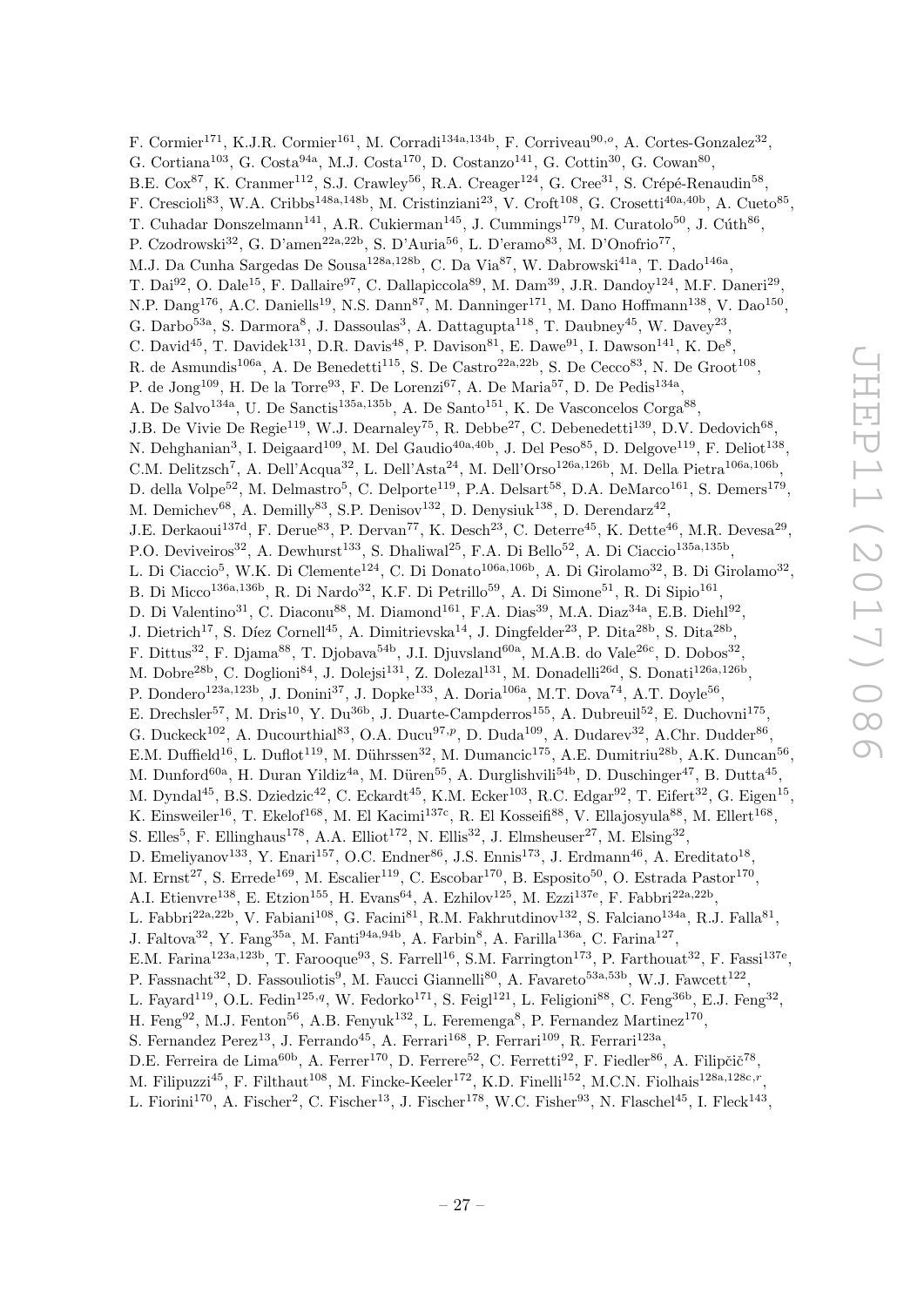P. Fleischmann<sup>92</sup>, R.R.M. Fletcher<sup>124</sup>, T. Flick<sup>178</sup>, B.M. Flierl<sup>102</sup>, L.R. Flores Castillo<sup>62a</sup>, M.J. Flowerdew<sup>103</sup>, G.T. Forcolin<sup>87</sup>, A. Formica<sup>138</sup>, F.A. Förster<sup>13</sup>, A. Forti<sup>87</sup>, A.G. Foster<sup>19</sup>, D. Fournier<sup>119</sup>, H. Fox<sup>75</sup>, S. Fracchia<sup>141</sup>, P. Francavilla<sup>83</sup>, M. Franchini<sup>22a,22b</sup>, S. Franchino<sup>60a</sup>, D. Francis<sup>32</sup>, L. Franconi<sup>121</sup>, M. Franklin<sup>59</sup>, M. Frate<sup>166</sup>, M. Fraternali<sup>123a,123b</sup>, D. Freeborn<sup>81</sup>, S.M. Fressard-Batraneanu<sup>32</sup>, B. Freund<sup>97</sup>, D. Froidevaux<sup>32</sup>, J.A. Frost<sup>122</sup>, C. Fukunaga<sup>158</sup>, T. Fusayasu<sup>104</sup>, J. Fuster<sup>170</sup>, C. Gabaldon<sup>58</sup>, O. Gabizon<sup>154</sup>, A. Gabrielli<sup>22a,22b</sup>, A. Gabrielli<sup>16</sup>, G.P. Gach<sup>41a</sup>, S. Gadatsch<sup>32</sup>, S. Gadomski<sup>80</sup>, G. Gagliardi<sup>53a,53b</sup>, L.G. Gagnon<sup>97</sup>, C. Galea<sup>108</sup>, B. Galhardo<sup>128a,128c</sup>, E.J. Gallas<sup>122</sup>, B.J. Gallop<sup>133</sup>, P. Gallus<sup>130</sup>, G. Galster<sup>39</sup>, K.K. Gan<sup>113</sup>, S. Ganguly<sup>37</sup>, Y. Gao<sup>77</sup>, Y.S. Gao<sup>145,g</sup>, F.M. Garay Walls<sup>49</sup>, C. García<sup>170</sup>, J.E. García Navarro<sup>170</sup>, J.A. García Pascual<sup>35a</sup>, M. Garcia-Sciveres<sup>16</sup>, R.W. Gardner<sup>33</sup>, N. Garelli<sup>145</sup>, V. Garonne<sup>121</sup>, A. Gascon Bravo<sup>45</sup>, K. Gasnikova<sup>45</sup>, C. Gatti<sup>50</sup>, A. Gaudiello<sup>53a,53b</sup>, G. Gaudio<sup>123a</sup>, I.L. Gavrilenko<sup>98</sup>, C. Gay<sup>171</sup>, G. Gaycken<sup>23</sup>, E.N. Gazis<sup>10</sup>, C.N.P. Gee<sup>133</sup>, J. Geisen<sup>57</sup>, M. Geisen<sup>86</sup>, M.P. Geisler<sup>60a</sup>, K. Gellerstedt<sup>148a,148b</sup>, C. Gemme<sup>53a</sup>, M.H. Genest<sup>58</sup>, C. Geng<sup>92</sup>, S. Gentile<sup>134a,134b</sup>, C. Gentsos<sup>156</sup>, S. George<sup>80</sup>, D. Gerbaudo<sup>13</sup>, A. Gershon<sup>155</sup>, G. Geßner<sup>46</sup>, S. Ghasemi<sup>143</sup>, M. Ghneimat<sup>23</sup>, B. Giacobbe<sup>22a</sup>, S. Giagu<sup>134a,134b</sup>, N. Giangiacomi<sup>22a,22b</sup>, P. Giannetti<sup>126a,126b</sup>, S.M. Gibson<sup>80</sup>, M. Gignac<sup>171</sup>, M. Gilchriese<sup>16</sup>, D. Gillberg<sup>31</sup>, G. Gilles<sup>178</sup>, D.M. Gingrich<sup>3,d</sup>, N. Giokaris<sup>9,\*</sup>, M.P. Giordani<sup>167a,167c</sup>, F.M. Giorgi<sup>22a</sup>, P.F. Giraud<sup>138</sup>, P. Giromini<sup>59</sup>, G. Giugliarelli<sup>167a,167c</sup>, D. Giugni<sup>94a</sup>, F. Giuli<sup>122</sup>, C. Giuliani<sup>103</sup>, M. Giulini<sup>60b</sup>, B.K. Gjelsten<sup>121</sup>, S. Gkaitatzis<sup>156</sup>, I. Gkialas<sup>9,s</sup>, E.L. Gkougkousis<sup>139</sup>, P. Gkountoumis<sup>10</sup>, L.K. Gladilin<sup>101</sup>, C. Glasman<sup>85</sup>, J. Glatzer<sup>13</sup>, P.C.F. Glaysher<sup>45</sup>, A. Glazov<sup>45</sup>, M. Goblirsch-Kolb<sup>25</sup>, J. Godlewski<sup>42</sup>, S. Goldfarb<sup>91</sup>, T. Golling<sup>52</sup>, D. Golubkov<sup>132</sup>, A. Gomes<sup>128a,128b,128d</sup>, R. Gonçalo<sup>128a</sup>, R. Goncalves Gama<sup>26a</sup>, J. Goncalves Pinto Firmino Da Costa<sup>138</sup>, G. Gonella<sup>51</sup>, L. Gonella<sup>19</sup>, A. Gongadze<sup>68</sup>, S. González de la Hoz<sup>170</sup>, S. Gonzalez-Sevilla<sup>52</sup>, L. Goossens<sup>32</sup>, P.A. Gorbounov<sup>99</sup>, H.A. Gordon<sup>27</sup>, I. Gorelov<sup>107</sup>, B. Gorini<sup>32</sup>, E. Gorini<sup>76a,76b</sup>, A. Gorišek<sup>78</sup>, A.T. Goshaw<sup>48</sup>, C. Gössling<sup>46</sup>, M.I. Gostkin<sup>68</sup>, C.A. Gottardo<sup>23</sup>, C.R. Goudet<sup>119</sup>, D. Goujdami<sup>137c</sup>, A.G. Goussiou<sup>140</sup>, N. Govender<sup>147b,t</sup>, E. Gozani<sup>154</sup>, L. Graber<sup>57</sup>, I. Grabowska-Bold<sup>41a</sup>, P.O.J. Gradin<sup>168</sup>, J. Gramling<sup>166</sup>, E. Gramstad<sup>121</sup>, S. Grancagnolo<sup>17</sup>, V. Gratchev<sup>125</sup>, P.M. Gravila<sup>28f</sup>, C. Gray<sup>56</sup>, H.M. Gray<sup>16</sup>, Z.D. Greenwood<sup>82,*u*</sup>, C. Grefe<sup>23</sup>, K. Gregersen<sup>81</sup>, I.M. Gregor<sup>45</sup>, P. Grenier<sup>145</sup>, K. Grevtsov<sup>5</sup>, J. Griffiths<sup>8</sup>, A.A. Grillo<sup>139</sup>, K. Grimm<sup>75</sup>, S. Grinstein<sup>13,</sup><sup>v</sup>, Ph. Gris<sup>37</sup>, J.-F. Grivaz<sup>119</sup>, S. Groh<sup>86</sup>, E. Gross<sup>175</sup>, J. Grosse-Knetter<sup>57</sup>, G.C. Grossi<sup>82</sup>, Z.J. Grout<sup>81</sup>, A. Grummer<sup>107</sup>, L. Guan<sup>92</sup>, W. Guan<sup>176</sup>, J. Guenther<sup>65</sup>, F. Guescini<sup>163a</sup>, D. Guest<sup>166</sup>, O. Gueta<sup>155</sup>, B. Gui<sup>113</sup>, E. Guido<sup>53a,53b</sup>, T. Guillemin<sup>5</sup>, S. Guindon<sup>2</sup>, U. Gul<sup>56</sup>, C. Gumpert<sup>32</sup>, J. Guo<sup>36c</sup>, W. Guo<sup>92</sup>, Y. Guo<sup>36a</sup>, R. Gupta<sup>43</sup>, S. Gupta<sup>122</sup>, G. Gustavino<sup>134a,134b</sup>, P. Gutierrez<sup>115</sup>, N.G. Gutierrez Ortiz<sup>81</sup>, C. Gutschow<sup>81</sup>, C. Guyot<sup>138</sup>, M.P. Guzik<sup>41a</sup>, C. Gwenlan<sup>122</sup>, C.B. Gwilliam<sup>77</sup>, A. Haas<sup>112</sup>, C. Haber<sup>16</sup>, H.K. Hadavand<sup>8</sup>, N. Haddad<sup>137e</sup>, A. Hadef<sup>88</sup>, S. Hageböck<sup>23</sup>, M. Hagihara<sup>164</sup>, H. Hakobyan<sup>180,\*</sup>, M. Haleem<sup>45</sup>, J. Haley<sup>116</sup>, G. Halladjian<sup>93</sup>, G.D. Hallewell<sup>88</sup>, K. Hamacher<sup>178</sup>, P. Hamal<sup>117</sup>, K. Hamano<sup>172</sup>, A. Hamilton<sup>147a</sup>, G.N. Hamity<sup>141</sup>, P.G. Hamnett<sup>45</sup>, L. Han<sup>36a</sup>, S. Han<sup>35a</sup>, K. Hanagaki<sup>69,w</sup>, K. Hanawa<sup>157</sup>, M. Hance<sup>139</sup>, B. Haney<sup>124</sup>, P. Hanke<sup>60a</sup>, J.B. Hansen<sup>39</sup>, J.D. Hansen<sup>39</sup>, M.C. Hansen<sup>23</sup>, P.H. Hansen<sup>39</sup>, K. Hara<sup>164</sup>, A.S. Hard<sup>176</sup>, T. Harenberg<sup>178</sup>, F. Hariri<sup>119</sup>, S. Harkusha<sup>95</sup>, R.D. Harrington<sup>49</sup>, P.F. Harrison<sup>173</sup>, N.M. Hartmann<sup>102</sup>, M. Hasegawa<sup>70</sup>, Y. Hasegawa<sup>142</sup>, A. Hasib<sup>49</sup>, S. Hassani<sup>138</sup>, S. Haug<sup>18</sup>, R. Hauser<sup>93</sup>, L. Hauswald<sup>47</sup>, L.B. Havener<sup>38</sup>, M. Havranek<sup>130</sup>, C.M. Hawkes<sup>19</sup>, R.J. Hawkings<sup>32</sup>, D. Hayakawa<sup>159</sup>, D. Hayden<sup>93</sup>, C.P. Hays<sup>122</sup>, J.M. Hays<sup>79</sup>, H.S. Hayward<sup>77</sup>, S.J. Haywood<sup>133</sup>, S.J. Head<sup>19</sup>, T. Heck<sup>86</sup>, V. Hedberg<sup>84</sup>, L. Heelan<sup>8</sup>, S. Heer<sup>23</sup>, K.K. Heidegger<sup>51</sup>, S. Heim<sup>45</sup>, T. Heim<sup>16</sup>, B. Heinemann<sup>45,x</sup>, J.J. Heinrich<sup>102</sup>, L. Heinrich<sup>112</sup>, C. Heinz<sup>55</sup>, J. Hejbal<sup>129</sup>, L. Helary<sup>32</sup>, A. Held<sup>171</sup>, S. Hellman<sup>148a,148b</sup>, C. Helsens<sup>32</sup>, R.C.W. Henderson<sup>75</sup>, Y. Heng<sup>176</sup>, S. Henkelmann<sup>171</sup>, A.M. Henriques Correia<sup>32</sup>, S. Henrot-Versille<sup>119</sup>, G.H. Herbert<sup>17</sup>,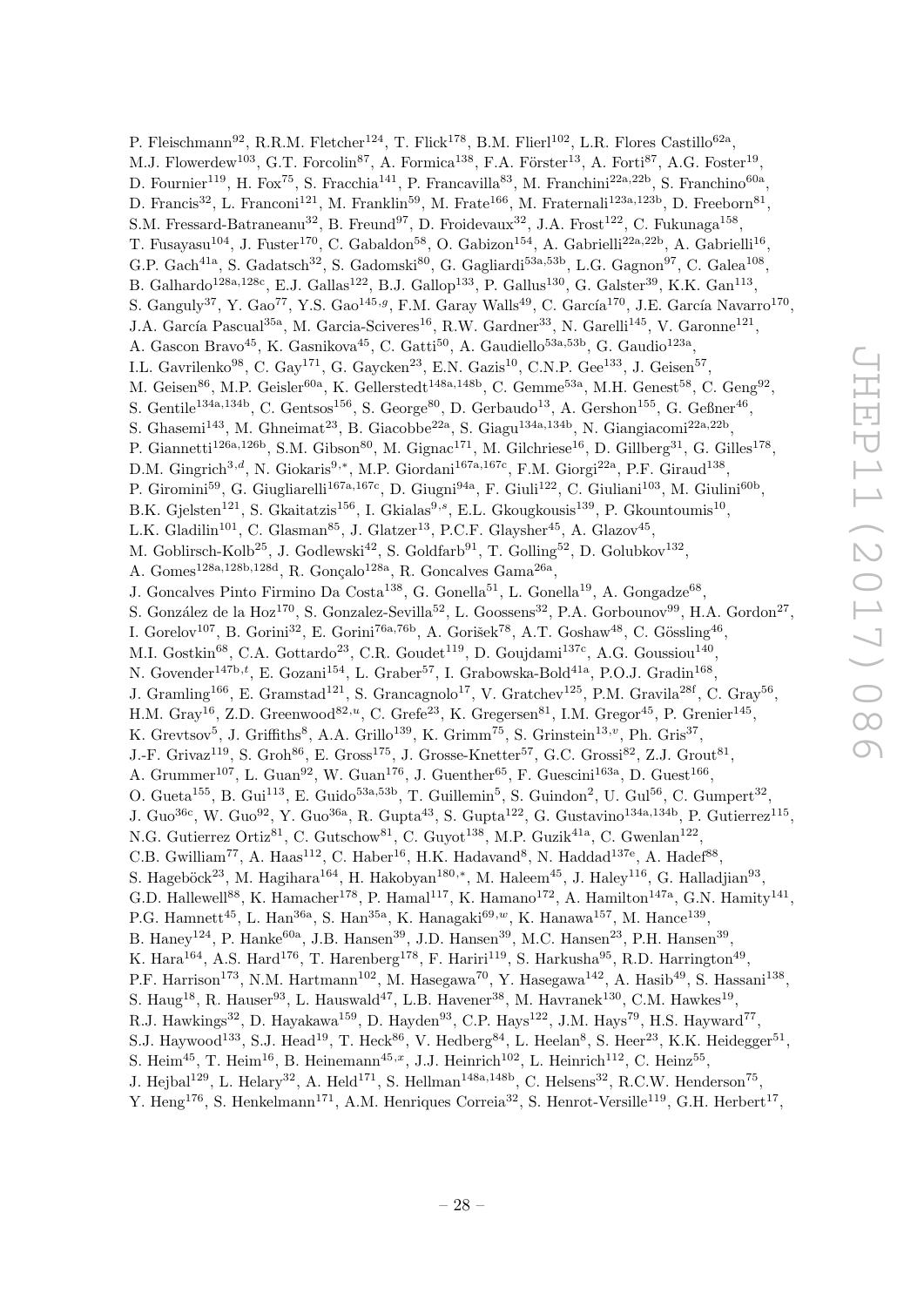H. Herde<sup>25</sup>, V. Herget<sup>177</sup>, Y. Hernández Jiménez<sup>147c</sup>, H. Herr<sup>86</sup>, G. Herten<sup>51</sup>, R. Hertenberger<sup>102</sup>, L. Hervas<sup>32</sup>, T.C. Herwig<sup>124</sup>, G.G. Hesketh<sup>81</sup>, N.P. Hessey<sup>163a</sup>, J.W. Hetherly<sup>43</sup>, S. Higashino<sup>69</sup>, E. Higón-Rodriguez<sup>170</sup>, K. Hildebrand<sup>33</sup>, E. Hill<sup>172</sup>, J.C. Hill<sup>30</sup>, K.H. Hiller<sup>45</sup>, S.J. Hillier<sup>19</sup>, M. Hils<sup>47</sup>, I. Hinchliffe<sup>16</sup>, M. Hirose<sup>51</sup>, D. Hirschbuehl<sup>178</sup>, B. Hiti<sup>78</sup>, O. Hladik<sup>129</sup>, X. Hoad<sup>49</sup>, J. Hobbs<sup>150</sup>, N. Hod<sup>163a</sup>, M.C. Hodgkinson<sup>141</sup>, P. Hodgson<sup>141</sup>, A. Hoecker<sup>32</sup>, M.R. Hoeferkamp<sup>107</sup>, F. Hoenig<sup>102</sup>, D. Hohn<sup>23</sup>, T.R. Holmes<sup>33</sup>, M. Homann<sup>46</sup>, S. Honda<sup>164</sup>, T. Honda<sup>69</sup>, T.M. Hong<sup>127</sup>, B.H. Hooberman<sup>169</sup>, W.H. Hopkins<sup>118</sup>, Y. Horii<sup>105</sup>, A.J. Horton<sup>144</sup>, J-Y. Hostachy<sup>58</sup>, S. Hou<sup>153</sup>, A. Hoummada<sup>137a</sup>, J. Howarth<sup>87</sup>, J. Hoya<sup>74</sup>, M. Hrabovsky<sup>117</sup>, J. Hrdinka<sup>32</sup>, I. Hristova<sup>17</sup>, J. Hrivnac<sup>119</sup>, T. Hryn'ova<sup>5</sup>, A. Hrynevich<sup>96</sup>, P.J. Hsu<sup>63</sup>, S.-C. Hsu<sup>140</sup>, Q. Hu<sup>36a</sup>, S. Hu<sup>36c</sup>, Y. Huang<sup>35a</sup>, Z. Hubacek<sup>130</sup>, F. Hubaut<sup>88</sup>, F. Huegging<sup>23</sup>, T.B. Huffman<sup>122</sup>, E.W. Hughes<sup>38</sup>, G. Hughes<sup>75</sup>, M. Huhtinen<sup>32</sup>, P. Huo<sup>150</sup>, N. Huseynov<sup>68,b</sup>, J. Huston<sup>93</sup>, J. Huth<sup>59</sup>, G. Iacobucci<sup>52</sup>, G. Iakovidis<sup>27</sup>, I. Ibragimov<sup>143</sup>, L. Iconomidou-Fayard<sup>119</sup>, Z. Idrissi<sup>137e</sup>, P. Iengo<sup>32</sup>, O. Igonkina<sup>109, y</sup>, T. Iizawa<sup>174</sup>, Y. Ikegami<sup>69</sup>, M. Ikeno<sup>69</sup>, Y. Ilchenko<sup>11, z</sup>, D. Iliadis<sup>156</sup>, N. Ilic<sup>145</sup>, G. Introzzi<sup>123a,123b</sup>, P. Ioannou<sup>9,\*</sup>, M. Iodice<sup>136a</sup>, K. Iordanidou<sup>38</sup>, V. Ippolito<sup>59</sup>, M.F. Isacson<sup>168</sup>, N. Ishijima $^{120}$ , M. Ishino $^{157}$ , M. Ishitsuka $^{159}$ , C. Issever $^{122}$ , S. Istin $^{20a}$ , F. Ito $^{164}$ , J.M. Iturbe Ponce<sup>62a</sup>, R. Iuppa<sup>162a,162b</sup>, H. Iwasaki<sup>69</sup>, J.M. Izen<sup>44</sup>, V. Izzo<sup>106a</sup>, S. Jabbar<sup>3</sup>, P. Jackson<sup>1</sup>, R.M. Jacobs<sup>23</sup>, V. Jain<sup>2</sup>, K.B. Jakobi<sup>86</sup>, K. Jakobs<sup>51</sup>, S. Jakobsen<sup>65</sup>, T. Jakoubek<sup>129</sup>, D.O. Jamin<sup>116</sup>, D.K. Jana<sup>82</sup>, R. Jansky<sup>52</sup>, J. Janssen<sup>23</sup>, M. Janus<sup>57</sup>, P.A. Janus<sup>41a</sup>, G. Jarlskog<sup>84</sup>, N. Javadov<sup>68,b</sup>, T. Javůrek<sup>51</sup>, M. Javurkova<sup>51</sup>, F. Jeanneau<sup>138</sup>, L. Jeanty<sup>16</sup>, J. Jejelava<sup>54a,aa</sup>, A. Jelinskas<sup>173</sup>, P. Jenni<sup>51,ab</sup>, C. Jeske<sup>173</sup>, S. Jézéquel<sup>5</sup>, H. Ji<sup>176</sup>, J. Jia<sup>150</sup>, H. Jiang<sup>67</sup>, Y. Jiang<sup>36a</sup>, Z. Jiang<sup>145</sup>, S. Jiggins<sup>81</sup>, J. Jimenez Pena<sup>170</sup>, S. Jin<sup>35a</sup>, A. Jinaru<sup>28b</sup>, O. Jinnouchi<sup>159</sup>, H. Jivan<sup>147c</sup>, P. Johansson<sup>141</sup>, K.A. Johns<sup>7</sup>, C.A. Johnson<sup>64</sup>, W.J. Johnson<sup>140</sup>, K. Jon-And<sup>148a,148b</sup>, R.W.L. Jones<sup>75</sup>, S.D. Jones<sup>151</sup>, S. Jones<sup>7</sup>, T.J. Jones<sup>77</sup>, J. Jongmanns<sup>60a</sup>, P.M. Jorge<sup>128a,128b</sup>, J. Jovicevic<sup>163a</sup>, X. Ju<sup>176</sup>, A. Juste Rozas<sup>13,*v*</sup>, M.K. Köhler<sup>175</sup>, A. Kaczmarska<sup>42</sup>, M. Kado<sup>119</sup>, H. Kagan<sup>113</sup>, M. Kagan<sup>145</sup>, S.J. Kahn<sup>88</sup>, T. Kaji<sup>174</sup>, E. Kajomovitz<sup>48</sup>, C.W. Kalderon<sup>84</sup>, A. Kaluza<sup>86</sup>, S. Kama<sup>43</sup>, A. Kamenshchikov<sup>132</sup>, N. Kanaya<sup>157</sup>, L. Kanjir<sup>78</sup>, V.A. Kantserov<sup>100</sup>, J. Kanzaki<sup>69</sup>, B. Kaplan<sup>112</sup>, L.S. Kaplan<sup>176</sup>, D. Kar<sup>147c</sup>, K. Karakostas<sup>10</sup>, N. Karastathis<sup>10</sup>, M.J. Kareem<sup>57</sup>, E. Karentzos<sup>10</sup>, S.N. Karpov<sup>68</sup>, Z.M. Karpova $^{68}$ , K. Karthik<sup>112</sup>, V. Kartvelishvili<sup>75</sup>, A.N. Karyukhin<sup>132</sup>, K. Kasahara<sup>164</sup>, L. Kashif<sup>176</sup>, R.D. Kass<sup>113</sup>, A. Kastanas<sup>149</sup>, Y. Kataoka<sup>157</sup>, C. Kato<sup>157</sup>, A. Katre<sup>52</sup>, J. Katzy<sup>45</sup>, K. Kawade<sup>70</sup>, K. Kawagoe<sup>73</sup>, T. Kawamoto<sup>157</sup>, G. Kawamura<sup>57</sup>, E.F. Kay<sup>77</sup>, V.F. Kazanin<sup>111,*c*</sup>, R. Keeler<sup>172</sup>, R. Kehoe<sup>43</sup>, J.S. Keller<sup>31</sup>, J.J. Kempster<sup>80</sup>, J Kendrick<sup>19</sup>, H. Keoshkerian<sup>161</sup>, O. Kepka<sup>129</sup>, B.P. Kerševan<sup>78</sup>, S. Kersten<sup>178</sup>, R.A. Keyes<sup>90</sup>, M. Khader<sup>169</sup>, F. Khalil-zada<sup>12</sup>, A. Khanov<sup>116</sup>, A.G. Kharlamov<sup>111,c</sup>, T. Kharlamova<sup>111,c</sup>, A. Khodinov<sup>160</sup>, T.J. Khoo<sup>52</sup>, V. Khovanskiy<sup>99,\*</sup>, E. Khramov<sup>68</sup>, J. Khubua<sup>54b,ac</sup>, S. Kido<sup>70</sup>, C.R. Kilby<sup>80</sup>, H.Y. Kim<sup>8</sup>, S.H. Kim<sup>164</sup>, Y.K. Kim<sup>33</sup>, N. Kimura<sup>156</sup>, O.M. Kind<sup>17</sup>, B.T. King<sup>77</sup>, D. Kirchmeier<sup>47</sup>, J. Kirk<sup>133</sup>, A.E. Kiryunin<sup>103</sup>, T. Kishimoto<sup>157</sup>, D. Kisielewska<sup>41a</sup>, V. Kitali<sup>45</sup>, K. Kiuchi<sup>164</sup>, O. Kivernyk<sup>5</sup>, E. Kladiva<sup>146b</sup>, T. Klapdor-Kleingrothaus<sup>51</sup>, M.H. Klein<sup>38</sup>, M. Klein<sup>77</sup>, U. Klein<sup>77</sup>, K. Kleinknecht<sup>86</sup>, P. Klimek<sup>110</sup>, A. Klimentov<sup>27</sup>, R. Klingenberg<sup>46</sup>, T. Klingl<sup>23</sup>, T. Klioutchnikova<sup>32</sup>, E.-E. Kluge<sup>60a</sup>, P. Kluit<sup>109</sup>, S. Kluth<sup>103</sup>, E. Kneringer<sup>65</sup>, E.B.F.G. Knoops<sup>88</sup>, A. Knue<sup>103</sup>, A. Kobayashi<sup>157</sup>, D. Kobayashi<sup>159</sup>, T. Kobayashi<sup>157</sup>, M. Kobel<sup>47</sup>, M. Kocian<sup>145</sup>, P. Kodys<sup>131</sup>, T. Koffas<sup>31</sup>, E. Koffeman<sup>109</sup>, N.M. Köhler<sup>103</sup>, T. Koi<sup>145</sup>, M. Kolb<sup>60b</sup>, I. Koletsou<sup>5</sup>, A.A. Komar<sup>98,\*</sup>, Y. Komori<sup>157</sup>, T. Kondo<sup>69</sup>, N. Kondrashova<sup>36c</sup>, K. Köneke<sup>51</sup>, A.C. König<sup>108</sup>, T. Kono<sup>69,ad</sup>, R. Konoplich<sup>112,ae</sup>, N. Konstantinidis<sup>81</sup>, R. Kopeliansky<sup>64</sup>, S. Koperny<sup>41a</sup>, A.K. Kopp<sup>51</sup>, K. Korcyl<sup>42</sup>, K. Kordas<sup>156</sup>, A. Korn<sup>81</sup>, A.A. Korol<sup>111,c</sup>, I. Korolkov<sup>13</sup>, E.V. Korolkova<sup>141</sup>, O. Kortner<sup>103</sup>, S. Kortner<sup>103</sup>, T. Kosek<sup>131</sup>, V.V. Kostyukhin<sup>23</sup>, A. Kotwal<sup>48</sup>, A. Koulouris<sup>10</sup>, A. Kourkoumeli-Charalampidi<sup>123a,123b</sup>, C. Kourkoumelis<sup>9</sup>, E. Kourlitis<sup>141</sup>,

V. Kouskoura<sup>27</sup>, A.B. Kowalewska<sup>42</sup>, R. Kowalewski<sup>172</sup>, T.Z. Kowalski<sup>41a</sup>, C. Kozakai<sup>157</sup>,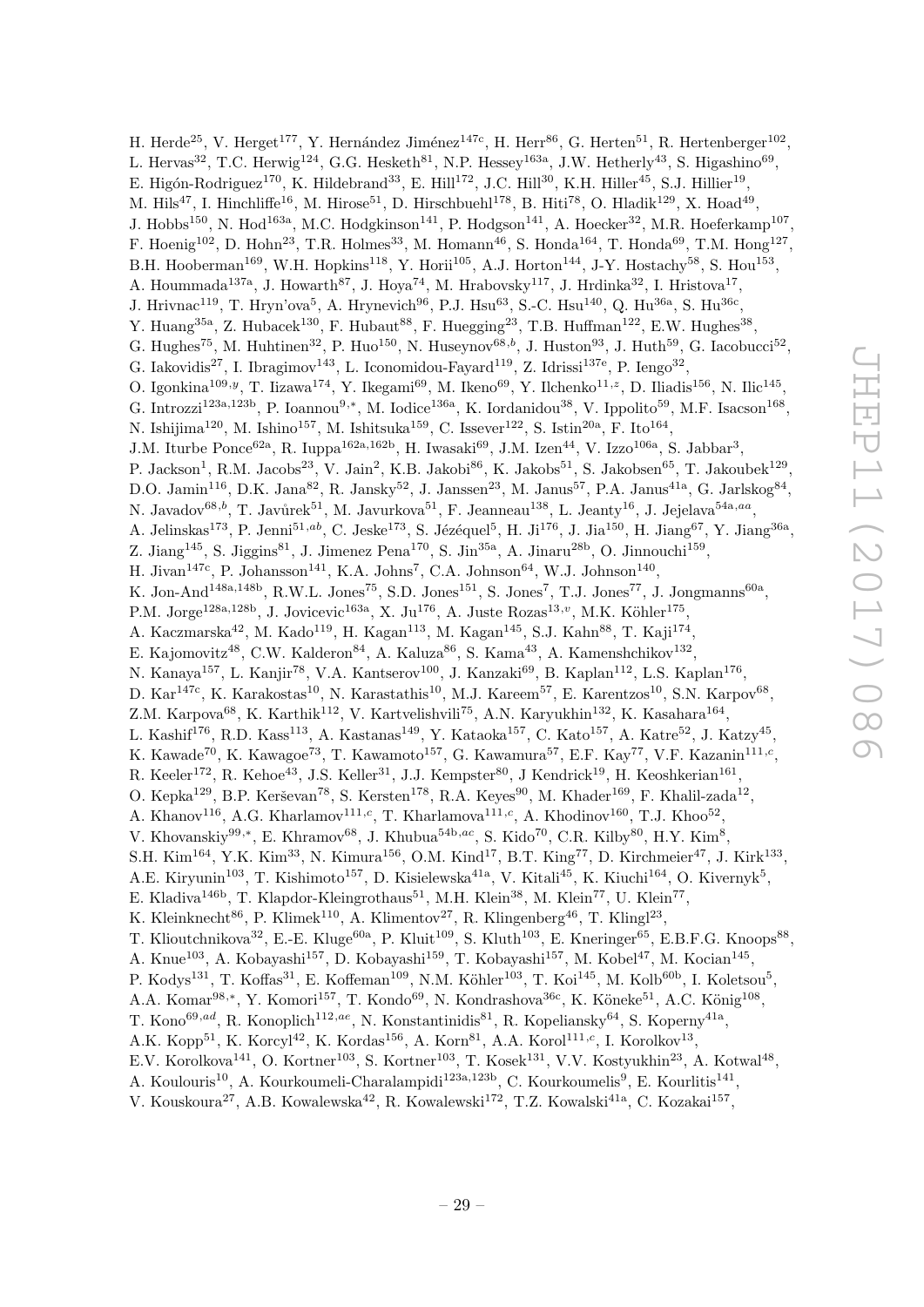W. Kozanecki<sup>138</sup>, A.S. Kozhin<sup>132</sup>, V.A. Kramarenko<sup>101</sup>, G. Kramberger<sup>78</sup>, D. Krasnopevtsev<sup>100</sup>, M.W. Krasny $^{83}$ , A. Krasznahorkay $^{32}$ , D. Krauss $^{103}$ , J.A. Kremer $^{41a}$ , J. Kretzschmar $^{77}$ , K. Kreutzfeldt<sup>55</sup>, P. Krieger<sup>161</sup>, K. Krizka<sup>33</sup>, K. Kroeninger<sup>46</sup>, H. Kroha<sup>103</sup>, J. Kroll<sup>129</sup>, J. Kroll<sup>124</sup>, J. Kroseberg<sup>23</sup>, J. Krstic<sup>14</sup>, U. Kruchonak<sup>68</sup>, H. Krüger<sup>23</sup>, N. Krumnack<sup>67</sup>, M.C. Kruse<sup>48</sup>, T. Kubota<sup>91</sup>, H. Kucuk<sup>81</sup>, S. Kuday<sup>4b</sup>, J.T. Kuechler<sup>178</sup>, S. Kuehn<sup>32</sup>, A. Kugel<sup>60a</sup>, F. Kuger<sup>177</sup>, T. Kuhl<sup>45</sup>, V. Kukhtin<sup>68</sup>, R. Kukla<sup>88</sup>, Y. Kulchitsky<sup>95</sup>, S. Kuleshov<sup>34b</sup>, Y.P. Kulinich<sup>169</sup>, M. Kuna<sup>134a,134b</sup>, T. Kunigo<sup>71</sup>, A. Kupco<sup>129</sup>, T. Kupfer<sup>46</sup>, O. Kuprash<sup>155</sup>, H. Kurashige<sup>70</sup>, L.L. Kurchaninov<sup>163a</sup>, Y.A. Kurochkin<sup>95</sup>, M.G. Kurth<sup>35a</sup>, V. Kus<sup>129</sup>, E.S. Kuwertz<sup>172</sup>, M. Kuze<sup>159</sup>, J. Kvita<sup>117</sup>, T. Kwan<sup>172</sup>, D. Kyriazopoulos<sup>141</sup>, A. La Rosa<sup>103</sup>, J.L. La Rosa Navarro<sup>26d</sup>, L. La Rotonda<sup>40a,40b</sup>, F. La Ruffa<sup>40a,40b</sup>, C. Lacasta<sup>170</sup>, F. Lacava<sup>134a,134b</sup>, J. Lacey<sup>45</sup>, H. Lacker<sup>17</sup>, D. Lacour<sup>83</sup>, E. Ladygin<sup>68</sup>, R. Lafaye<sup>5</sup>, B. Laforge<sup>83</sup>, T. Lagouri<sup>179</sup>, S. Lai<sup>57</sup>, S. Lammers<sup>64</sup>, W. Lampl<sup>7</sup>, E. Lançon<sup>27</sup>, U. Landgraf<sup>51</sup>, M.P.J. Landon<sup>79</sup>, M.C. Lanfermann<sup>52</sup>, V.S. Lang<sup>60a</sup>, J.C. Lange<sup>13</sup>, R.J. Langenberg<sup>32</sup>, A.J. Lankford<sup>166</sup>, F. Lanni<sup>27</sup>, K. Lantzsch<sup>23</sup>, A. Lanza<sup>123a</sup>, A. Lapertosa<sup>53a,53b</sup>, S. Laplace<sup>83</sup>, J.F. Laporte<sup>138</sup>, T. Lari<sup>94a</sup>, F. Lasagni Manghi<sup>22a,22b</sup>, M. Lassnig<sup>32</sup>, P. Laurelli<sup>50</sup>, W. Lavrijsen<sup>16</sup>, A.T. Law<sup>139</sup>, P. Laycock<sup>77</sup>, T. Lazovich<sup>59</sup>, M. Lazzaroni<sup>94a,94b</sup>, B. Le<sup>91</sup>, O. Le Dortz<sup>83</sup>, E. Le Guirriec<sup>88</sup>, E.P. Le Quilleuc<sup>138</sup>, M. LeBlanc<sup>172</sup>, T. LeCompte<sup>6</sup>, F. Ledroit-Guillon<sup>58</sup>, C.A. Lee<sup>27</sup>, G.R. Lee<sup>133,af</sup>, S.C. Lee<sup>153</sup>, L. Lee<sup>59</sup>, B. Lefebvre<sup>90</sup>, G. Lefebvre<sup>83</sup>, M. Lefebvre<sup>172</sup>, F. Legger<sup>102</sup>, C. Leggett<sup>16</sup>, G. Lehmann Miotto<sup>32</sup>, X. Lei<sup>7</sup>, W.A. Leight<sup>45</sup>, M.A.L. Leite<sup>26d</sup>, R. Leitner<sup>131</sup>, D. Lellouch<sup>175</sup>, B. Lemmer<sup>57</sup>, K.J.C. Leney<sup>81</sup>, T. Lenz<sup>23</sup>, B. Lenzi<sup>32</sup>, R. Leone<sup>7</sup>, S. Leone<sup>126a,126b</sup>, C. Leonidopoulos<sup>49</sup>, G. Lerner<sup>151</sup>, C. Leroy<sup>97</sup>, A.A.J. Lesage<sup>138</sup>, C.G. Lester<sup>30</sup>, M. Levchenko<sup>125</sup>, J. Levêque<sup>5</sup>, D. Levin<sup>92</sup>, L.J. Levinson<sup>175</sup>, M. Levy<sup>19</sup>, D. Lewis<sup>79</sup>, B. Li<sup>36a,ag</sup>, Changqiao Li<sup>36a</sup>, H. Li<sup>150</sup>, L. Li<sup>36c</sup>, Q. Li<sup>35a</sup>, S. Li<sup>48</sup>, X. Li<sup>36c</sup>, Y. Li<sup>143</sup>, Z. Liang<sup>35a</sup>, B. Liberti<sup>135a</sup>, A. Liblong<sup>161</sup>, K. Lie $^{62c}$ , J. Liebal<sup>23</sup>, W. Liebig<sup>15</sup>, A. Limosani<sup>152</sup>, S.C. Lin<sup>182</sup>, T.H. Lin<sup>86</sup>, B.E. Lindquist<sup>150</sup>, A.E. Lionti<sup>52</sup>, E. Lipeles<sup>124</sup>, A. Lipniacka<sup>15</sup>, M. Lisovyi<sup>60b</sup>, T.M. Liss<sup>169,ah</sup>, A. Lister<sup>171</sup>, A.M. Litke<sup>139</sup>, B. Liu<sup>153,ai</sup>, H. Liu<sup>92</sup>, H. Liu<sup>27</sup>, J.K.K. Liu<sup>122</sup>, J. Liu<sup>36b</sup>, J.B. Liu<sup>36a</sup>, K. Liu<sup>88</sup>, L. Liu<sup>169</sup>, M. Liu<sup>36a</sup>, Y.L. Liu<sup>36a</sup>, Y. Liu<sup>36a</sup>, M. Livan<sup>123a,123b</sup>, A. Lleres<sup>58</sup>, J. Llorente Merino<sup>35a</sup>, S.L. Lloyd<sup>79</sup>, C.Y. Lo<sup>62b</sup>, F. Lo Sterzo<sup>153</sup>, E.M. Lobodzinska<sup>45</sup>, P. Loch<sup>7</sup>, F.K. Loebinger<sup>87</sup>, A. Loesle<sup>51</sup>, K.M. Loew<sup>25</sup>, A. Loginov<sup>179,\*</sup>, T. Lohse<sup>17</sup>, K. Lohwasser<sup>141</sup>, M. Lokajicek<sup>129</sup>, B.A. Long<sup>24</sup>, J.D. Long<sup>169</sup>, R.E. Long<sup>75</sup>, L. Longo<sup>76a,76b</sup>, K.A. Looper<sup>113</sup>, J.A. Lopez<sup>34b</sup>, D. Lopez Mateos<sup>59</sup>, I. Lopez Paz<sup>13</sup>, A. Lopez Solis<sup>83</sup>, J. Lorenz<sup>102</sup>, N. Lorenzo Martinez<sup>5</sup>, M. Losada<sup>21</sup>, P.J. Lösel<sup>102</sup>, X. Lou<sup>35a</sup>, A. Lounis<sup>119</sup>, J. Love<sup>6</sup>, P.A. Love<sup>75</sup>, H. Lu<sup>62a</sup>, N. Lu<sup>92</sup>, Y.J. Lu<sup>63</sup>, H.J. Lubatti<sup>140</sup>, C. Luci<sup>134a,134b</sup>, A. Lucotte<sup>58</sup>, C. Luedtke<sup>51</sup>, F. Luehring<sup>64</sup>, W. Lukas<sup>65</sup>, L. Luminari<sup>134a</sup>, O. Lundberg<sup>148a,148b</sup>, B. Lund-Jensen<sup>149</sup>, M.S. Lutz<sup>89</sup>, P.M. Luzi<sup>83</sup>, D. Lynn<sup>27</sup>, R. Lysak<sup>129</sup>, E. Lytken<sup>84</sup>, F. Lyu<sup>35a</sup>, V. Lyubushkin<sup>68</sup>, H. Ma<sup>27</sup>, L.L. Ma<sup>36b</sup>, Y. Ma<sup>36b</sup>, G. Maccarrone<sup>50</sup>, A. Macchiolo<sup>103</sup>, C.M. Macdonald<sup>141</sup>, B. Maček<sup>78</sup>, J. Machado Miguens<sup>124,128b</sup>, D. Madaffari<sup>170</sup>, R. Madar<sup>37</sup>, W.F. Mader<sup>47</sup>, A. Madsen<sup>45</sup>, J. Maeda<sup>70</sup>, S. Maeland<sup>15</sup>, T. Maeno<sup>27</sup>, A.S. Maevskiy<sup>101</sup>, V. Magerl<sup>51</sup>, J. Mahlstedt<sup>109</sup>, C. Maiani<sup>119</sup>, C. Maidantchik<sup>26a</sup>, A.A. Maier<sup>103</sup>, T. Maier<sup>102</sup>, A. Maio<sup>128a,128b,128d</sup>, O. Majersky $^{146a}$ , S. Majewski $^{118}$ , Y. Makida $^{69}$ , N. Makovec $^{119}$ , B. Malaescu $^{83}$ , Pa. Malecki $^{42}$ , V.P. Maleev<sup>125</sup>, F. Malek<sup>58</sup>, U. Mallik<sup>66</sup>, D. Malon<sup>6</sup>, C. Malone<sup>30</sup>, S. Maltezos<sup>10</sup>, S. Malyukov<sup>32</sup>, J. Mamuzic<sup>170</sup>, G. Mancini<sup>50</sup>, I. Mandić<sup>78</sup>, J. Maneira<sup>128a,128b</sup>, L. Manhaes de Andrade Filho<sup>26b</sup>, J. Manjarres Ramos<sup>47</sup>, K.H. Mankinen<sup>84</sup>, A. Mann<sup>102</sup>, A. Manousos<sup>32</sup>, B. Mansoulie<sup>138</sup>, J.D. Mansour<sup>35a</sup>, R. Mantifel<sup>90</sup>, M. Mantoani<sup>57</sup>, S. Manzoni<sup>94a,94b</sup>, L. Mapelli<sup>32</sup>, G. Marceca<sup>29</sup>, L. March<sup>52</sup>, L. Marchese<sup>122</sup>, G. Marchiori<sup>83</sup>, M. Marcisovsky<sup>129</sup>, M. Marjanovic<sup>37</sup>, D.E. Marley<sup>92</sup>, F. Marroquim<sup>26a</sup>, S.P. Marsden<sup>87</sup>, Z. Marshall<sup>16</sup>, M.U.F Martensson<sup>168</sup>, S. Marti-Garcia<sup>170</sup>, C.B. Martin<sup>113</sup>, T.A. Martin<sup>173</sup>, V.J. Martin<sup>49</sup>, B. Martin dit Latour<sup>15</sup>, M. Martinez<sup>13,*v*</sup>,

V.I. Martinez Outschoorn<sup>169</sup>, S. Martin-Haugh<sup>133</sup>, V.S. Martoiu<sup>28b</sup>, A.C. Martyniuk<sup>81</sup>,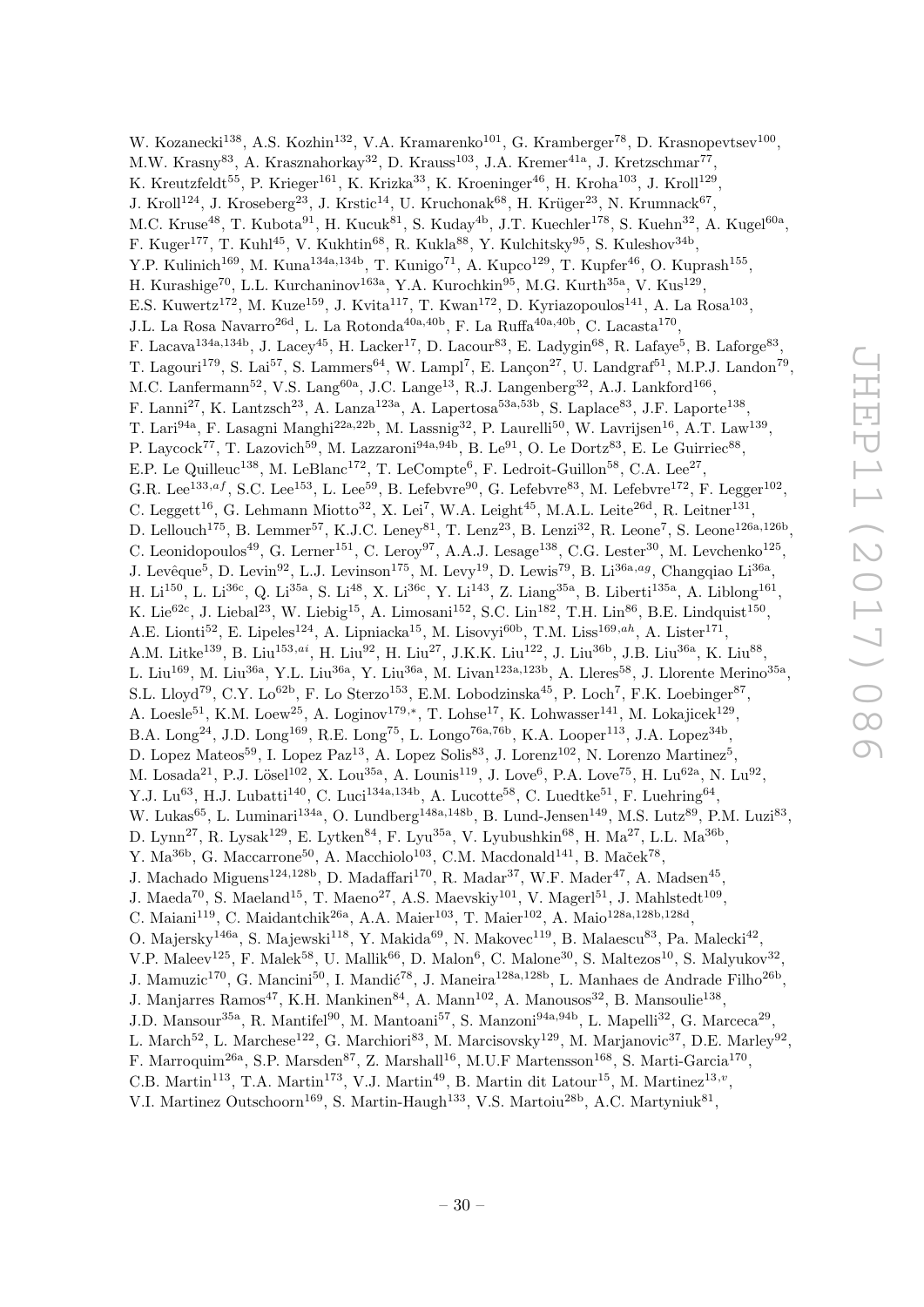A. Marzin<sup>32</sup>, L. Masetti<sup>86</sup>, T. Mashimo<sup>157</sup>, R. Mashinistov<sup>98</sup>, J. Masik<sup>87</sup>, A.L. Maslennikov<sup>111,*c*</sup>, L. Massa<sup>135a,135b</sup>, P. Mastrandrea<sup>5</sup>, A. Mastroberardino<sup>40a,40b</sup>, T. Masubuchi<sup>157</sup>, P. Mättig<sup>178</sup>, J. Maurer<sup>28b</sup>, S.J. Maxfield<sup>77</sup>, D.A. Maximov<sup>111,c</sup>, R. Mazini<sup>153</sup>, I. Maznas<sup>156</sup>, S.M. Mazza<sup>94a,94b</sup>, N.C. Mc Fadden<sup>107</sup>, G. Mc Goldrick<sup>161</sup>, S.P. Mc Kee<sup>92</sup>, A. McCarn<sup>92</sup>, R.L. McCarthy<sup>150</sup>, T.G. McCarthy<sup>103</sup>, L.I. McClymont<sup>81</sup>, E.F. McDonald<sup>91</sup>, J.A. Mcfayden<sup>81</sup>, G. Mchedlidze<sup>57</sup>, S.J. McMahon<sup>133</sup>, P.C. McNamara<sup>91</sup>, R.A. McPherson<sup>172, $o$ </sup>, S. Meehan<sup>140</sup>, T.J. Megy<sup>51</sup>, S. Mehlhase<sup>102</sup>, A. Mehta<sup>77</sup>, T. Meideck<sup>58</sup>, K. Meier<sup>60a</sup>, B. Meirose<sup>44</sup>, D. Melini<sup>170,aj</sup>, B.R. Mellado Garcia<sup>147c</sup>, J.D. Mellenthin<sup>57</sup>, M. Melo<sup>146a</sup>, F. Meloni<sup>18</sup>, A. Melzer<sup>23</sup>, S.B. Menary<sup>87</sup>, L. Meng<sup>77</sup>, X.T. Meng<sup>92</sup>, A. Mengarelli<sup>22a,22b</sup>, S. Menke<sup>103</sup>, E. Meoni<sup>40a,40b</sup>, S. Mergelmeyer<sup>17</sup>, P. Mermod<sup>52</sup>, L. Merola<sup>106a, 106b</sup>, C. Meroni<sup>94a</sup>, F.S. Merritt<sup>33</sup>, A. Messina<sup>134a,134b</sup>, J. Metcalfe<sup>6</sup>, A.S. Mete<sup>166</sup>, C. Meyer<sup>124</sup>, J-P. Meyer<sup>138</sup>, J. Meyer<sup>109</sup>, H. Meyer Zu Theenhausen<sup>60a</sup>, F. Miano<sup>151</sup>, R.P. Middleton<sup>133</sup>, S. Miglioranzi<sup>53a,53b</sup>, L. Mijović<sup>49</sup>, G. Mikenberg<sup>175</sup>, M. Mikestikova<sup>129</sup>, M. Mikuž<sup>78</sup>, M. Milesi<sup>91</sup>, A. Milic<sup>161</sup>, D.W. Miller<sup>33</sup>, C. Mills<sup>49</sup>, A. Milov<sup>175</sup>, D.A. Milstead<sup>148a,148b</sup>, A.A. Minaenko<sup>132</sup>, Y. Minami<sup>157</sup>, I.A. Minashvili<sup>68</sup>, A.I. Mincer<sup>112</sup>, B. Mindur<sup>41a</sup>, M. Mineev<sup>68</sup>, Y. Minegishi<sup>157</sup>, Y. Ming<sup>176</sup>, L.M. Mir<sup>13</sup>, K.P. Mistry<sup>124</sup>, T. Mitani<sup>174</sup>, J. Mitrevski<sup>102</sup>, V.A. Mitsou<sup>170</sup>, A. Miucci<sup>18</sup>, P.S. Miyagawa<sup>141</sup>, A. Mizukami<sup>69</sup>, J.U. Mjörnmark<sup>84</sup>, T. Mkrtchyan<sup>180</sup>, M. Mlynarikova<sup>131</sup>, T. Moa<sup>148a,148b</sup>, K. Mochizuki<sup>97</sup>, P. Mogg<sup>51</sup>, S. Mohapatra<sup>38</sup>, S. Molander<sup>148a,148b</sup>, R. Moles-Valls<sup>23</sup>, R. Monden<sup>71</sup>, M.C. Mondragon<sup>93</sup>, K. Mönig<sup>45</sup>, J. Monk<sup>39</sup>, E. Monnier<sup>88</sup>, A. Montalbano<sup>150</sup>, J. Montejo Berlingen<sup>32</sup>, F. Monticelli<sup>74</sup>, S. Monzani<sup>94a,94b</sup>, R.W. Moore<sup>3</sup>, N. Morange<sup>119</sup>, D. Moreno<sup>21</sup>, M. Moreno Llácer<sup>32</sup>, P. Morettini<sup>53a</sup>, S. Morgenstern<sup>32</sup>, D. Mori<sup>144</sup>, T. Mori<sup>157</sup>, M. Morii<sup>59</sup>, M. Morinaga<sup>157</sup>, V. Morisbak<sup>121</sup>, A.K. Morley<sup>32</sup>, G. Mornacchi<sup>32</sup>, J.D. Morris<sup>79</sup>, L. Morvaj<sup>150</sup>, P. Moschovakos<sup>10</sup>, M. Mosidze<sup>54b</sup>, H.J. Moss<sup>141</sup>, J. Moss<sup>145,ak</sup>, K. Motohashi<sup>159</sup>, R. Mount<sup>145</sup>, E. Mountricha<sup>27</sup>, E.J.W. Moyse<sup>89</sup>, S. Muanza<sup>88</sup>, F. Mueller<sup>103</sup>, J. Mueller<sup>127</sup>, R.S.P. Mueller<sup>102</sup>, D. Muenstermann<sup>75</sup>, P. Mullen<sup>56</sup>, G.A. Mullier<sup>18</sup>, F.J. Munoz Sanchez<sup>87</sup>, W.J. Murray<sup>173,133</sup>, H. Musheghyan<sup>32</sup>, M. Muškinja<sup>78</sup>, A.G. Myagkov<sup>132,al</sup>, M. Myska<sup>130</sup>, B.P. Nachman<sup>16</sup>, O. Nackenhorst<sup>52</sup>, K. Nagai<sup>122</sup>, R. Nagai $^{69,ad}$ , K. Nagano $^{69}$ , Y. Nagasaka $^{61}$ , K. Nagata $^{164}$ , M. Nagel $^{51}$ , E. Nagy $^{88}$ , A.M. Nairz $^{32}$ , Y. Nakahama<sup>105</sup>, K. Nakamura<sup>69</sup>, T. Nakamura<sup>157</sup>, I. Nakano<sup>114</sup>, R.F. Naranjo Garcia<sup>45</sup>, R. Narayan<sup>11</sup>, D.I. Narrias Villar<sup>60a</sup>, I. Naryshkin<sup>125</sup>, T. Naumann<sup>45</sup>, G. Navarro<sup>21</sup>, R. Nayyar<sup>7</sup>, H.A. Neal<sup>92</sup>, P.Yu. Nechaeva<sup>98</sup>, T.J. Neep<sup>138</sup>, A. Negri<sup>123a,123b</sup>, M. Negrini<sup>22a</sup>, S. Nektarijevic<sup>108</sup>, C. Nellist<sup>119</sup>, A. Nelson<sup>166</sup>, M.E. Nelson<sup>122</sup>, S. Nemecek<sup>129</sup>, P. Nemethy<sup>112</sup>, M. Nessi<sup>32,am</sup>, M.S. Neubauer<sup>169</sup>, M. Neumann<sup>178</sup>, P.R. Newman<sup>19</sup>, T.Y. Ng<sup>62c</sup>, T. Nguyen Manh<sup>97</sup>, R.B. Nickerson<sup>122</sup>, R. Nicolaidou<sup>138</sup>, J. Nielsen<sup>139</sup>, V. Nikolaenko<sup>132,al</sup>, I. Nikolic-Audit<sup>83</sup>, K. Nikolopoulos<sup>19</sup>, J.K. Nilsen<sup>121</sup>, P. Nilsson<sup>27</sup>, Y. Ninomiya<sup>157</sup>, A. Nisati<sup>134a</sup>, N. Nishu<sup>35c</sup>, R. Nisius<sup>103</sup>, I. Nitsche<sup>46</sup>, T. Nitta<sup>174</sup>, T. Nobe<sup>157</sup>, Y. Noguchi<sup>71</sup>, M. Nomachi<sup>120</sup>, I. Nomidis<sup>31</sup>, M.A. Nomura<sup>27</sup>, T. Nooney<sup>79</sup>, M. Nordberg<sup>32</sup>, N. Norjoharuddeen<sup>122</sup>, O. Novgorodova<sup>47</sup>, S. Nowak<sup>103</sup>, M. Nozaki<sup>69</sup>, L. Nozka<sup>117</sup>, K. Ntekas<sup>166</sup>, E. Nurse<sup>81</sup>, F. Nuti<sup>91</sup>, K. O'connor<sup>25</sup>, D.C. O'Neil<sup>144</sup>, A.A. O'Rourke<sup>45</sup>, V. O'Shea<sup>56</sup>, F.G. Oakham<sup>31,d</sup>, H. Oberlack<sup>103</sup>, T. Obermann<sup>23</sup>, J. Ocariz<sup>83</sup>, A. Ochi<sup>70</sup>, I. Ochoa<sup>38</sup>, J.P. Ochoa-Ricoux<sup>34a</sup>, S. Oda<sup>73</sup>, S. Odaka<sup>69</sup>, A. Oh<sup>87</sup>, S.H. Oh<sup>48</sup>, C.C. Ohm<sup>16</sup>, H. Ohman<sup>168</sup>, H. Oide<sup>53a,53b</sup>, H. Okawa<sup>164</sup>, Y. Okumura<sup>157</sup>, T. Okuyama<sup>69</sup>, A. Olariu<sup>28b</sup>, L.F. Oleiro Seabra<sup>128a</sup>, S.A. Olivares Pino<sup>49</sup>, D. Oliveira Damazio<sup>27</sup>, A. Olszewski<sup>42</sup>, J. Olszowska<sup>42</sup>, A. Onofre<sup>128a,128e</sup>, K. Onogi<sup>105</sup>, P.U.E. Onyisi<sup>11,z</sup>, H. Oppen<sup>121</sup>, M.J. Oreglia<sup>33</sup>, Y. Oren<sup>155</sup>, D. Orestano<sup>136a,136b</sup>, N. Orlando<sup>62b</sup>, R.S. Orr<sup>161</sup>, B. Osculati<sup>53a,53b,\*</sup>, R. Ospanov<sup>36a</sup>, G. Otero y Garzon<sup>29</sup>, H. Otono<sup>73</sup>, M. Ouchrif<sup>137d</sup>, F. Ould-Saada<sup>121</sup>, A. Ouraou<sup>138</sup>, K.P. Oussoren<sup>109</sup>, Q. Ouyang<sup>35a</sup>, M. Owen<sup>56</sup>, R.E. Owen<sup>19</sup>, V.E. Ozcan<sup>20a</sup>, N. Ozturk<sup>8</sup>, K. Pachal<sup>144</sup>, A. Pacheco Pages<sup>13</sup>, L. Pacheco Rodriguez<sup>138</sup>, C. Padilla Aranda<sup>13</sup>,

S. Pagan Griso<sup>16</sup>, M. Paganini<sup>179</sup>, F. Paige<sup>27</sup>, G. Palacino<sup>64</sup>, S. Palazzo<sup>40a, 40b</sup>, S. Palestini<sup>32</sup>,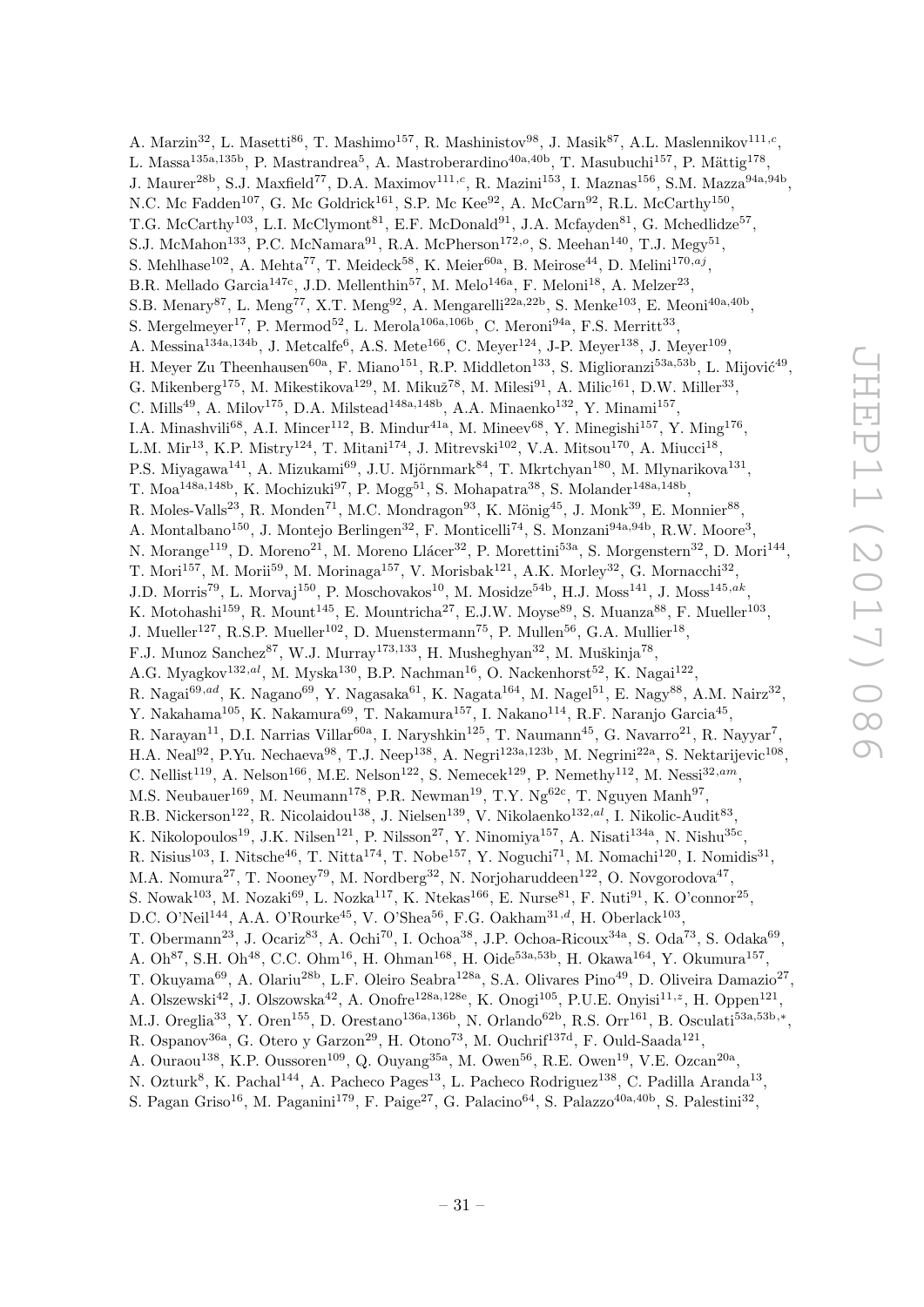M. Palka<sup>41b</sup>, D. Pallin<sup>37</sup>, E.St. Panagiotopoulou<sup>10</sup>, I. Panagoulias<sup>10</sup>, C.E. Pandini<sup>126a,126b</sup>, J.G. Panduro Vazquez<sup>80</sup>, P. Pani<sup>32</sup>, S. Panitkin<sup>27</sup>, D. Pantea<sup>28b</sup>, L. Paolozzi<sup>52</sup>, Th.D. Papadopoulou<sup>10</sup>, K. Papageorgiou<sup>9,s</sup>, A. Paramonov<sup>6</sup>, D. Paredes Hernandez<sup>179</sup>, A.J. Parker<sup>75</sup>, M.A. Parker<sup>30</sup>, K.A. Parker<sup>45</sup>, F. Parodi<sup>53a,53b</sup>, J.A. Parsons<sup>38</sup>, U. Parzefall<sup>51</sup>, V.R. Pascuzzi<sup>161</sup>, J.M. Pasner<sup>139</sup>, E. Pasqualucci<sup>134a</sup>, S. Passaggio<sup>53a</sup>, Fr. Pastore<sup>80</sup>, S. Pataraia<sup>86</sup>, J.R. Pater<sup>87</sup>, T. Pauly<sup>32</sup>, B. Pearson<sup>103</sup>, S. Pedraza Lopez<sup>170</sup>, R. Pedro<sup>128a,128b</sup>, S.V. Peleganchuk<sup>111,c</sup>, O. Penc<sup>129</sup>, C. Peng<sup>35a</sup>, H. Peng<sup>36a</sup>, J. Penwell<sup>64</sup>, B.S. Peralva<sup>26b</sup>, M.M. Perego<sup>138</sup>, D.V. Perepelitsa<sup>27</sup>, F. Peri<sup>17</sup>, L. Perini<sup>94a,94b</sup>, H. Pernegger<sup>32</sup>, S. Perrella<sup>106a,106b</sup>, R. Peschke<sup>45</sup>, V.D. Peshekhonov<sup>68,\*</sup>, K. Peters<sup>45</sup>, R.F.Y. Peters<sup>87</sup>, B.A. Petersen<sup>32</sup>, T.C. Petersen<sup>39</sup>, E. Petit<sup>58</sup>, A. Petridis<sup>1</sup>, C. Petridou<sup>156</sup>, P. Petroff<sup>119</sup>, E. Petrolo<sup>134a</sup>, M. Petrov<sup>122</sup>, F. Petrucci<sup>136a,136b</sup>, N.E. Pettersson<sup>89</sup>, A. Peyaud<sup>138</sup>, R. Pezoa<sup>34b</sup>, F.H. Phillips<sup>93</sup>, P.W. Phillips<sup>133</sup>, G. Piacquadio<sup>150</sup>, E. Pianori<sup>173</sup>, A. Picazio<sup>89</sup>, E. Piccaro<sup>79</sup>, M.A. Pickering<sup>122</sup>, R. Piegaia<sup>29</sup>, J.E. Pilcher<sup>33</sup>, A.D. Pilkington<sup>87</sup>, A.W.J. Pin<sup>87</sup>, M. Pinamonti<sup>135a,135b</sup>, J.L. Pinfold<sup>3</sup>, H. Pirumov<sup>45</sup>, M. Pitt<sup>175</sup>, L. Plazak<sup>146a</sup>, M.-A. Pleier<sup>27</sup>, V. Pleskot<sup>86</sup>, E. Plotnikova<sup>68</sup>, D. Pluth<sup>67</sup>, P. Podberezko<sup>111</sup>, R. Poettgen<sup>148a,148b</sup>, R. Poggi<sup>123a,123b</sup>, L. Poggioli<sup>119</sup>, D. Pohl<sup>23</sup>, G. Polesello<sup>123a</sup>, A. Poley<sup>45</sup>, A. Policicchio<sup>40a,40b</sup>, R. Polifka<sup>32</sup>, A. Polini<sup>22a</sup>, C.S. Pollard<sup>56</sup>, V. Polychronakos<sup>27</sup>, K. Pommès<sup>32</sup>, D. Ponomarenko<sup>100</sup>, L. Pontecorvo<sup>134a</sup>, G.A. Popeneciu<sup>28d</sup>, A. Poppleton<sup>32</sup>, S. Pospisil<sup>130</sup>, K. Potamianos<sup>16</sup>, I.N. Potrap<sup>68</sup>, C.J. Potter<sup>30</sup>, G. Poulard<sup>32</sup>, T. Poulsen<sup>84</sup>, J. Poveda<sup>32</sup>, M.E. Pozo Astigarraga<sup>32</sup>, P. Pralavorio<sup>88</sup>, A. Pranko<sup>16</sup>, S. Prell<sup>67</sup>, D. Price<sup>87</sup>, M. Primavera<sup>76a</sup>, S. Prince<sup>90</sup>, N. Proklova<sup>100</sup>, K. Prokofiev<sup>62c</sup>, F. Prokoshin<sup>34b</sup>, S. Protopopescu<sup>27</sup>, J. Proudfoot<sup>6</sup>, M. Przybycien<sup>41a</sup>, A. Puri<sup>169</sup>, P. Puzo<sup>119</sup>, J. Qian<sup>92</sup>, G. Qin<sup>56</sup>, Y. Qin<sup>87</sup>, A. Quadt<sup>57</sup>, M. Queitsch-Maitland<sup>45</sup>, D. Quilty<sup>56</sup>, S. Raddum<sup>121</sup>, V. Radeka<sup>27</sup>, V. Radescu<sup>122</sup>, S.K. Radhakrishnan<sup>150</sup>, P. Radloff<sup>118</sup>, P. Rados<sup>91</sup>, F. Ragusa<sup>94a,94b</sup>, G. Rahal<sup>181</sup>, J.A. Raine<sup>87</sup>, S. Rajagopalan<sup>27</sup>, C. Rangel-Smith<sup>168</sup>, T. Rashid<sup>119</sup>, S. Raspopov<sup>5</sup>, M.G. Ratti<sup>94a,94b</sup>, D.M. Rauch<sup>45</sup>, F. Rauscher<sup>102</sup>, S. Rave<sup>86</sup>, I. Ravinovich<sup>175</sup>, J.H. Rawling<sup>87</sup>, M. Raymond<sup>32</sup>, A.L. Read<sup>121</sup>, N.P. Readioff<sup>58</sup>, M. Reale<sup>76a,76b</sup>, D.M. Rebuzzi<sup>123a,123b</sup>, A. Redelbach<sup>177</sup>, G. Redlinger<sup>27</sup>, R. Reece<sup>139</sup>, R.G. Reed<sup>147c</sup>, K. Reeves<sup>44</sup>, L. Rehnisch<sup>17</sup>, J. Reichert<sup>124</sup>, A. Reiss<sup>86</sup>, C. Rembser<sup>32</sup>, H. Ren<sup>35a</sup>, M. Rescigno<sup>134a</sup>, S. Resconi<sup>94a</sup>, E.D. Resseguie<sup>124</sup>, S. Rettie<sup>171</sup>, E. Reynolds<sup>19</sup>, O.L. Rezanova<sup>111,c</sup>, P. Reznicek<sup>131</sup>, R. Rezvani<sup>97</sup>, R. Richter<sup>103</sup>, S. Richter<sup>81</sup>, E. Richter-Was<sup>41b</sup>, O. Ricken<sup>23</sup>, M. Ridel<sup>83</sup>, P. Rieck<sup>103</sup>, C.J. Riegel<sup>178</sup>, J. Rieger<sup>57</sup>, O. Rifki<sup>115</sup>, M. Rijssenbeek<sup>150</sup>, A. Rimoldi<sup>123a,123b</sup>, M. Rimoldi<sup>18</sup>, L. Rinaldi<sup>22a</sup>, G. Ripellino<sup>149</sup>, B. Ristić<sup>32</sup>, E. Ritsch<sup>32</sup>, I. Riu<sup>13</sup>, F. Rizatdinova<sup>116</sup>, E. Rizvi<sup>79</sup>, C. Rizzi<sup>13</sup>, R.T. Roberts<sup>87</sup>, S.H. Robertson<sup>90,0</sup>, A. Robichaud-Veronneau<sup>90</sup>, D. Robinson<sup>30</sup>, J.E.M. Robinson<sup>45</sup>, A. Robson<sup>56</sup>, E. Rocco<sup>86</sup>, C. Roda<sup>126a,126b</sup>, Y. Rodina<sup>88,*an*</sup>, S. Rodriguez Bosca<sup>170</sup>, A. Rodriguez Perez<sup>13</sup>, D. Rodriguez Rodriguez<sup>170</sup>, S. Roe<sup>32</sup>, C.S. Rogan<sup>59</sup>, O. Røhne<sup>121</sup>, J. Roloff<sup>59</sup>, A. Romaniouk<sup>100</sup>, M. Romano<sup>22a,22b</sup>, S.M. Romano Saez<sup>37</sup>, E. Romero Adam<sup>170</sup>, N. Rompotis<sup>77</sup>, M. Ronzani<sup>51</sup>, L. Roos<sup>83</sup>, S. Rosati<sup>134a</sup>, K. Rosbach<sup>51</sup>, P. Rose<sup>139</sup>, N.-A. Rosien<sup>57</sup>, E. Rossi<sup>106a,106b</sup>, L.P. Rossi<sup>53a</sup>, J.H.N. Rosten<sup>30</sup>, R. Rosten<sup>140</sup>, M. Rotaru<sup>28b</sup>, J. Rothberg<sup>140</sup>, D. Rousseau<sup>119</sup>, A. Rozanov<sup>88</sup>, Y. Rozen<sup>154</sup>, X. Ruan<sup>147c</sup>, F. Rubbo<sup>145</sup>, F. Rühr<sup>51</sup>, A. Ruiz-Martinez<sup>31</sup>, Z. Rurikova<sup>51</sup>, N.A. Rusakovich<sup>68</sup>, H.L. Russell<sup>90</sup>, J.P. Rutherfoord<sup>7</sup>, N. Ruthmann<sup>32</sup>, Y.F. Ryabov<sup>125</sup>, M. Rybar<sup>169</sup>, G. Rybkin<sup>119</sup>, S. Ryu<sup>6</sup>, A. Ryzhov<sup>132</sup>, G.F. Rzehorz<sup>57</sup>, A.F. Saavedra<sup>152</sup>, G. Sabato<sup>109</sup>, S. Sacerdoti<sup>29</sup>, H.F-W. Sadrozinski<sup>139</sup>, R. Sadykov<sup>68</sup>, F. Safai Tehrani<sup>134a</sup>, P. Saha<sup>110</sup>, M. Sahinsoy<sup>60a</sup>, M. Saimpert<sup>45</sup>, M. Saito<sup>157</sup>, T. Saito<sup>157</sup>, H. Sakamoto<sup>157</sup>, Y. Sakurai<sup>174</sup>, G. Salamanna<sup>136a,136b</sup>, J.E. Salazar Loyola<sup>34b</sup>, D. Salek<sup>109</sup>, P.H. Sales De Bruin<sup>168</sup>, D. Salihagic<sup>103</sup>, A. Salnikov<sup>145</sup>, J. Salt<sup>170</sup>, D. Salvatore<sup>40a,40b</sup>, F. Salvatore<sup>151</sup>, A. Salvucci<sup>62a,62b,62c</sup>, A. Salzburger<sup>32</sup>, D. Sammel<sup>51</sup>, D. Sampsonidis<sup>156</sup>, D. Sampsonidou<sup>156</sup>, J. Sánchez<sup>170</sup>, V. Sanchez Martinez<sup>170</sup>,

A. Sanchez Pineda<sup>167a,167c</sup>, H. Sandaker<sup>121</sup>, R.L. Sandbach<sup>79</sup>, C.O. Sander<sup>45</sup>, M. Sandhoff<sup>178</sup>,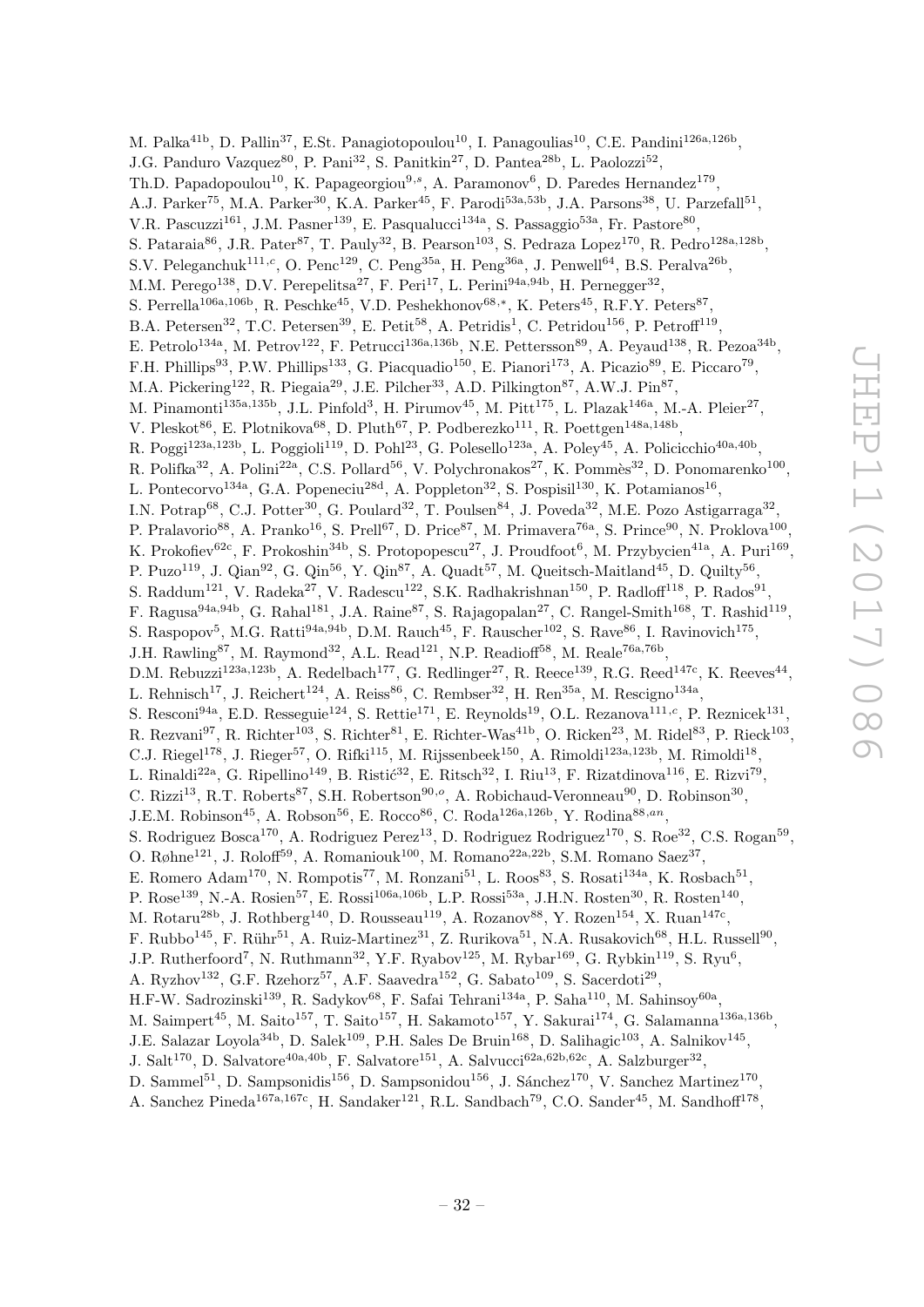C. Sandoval<sup>21</sup>, D.P.C. Sankey<sup>133</sup>, M. Sannino<sup>53a,53b</sup>, Y. Sano<sup>105</sup>, A. Sansoni<sup>50</sup>, C. Santoni<sup>37</sup>, H. Santos<sup>128a</sup>, I. Santoyo Castillo<sup>151</sup>, A. Sapronov<sup>68</sup>, J.G. Saraiva<sup>128a,128d</sup>, B. Sarrazin<sup>23</sup>, O. Sasaki<sup>69</sup>, K. Sato<sup>164</sup>, E. Sauvan<sup>5</sup>, G. Savage<sup>80</sup>, P. Savard<sup>161,d</sup>, N. Savic<sup>103</sup>, C. Sawyer<sup>133</sup>, L. Sawyer<sup>82,*u*</sup>, J. Saxon<sup>33</sup>, C. Sbarra<sup>22a</sup>, A. Sbrizzi<sup>22a,22b</sup>, T. Scanlon<sup>81</sup>, D.A. Scannicchio<sup>166</sup>, M. Scarcella<sup>152</sup>, J. Schaarschmidt<sup>140</sup>, P. Schacht<sup>103</sup>, B.M. Schachtner<sup>102</sup>, D. Schaefer<sup>32</sup>, L. Schaefer<sup>124</sup>, R. Schaefer<sup>45</sup>, J. Schaeffer<sup>86</sup>, S. Schaepe<sup>23</sup>, S. Schaetzel<sup>60b</sup>, U. Schäfer<sup>86</sup>, A.C. Schaffer<sup>119</sup>, D. Schaile<sup>102</sup>, R.D. Schamberger<sup>150</sup>, V.A. Schegelsky<sup>125</sup>, D. Scheirich<sup>131</sup>, M. Schernau<sup>166</sup>, C. Schiavi<sup>53a,53b</sup>, S. Schier<sup>139</sup>, L.K. Schildgen<sup>23</sup>, C. Schillo<sup>51</sup>, M. Schioppa<sup>40a,40b</sup>, S. Schlenker<sup>32</sup>, K.R. Schmidt-Sommerfeld<sup>103</sup>, K. Schmieden<sup>32</sup>, C. Schmitt<sup>86</sup>, S. Schmitt<sup>45</sup>, S. Schmitz<sup>86</sup>, U. Schnoor<sup>51</sup>, L. Schoeffel<sup>138</sup>, A. Schoening<sup>60b</sup>, B.D. Schoenrock<sup>93</sup>, E. Schopf<sup>23</sup>, M. Schott<sup>86</sup>, J.F.P. Schouwenberg<sup>108</sup>, J. Schovancova<sup>32</sup>, S. Schramm<sup>52</sup>, N. Schuh<sup>86</sup>, A. Schulte<sup>86</sup>, M.J. Schultens<sup>23</sup>, H.-C. Schultz-Coulon<sup>60a</sup>, H. Schulz<sup>17</sup>, M. Schumacher<sup>51</sup>, B.A. Schumm<sup>139</sup>, Ph. Schune<sup>138</sup>, A. Schwartzman<sup>145</sup>, T.A. Schwarz<sup>92</sup>, H. Schweiger<sup>87</sup>, Ph. Schwemling<sup>138</sup>, R. Schwienhorst<sup>93</sup>, J. Schwindling<sup>138</sup>, A. Sciandra<sup>23</sup>, G. Sciolla<sup>25</sup>, M. Scornajenghi<sup>40a,40b</sup>, F. Scuri<sup>126a,126b</sup>, F. Scutti<sup>91</sup>, J. Searcy<sup>92</sup>, P. Seema<sup>23</sup>, S.C. Seidel<sup>107</sup>, A. Seiden<sup>139</sup>, J.M. Seixas<sup>26a</sup>, G. Sekhniaidze<sup>106a</sup>, K. Sekhon<sup>92</sup>, S.J. Sekula<sup>43</sup>, N. Semprini-Cesari<sup>22a,22b</sup>, S. Senkin<sup>37</sup>, C. Serfon<sup>121</sup>, L. Serin<sup>119</sup>, L. Serkin<sup>167a,167b</sup>, M. Sessa<sup>136a,136b</sup>, R. Seuster<sup>172</sup>, H. Severini<sup>115</sup>, T. Sfiligoj<sup>78</sup>, F. Sforza<sup>32</sup>, A. Sfyrla<sup>52</sup>, E. Shabalina<sup>57</sup>, N.W. Shaikh<sup>148a,148b</sup>, L.Y. Shan<sup>35a</sup>, R. Shang<sup>169</sup>, J.T. Shank<sup>24</sup>, M. Shapiro<sup>16</sup>, P.B. Shatalov<sup>99</sup>, K. Shaw<sup>167a,167b</sup>, S.M. Shaw<sup>87</sup>, A. Shcherbakova<sup>148a,148b</sup>, C.Y. Shehu<sup>151</sup>, Y. Shen<sup>115</sup>, N. Sherafati<sup>31</sup>, P. Sherwood<sup>81</sup>, L. Shi<sup>153,ao</sup>, S. Shimizu<sup>70</sup>, C.O. Shimmin<sup>179</sup>, M. Shimojima<sup>104</sup>, I.P.J. Shipsey<sup>122</sup>, S. Shirabe<sup>73</sup>, M. Shiyakova<sup>68,ap</sup>, J. Shlomi<sup>175</sup>, A. Shmeleva<sup>98</sup>, D. Shoaleh Saadi<sup>97</sup>, M.J. Shochet<sup>33</sup>, S. Shojaii<sup>94a</sup>, D.R. Shope<sup>115</sup>, S. Shrestha<sup>113</sup>, E. Shulga<sup>100</sup>, M.A. Shupe<sup>7</sup>, P. Sicho<sup>129</sup>, A.M. Sickles<sup>169</sup>, P.E. Sidebo<sup>149</sup>, E. Sideras Haddad<sup>147c</sup>, O. Sidiropoulou<sup>177</sup>, A. Sidoti<sup>22a,22b</sup>, F. Siegert<sup>47</sup>, Dj. Sijacki<sup>14</sup>, J. Silva<sup>128a,128d</sup>, S.B. Silverstein<sup>148a</sup>, V. Simak<sup>130</sup>, Lj. Simic<sup>14</sup>, S. Simion<sup>119</sup>, E. Simioni<sup>86</sup>, B. Simmons<sup>81</sup>, M. Simon<sup>86</sup>, P. Sinervo<sup>161</sup>, N.B. Sinev<sup>118</sup>, M. Sioli<sup>22a,22b</sup>, G. Siragusa<sup>177</sup>, I. Siral<sup>92</sup>, S.Yu. Sivoklokov<sup>101</sup>, J. Sjölin<sup>148a,148b</sup>, M.B. Skinner<sup>75</sup>, P. Skubic<sup>115</sup>, M. Slater<sup>19</sup>, T. Slavicek<sup>130</sup>, M. Slawinska<sup>42</sup>, K. Sliwa<sup>165</sup>, R. Slovak<sup>131</sup>, V. Smakhtin<sup>175</sup>, B.H. Smart<sup>5</sup>, J. Smiesko<sup>146a</sup>, N. Smirnov<sup>100</sup>, S.Yu. Smirnov<sup>100</sup>, Y. Smirnov<sup>100</sup>, L.N. Smirnova<sup>101,aq</sup>, O. Smirnova<sup>84</sup>, J.W. Smith<sup>57</sup>, M.N.K. Smith<sup>38</sup>, R.W. Smith<sup>38</sup>, M. Smizanska<sup>75</sup>, K. Smolek<sup>130</sup>, A.A. Snesarev<sup>98</sup>, I.M. Snyder<sup>118</sup>, S. Snyder<sup>27</sup>, R. Sobie<sup>172,0</sup>, F. Socher<sup>47</sup>, A. Soffer<sup>155</sup>, A. Søgaard<sup>49</sup>, D.A. Soh<sup>153</sup>, G. Sokhrannyi<sup>78</sup>, C.A. Solans Sanchez<sup>32</sup>, M. Solar<sup>130</sup>, E.Yu. Soldatov<sup>100</sup>, U. Soldevila<sup>170</sup>, A.A. Solodkov<sup>132</sup>, A. Soloshenko<sup>68</sup>, O.V. Solovyanov<sup>132</sup>, V. Solovyev<sup>125</sup>, P. Sommer<sup>51</sup>, H. Son<sup>165</sup>, A. Sopczak<sup>130</sup>, D. Sosa<sup>60b</sup>, C.L. Sotiropoulou<sup>126a,126b</sup>, R. Soualah<sup>167a,167c</sup>, A.M. Soukharev<sup>111,c</sup>, D. South<sup>45</sup>, B.C. Sowden<sup>80</sup>, S. Spagnolo<sup>76a,76b</sup>, M. Spalla<sup>126a,126b</sup>, M. Spangenberg<sup>173</sup>, F. Spanò<sup>80</sup>, D. Sperlich<sup>17</sup>, F. Spettel<sup>103</sup>, T.M. Spieker<sup>60a</sup>, R. Spighi<sup>22a</sup>, G. Spigo<sup>32</sup>, L.A. Spiller<sup>91</sup>, M. Spousta<sup>131</sup>, R.D. St. Denis<sup>56,\*</sup>, A. Stabile<sup>94a</sup>, R. Stamen<sup>60a</sup>, S. Stamm<sup>17</sup>, E. Stanecka<sup>42</sup>, R.W. Stanek<sup>6</sup>, C. Stanescu<sup>136a</sup>, M.M. Stanitzki<sup>45</sup>, B.S. Stapf<sup>109</sup>, S. Stapnes<sup>121</sup>, E.A. Starchenko<sup>132</sup>, G.H. Stark<sup>33</sup>, J. Stark<sup>58</sup>, S.H Stark<sup>39</sup>, P. Staroba<sup>129</sup>, P. Starovoitov<sup>60a</sup>, S. Stärz<sup>32</sup>, R. Staszewski<sup>42</sup>, P. Steinberg<sup>27</sup>, B. Stelzer<sup>144</sup>, H.J. Stelzer<sup>32</sup>, O. Stelzer-Chilton<sup>163a</sup>, H. Stenzel<sup>55</sup>, G.A. Stewart<sup>56</sup>, M.C. Stockton<sup>118</sup>, M. Stoebe<sup>90</sup>, G. Stoicea<sup>28b</sup>, P. Stolte<sup>57</sup>, S. Stonjek<sup>103</sup>, A.R. Stradling<sup>8</sup>, A. Straessner<sup>47</sup>, M.E. Stramaglia<sup>18</sup>, J. Strandberg<sup>149</sup>, S. Strandberg<sup>148a,148b</sup>, M. Strauss<sup>115</sup>, P. Strizenec<sup>146b</sup>, R. Ströhmer<sup>177</sup>, D.M. Strom<sup>118</sup>, R. Stroynowski<sup>43</sup>, A. Strubig<sup>49</sup>, S.A. Stucci<sup>27</sup>, B. Stugu<sup>15</sup>, N.A. Styles<sup>45</sup>, D. Su<sup>145</sup>, J. Su<sup>127</sup>, S. Suchek<sup>60a</sup>, Y. Sugaya<sup>120</sup>, M. Suk<sup>130</sup>, V.V. Sulin<sup>98</sup>, DMS Sultan<sup>162a,162b</sup>, S. Sultansoy<sup>4c</sup>, T. Sumida<sup>71</sup>, S. Sun<sup>59</sup>, X. Sun<sup>3</sup>, K. Suruliz<sup>151</sup>, C.J.E. Suster<sup>152</sup>, M.R. Sutton<sup>151</sup>, S. Suzuki<sup>69</sup>, M. Svatos<sup>129</sup>, M. Swiatlowski<sup>33</sup>, S.P. Swift<sup>2</sup>,

I. Sykora<sup>146a</sup>, T. Sykora<sup>131</sup>, D. Ta<sup>51</sup>, K. Tackmann<sup>45</sup>, J. Taenzer<sup>155</sup>, A. Taffard<sup>166</sup>,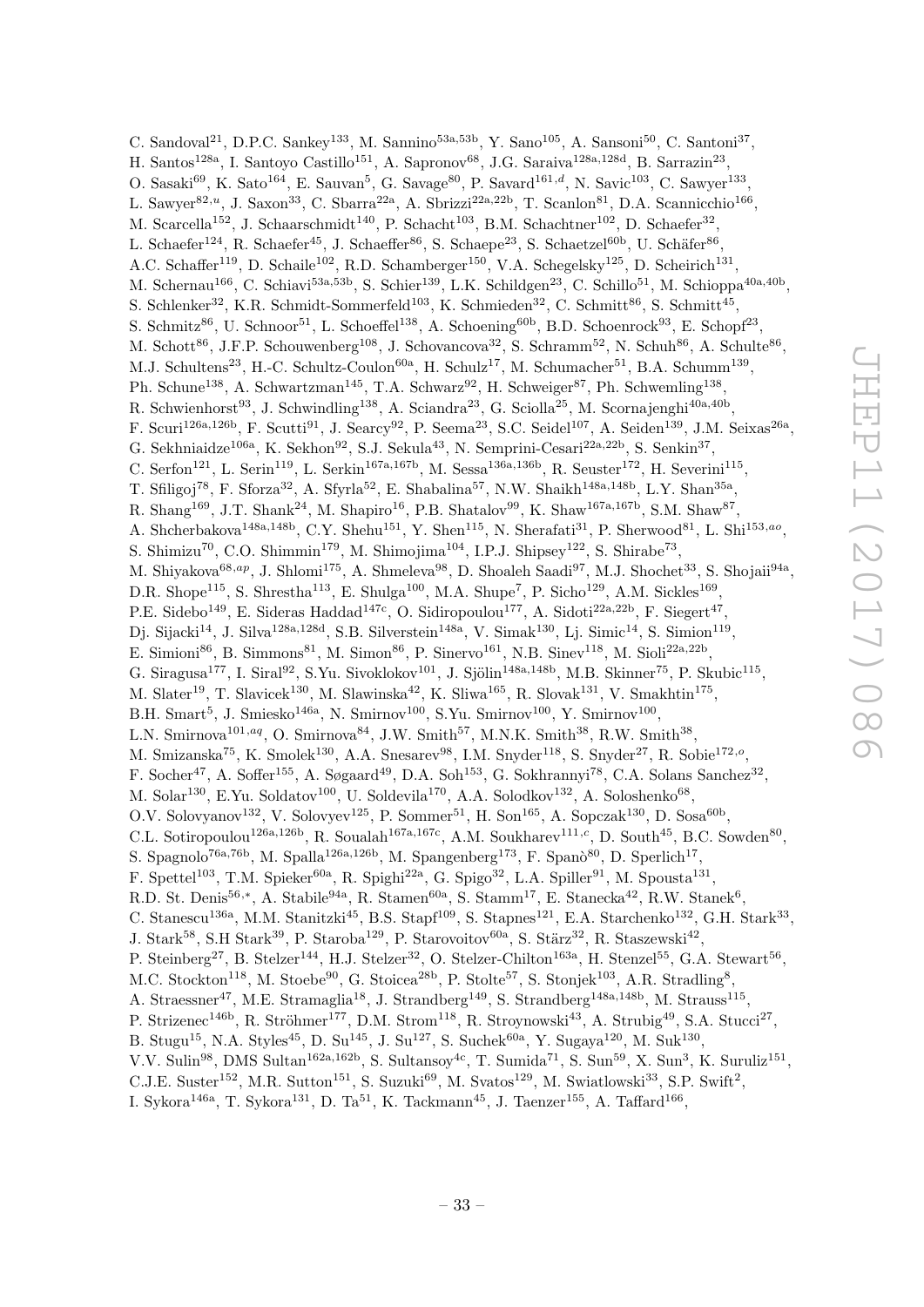R. Tafirout<sup>163a</sup>, N. Taiblum<sup>155</sup>, H. Takai<sup>27</sup>, R. Takashima<sup>72</sup>, E.H. Takasugi<sup>103</sup>, T. Takeshita<sup>142</sup>, Y. Takubo<sup>69</sup>, M. Talby<sup>88</sup>, A.A. Talyshev<sup>111,c</sup>, J. Tanaka<sup>157</sup>, M. Tanaka<sup>159</sup>, R. Tanaka<sup>119</sup>, S. Tanaka $^{69}$ , R. Tanioka $^{70}$ , B.B. Tannenwald $^{113}$ , S. Tapia Araya $^{34\mathrm{b}}$ , S. Tapprogge $^{86}$ , S. Tarem $^{154}$ , G.F. Tartarelli<sup>94a</sup>, P. Tas<sup>131</sup>, M. Tasevsky<sup>129</sup>, T. Tashiro<sup>71</sup>, E. Tassi<sup>40a,40b</sup>, A. Tavares Delgado<sup>128a,128b</sup>, Y. Tayalati<sup>137e</sup>, A.C. Taylor<sup>107</sup>, G.N. Taylor<sup>91</sup>, P.T.E. Taylor<sup>91</sup>, W. Taylor<sup>163b</sup>, P. Teixeira-Dias<sup>80</sup>, D. Temple<sup>144</sup>, H. Ten Kate<sup>32</sup>, P.K. Teng<sup>153</sup>, J.J. Teoh<sup>120</sup>, F. Tepel<sup>178</sup>, S. Terada<sup>69</sup>, K. Terashi<sup>157</sup>, J. Terron<sup>85</sup>, S. Terzo<sup>13</sup>, M. Testa<sup>50</sup>, R.J. Teuscher<sup>161,0</sup>, T. Theveneaux-Pelzer<sup>88</sup>, F. Thiele<sup>39</sup>, J.P. Thomas<sup>19</sup>, J. Thomas-Wilsker<sup>80</sup>, P.D. Thompson<sup>19</sup>, A.S. Thompson<sup>56</sup>, L.A. Thomsen<sup>179</sup>, E. Thomson<sup>124</sup>, M.J. Tibbetts<sup>16</sup>, R.E. Ticse Torres<sup>88</sup>, V.O. Tikhomirov<sup>98,ar</sup>, Yu.A. Tikhonov<sup>111,c</sup>, S. Timoshenko<sup>100</sup>, P. Tipton<sup>179</sup>, S. Tisserant<sup>88</sup>, K. Todome<sup>159</sup>, S. Todorova-Nova<sup>5</sup>, S. Todt<sup>47</sup>, J. Tojo<sup>73</sup>, S. Tokár<sup>146a</sup>, K. Tokushuku<sup>69</sup>, E. Tolley<sup>59</sup>, L. Tomlinson<sup>87</sup>, M. Tomoto<sup>105</sup>, L. Tompkins<sup>145,as</sup>, K. Toms<sup>107</sup>, B. Tong<sup>59</sup>, P. Tornambe<sup>51</sup>, E. Torrence<sup>118</sup>, H. Torres<sup>144</sup>, E. Torró Pastor<sup>140</sup>, J. Toth<sup>88,at</sup>, F. Touchard<sup>88</sup>, D.R. Tovey<sup>141</sup>, C.J. Treado<sup>112</sup>, T. Trefzger<sup>177</sup>, F. Tresoldi<sup>151</sup>, A. Tricoli<sup>27</sup>, I.M. Trigger<sup>163a</sup>, S. Trincaz-Duvoid<sup>83</sup>, M.F. Tripiana<sup>13</sup>, W. Trischuk<sup>161</sup>, B. Trocmé<sup>58</sup>, A. Trofymov<sup>45</sup>, C. Troncon<sup>94a</sup>, M. Trottier-McDonald<sup>16</sup>, M. Trovatelli<sup>172</sup>, L. Truong<sup>147b</sup>, M. Trzebinski<sup>42</sup>, A. Trzupek<sup>42</sup>, K.W. Tsang<sup>62a</sup>, J.C-L. Tseng<sup>122</sup>, P.V. Tsiareshka<sup>95</sup>, G. Tsipolitis<sup>10</sup>, N. Tsirintanis<sup>9</sup>, S. Tsiskaridze<sup>13</sup>, V. Tsiskaridze<sup>51</sup>, E.G. Tskhadadze<sup>54a</sup>, K.M. Tsui<sup>62a</sup>, I.I. Tsukerman<sup>99</sup>, V. Tsulaia<sup>16</sup>, S. Tsuno<sup>69</sup>, D. Tsybychev<sup>150</sup>, Y. Tu<sup>62b</sup>, A. Tudorache<sup>28b</sup>, V. Tudorache<sup>28b</sup>, T.T. Tulbure<sup>28a</sup>, A.N. Tuna<sup>59</sup>, S.A. Tupputi<sup>22a,22b</sup>, S. Turchikhin<sup>68</sup>, D. Turgeman<sup>175</sup>, I. Turk Cakir<sup>4b,au</sup>, R. Turra<sup>94a</sup>, P.M. Tuts<sup>38</sup>, G. Ucchielli<sup>22a,22b</sup>, I. Ueda<sup>69</sup>, M. Ughetto<sup>148a,148b</sup>, F. Ukegawa<sup>164</sup>, G. Unal<sup>32</sup>, A. Undrus<sup>27</sup>, G. Unel<sup>166</sup>, F.C. Ungaro<sup>91</sup>, Y. Unno<sup>69</sup>, C. Unverdorben<sup>102</sup>, J. Urban<sup>146b</sup>, P. Urquijo<sup>91</sup>, P. Urrejola<sup>86</sup>, G. Usai<sup>8</sup>, J. Usui<sup>69</sup>, L. Vacavant $^{88}$ , V. Vacek $^{130}$ , B. Vachon $^{90}$ , K.O.H. Vadla $^{121}$ , A. Vaidya $^{81}$ , C. Valderanis $^{102}$ , E. Valdes Santurio<sup>148a,148b</sup>, S. Valentinetti<sup>22a,22b</sup>, A. Valero<sup>170</sup>, L. Valéry<sup>13</sup>, S. Valkar<sup>131</sup>, A. Vallier<sup>5</sup>, J.A. Valls Ferrer<sup>170</sup>, W. Van Den Wollenberg<sup>109</sup>, H. van der Graaf<sup>109</sup>, P. van Gemmeren<sup>6</sup>, J. Van Nieuwkoop<sup>144</sup>, I. van Vulpen<sup>109</sup>, M.C. van Woerden<sup>109</sup>, M. Vanadia<sup>135a,135b</sup>, W. Vandelli<sup>32</sup>, A. Vaniachine<sup>160</sup>, P. Vankov<sup>109</sup>, G. Vardanyan<sup>180</sup>, R. Vari<sup>134a</sup>, E.W. Varnes<sup>7</sup>, C. Varni<sup>53a,53b</sup>, T. Varol<sup>43</sup>, D. Varouchas<sup>119</sup>, A. Vartapetian<sup>8</sup>, K.E. Varvell<sup>152</sup>, J.G. Vasquez<sup>179</sup>, G.A. Vasquez<sup>34b</sup>, F. Vazeille<sup>37</sup>, T. Vazquez Schroeder<sup>90</sup>, J. Veatch<sup>57</sup>, V. Veeraraghavan<sup>7</sup>, L.M. Veloce<sup>161</sup>, F. Veloso<sup>128a,128c</sup>, S. Veneziano<sup>134a</sup>, A. Ventura<sup>76a,76b</sup>, M. Venturi<sup>172</sup>, N. Venturi<sup>32</sup>, A. Venturini<sup>25</sup>, V. Vercesi<sup>123a</sup>, M. Verducci<sup>136a,136b</sup>, W. Verkerke<sup>109</sup>, A.T. Vermeulen<sup>109</sup>, J.C. Vermeulen<sup>109</sup>, M.C. Vetterli<sup>144,d</sup>, N. Viaux Maira<sup>34b</sup>, O. Viazlo<sup>84</sup>, I. Vichou<sup>169,\*</sup>, T. Vickey<sup>141</sup>, O.E. Vickey Boeriu<sup>141</sup>, G.H.A. Viehhauser<sup>122</sup>, S. Viel<sup>16</sup>, L. Vigani<sup>122</sup>, M. Villa<sup>22a,22b</sup>, M. Villaplana Perez<sup>94a,94b</sup>, E. Vilucchi<sup>50</sup>, M.G. Vincter<sup>31</sup>, V.B. Vinogradov<sup>68</sup>, A. Vishwakarma<sup>45</sup>, C. Vittori<sup>22a, 22b</sup>, I. Vivarelli<sup>151</sup>, S. Vlachos<sup>10</sup>, M. Vogel<sup>178</sup>, P. Vokac<sup>130</sup>, G. Volpi<sup>126a,126b</sup>, H. von der Schmitt<sup>103</sup>, E. von Toerne<sup>23</sup>, V. Vorobel<sup>131</sup>, K. Vorobev<sup>100</sup>, M. Vos<sup>170</sup>, R. Voss<sup>32</sup>, J.H. Vossebeld<sup>77</sup>, N. Vranjes<sup>14</sup>, M. Vranjes Milosavljevic<sup>14</sup>, V. Vrba<sup>130</sup>, M. Vreeswijk $^{109}$ , R. Vuillermet $^{32}$ , I. Vukotic $^{33}$ , P. Wagner $^{23}$ , W. Wagner $^{178}$ , J. Wagner-Kuhr $^{102}$ , H. Wahlberg<sup>74</sup>, S. Wahrmund<sup>47</sup>, J. Wakabayashi<sup>105</sup>, J. Walder<sup>75</sup>, R. Walker<sup>102</sup>, W. Walkowiak<sup>143</sup>, V. Wallangen<sup>148a,148b</sup>, C. Wang<sup>35b</sup>, C. Wang<sup>36b,av</sup>, F. Wang<sup>176</sup>, H. Wang<sup>16</sup>, H. Wang<sup>3</sup>, J. Wang<sup>45</sup>, J. Wang<sup>152</sup>, Q. Wang<sup>115</sup>, R. Wang<sup>6</sup>, S.M. Wang<sup>153</sup>, T. Wang<sup>38</sup>, W. Wang<sup>153,aw</sup>, W. Wang<sup>36a</sup>, Z. Wang<sup>36c</sup>, C. Wanotayaroj<sup>118</sup>, A. Warburton<sup>90</sup>, C.P. Ward<sup>30</sup>, D.R. Wardrope<sup>81</sup>, A. Washbrook<sup>49</sup>, P.M. Watkins<sup>19</sup>, A.T. Watson<sup>19</sup>, M.F. Watson<sup>19</sup>, G. Watts<sup>140</sup>, S. Watts<sup>87</sup>, B.M. Waugh<sup>81</sup>, A.F. Webb<sup>11</sup>, S. Webb<sup>86</sup>, M.S. Weber<sup>18</sup>, S.W. Weber<sup>177</sup>, S.A. Weber<sup>31</sup>, J.S. Webster<sup>6</sup>, A.R. Weidberg<sup>122</sup>, B. Weinert<sup>64</sup>, J. Weingarten<sup>57</sup>, M. Weirich<sup>86</sup>, C. Weiser<sup>51</sup>, H. Weits<sup>109</sup>, P.S. Wells<sup>32</sup>, T. Wenaus<sup>27</sup>, T. Wengler<sup>32</sup>, S. Wenig<sup>32</sup>, N. Wermes<sup>23</sup>, M.D. Werner<sup>67</sup>,

P. Werner<sup>32</sup>, M. Wessels<sup>60a</sup>, K. Whalen<sup>118</sup>, N.L. Whallon<sup>140</sup>, A.M. Wharton<sup>75</sup>, A.S. White<sup>92</sup>,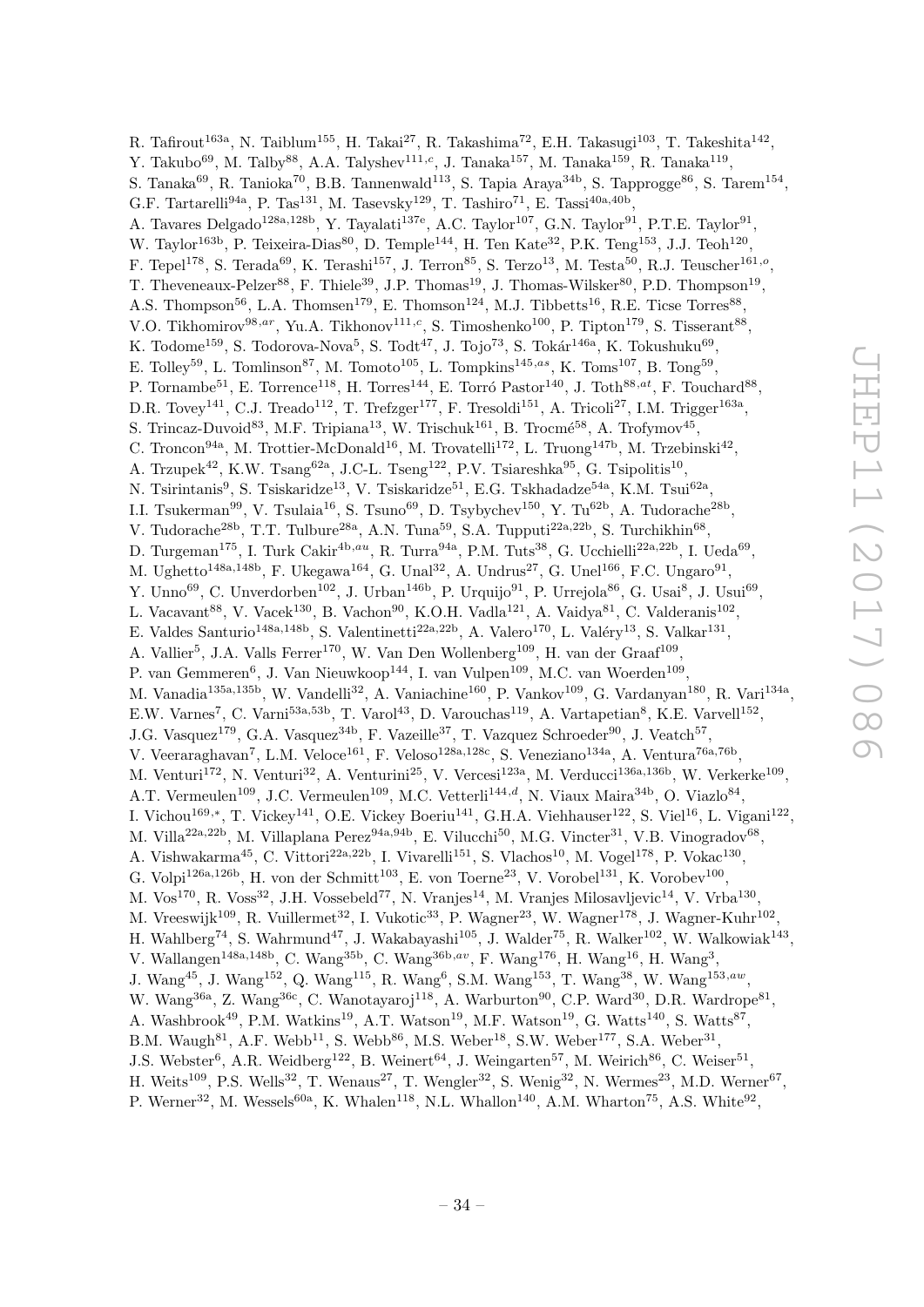A. White<sup>8</sup>, M.J. White<sup>1</sup>, R. White<sup>34b</sup>, D. Whiteson<sup>166</sup>, B.W. Whitmore<sup>75</sup>, F.J. Wickens<sup>133</sup>,

W. Wiedenmann<sup>176</sup>, M. Wielers<sup>133</sup>, C. Wiglesworth<sup>39</sup>, L.A.M. Wiik-Fuchs<sup>51</sup>, A. Wildauer<sup>103</sup>,

F. Wilk<sup>87</sup>, H.G. Wilkens<sup>32</sup>, H.H. Williams<sup>124</sup>, S. Williams<sup>109</sup>, C. Willis<sup>93</sup>, S. Willocq<sup>89</sup>,

J.A. Wilson<sup>19</sup>, I. Wingerter-Seez<sup>5</sup>, E. Winkels<sup>151</sup>, F. Winklmeier<sup>118</sup>, O.J. Winston<sup>151</sup>,

B.T. Winter<sup>23</sup>, M. Wittgen<sup>145</sup>, M. Wobisch<sup>82,*u*</sup>, T.M.H. Wolf<sup>109</sup>, R. Wolff<sup>88</sup>, M.W. Wolter<sup>42</sup>,

- H. Wolters<sup>128a,128c</sup>, V.W.S. Wong<sup>171</sup>, S.D. Worm<sup>19</sup>, B.K. Wosiek<sup>42</sup>, J. Wotschack<sup>32</sup>,
- K.W. Wozniak<sup>42</sup>, M. Wu<sup>33</sup>, S.L. Wu<sup>176</sup>, X. Wu<sup>52</sup>, Y. Wu<sup>92</sup>, T.R. Wyatt<sup>87</sup>, B.M. Wynne<sup>49</sup>,
- S. Xella<sup>39</sup>, Z. Xi<sup>92</sup>, L. Xia<sup>35c</sup>, D. Xu<sup>35a</sup>, L. Xu<sup>27</sup>, T. Xu<sup>138</sup>, B. Yabsley<sup>152</sup>, S. Yacoob<sup>147a</sup>,
- D. Yamaguchi<sup>159</sup>, Y. Yamaguchi<sup>120</sup>, A. Yamamoto<sup>69</sup>, S. Yamamoto<sup>157</sup>, T. Yamanaka<sup>157</sup>,
- M. Yamatani<sup>157</sup>, K. Yamauchi<sup>105</sup>, Y. Yamazaki<sup>70</sup>, Z. Yan<sup>24</sup>, H. Yang<sup>36c</sup>, H. Yang<sup>16</sup>, Y. Yang<sup>153</sup>,
- Z. Yang<sup>15</sup>, W-M. Yao<sup>16</sup>, Y.C. Yap<sup>83</sup>, Y. Yasu<sup>69</sup>, E. Yatsenko<sup>5</sup>, K.H. Yau Wong<sup>23</sup>, J. Ye<sup>43</sup>, S. Ye<sup>27</sup>,
- I. Yeletskikh<sup>68</sup>, E. Yigitbasi<sup>24</sup>, E. Yildirim<sup>86</sup>, K. Yorita<sup>174</sup>, K. Yoshihara<sup>124</sup>, C. Young<sup>145</sup>,
- C.J.S. Young<sup>32</sup>, J. Yu<sup>8</sup>, J. Yu<sup>67</sup>, S.P.Y. Yuen<sup>23</sup>, I. Yusuff<sup>30,ax</sup>, B. Zabinski<sup>42</sup>, G. Zacharis<sup>10</sup>,
- R. Zaidan<sup>13</sup>, A.M. Zaitsev<sup>132,al</sup>, N. Zakharchuk<sup>45</sup>, J. Zalieckas<sup>15</sup>, A. Zaman<sup>150</sup>, S. Zambito<sup>59</sup>,
- D. Zanzi<sup>91</sup>, C. Zeitnitz<sup>178</sup>, G. Zemaityte<sup>122</sup>, A. Zemla<sup>41a</sup>, J.C. Zeng<sup>169</sup>, Q. Zeng<sup>145</sup>, O. Zenin<sup>132</sup>,
- T. Ženiš<sup>146a</sup>, D. Zerwas<sup>119</sup>, D. Zhang<sup>92</sup>, F. Zhang<sup>176</sup>, G. Zhang<sup>36a,ay</sup>, H. Zhang<sup>35b</sup>, J. Zhang<sup>6</sup>,
- L. Zhang $^{51}$ , L. Zhang $^{36a}$ , M. Zhang $^{169}$ , P. Zhang $^{35b}$ , R. Zhang $^{23}$ , R. Zhang $^{36a,av}$ , X. Zhang $^{36b}$ ,
- Y. Zhang<sup>35a</sup>, Z. Zhang<sup>119</sup>, X. Zhao<sup>43</sup>, Y. Zhao<sup>36b,az</sup>, Z. Zhao<sup>36a</sup>, A. Zhemchugov<sup>68</sup>, B. Zhou<sup>92</sup>,
- C. Zhou<sup>176</sup>, L. Zhou<sup>43</sup>, M. Zhou<sup>35a</sup>, M. Zhou<sup>150</sup>, N. Zhou<sup>35c</sup>, C.G. Zhu<sup>36b</sup>, H. Zhu<sup>35a</sup>, J. Zhu<sup>92</sup>,
- Y. Zhu<sup>36a</sup>, X. Zhuang<sup>35a</sup>, K. Zhukov<sup>98</sup>, A. Zibell<sup>177</sup>, D. Zieminska<sup>64</sup>, N.I. Zimine<sup>68</sup>,
- C. Zimmermann<sup>86</sup>, S. Zimmermann<sup>51</sup>, Z. Zinonos<sup>103</sup>, M. Zinser<sup>86</sup>, M. Ziolkowski<sup>143</sup>, L. Živković<sup>14</sup>,
- G. Zobernig<sup>176</sup>, A. Zoccoli<sup>22a,22b</sup>, R. Zou<sup>33</sup>, M. zur Nedden<sup>17</sup>, L. Zwalinski<sup>32</sup>.
	- <sup>1</sup> Department of Physics, University of Adelaide, Adelaide, Australia
	- <sup>2</sup> Physics Department, SUNY Albany, Albany NY, United States of America
	- <sup>3</sup> Department of Physics, University of Alberta, Edmonton AB, Canada
	- $^{4-(a)}$  Department of Physics, Ankara University, Ankara;  $^{(b)}$  Istanbul Aydin University, Istanbul;  $^{(c)}$  Division of Physics, TOBB University of Economics and Technology, Ankara, Turkey
	- $5$  LAPP, CNRS/IN2P3 and Université Savoie Mont Blanc, Annecy-le-Vieux, France
	- <sup>6</sup> High Energy Physics Division, Argonne National Laboratory, Argonne IL, United States of America
	- <sup>7</sup> Department of Physics, University of Arizona, Tucson AZ, United States of America
	- <sup>8</sup> Department of Physics, The University of Texas at Arlington, Arlington TX, United States of America
	- <sup>9</sup> Physics Department, National and Kapodistrian University of Athens, Athens, Greece
	- <sup>10</sup> Physics Department, National Technical University of Athens, Zografou, Greece
	- <sup>11</sup> Department of Physics, The University of Texas at Austin, Austin TX, United States of America
	- <sup>12</sup> Institute of Physics, Azerbaijan Academy of Sciences, Baku, Azerbaijan
	- <sup>13</sup> Institut de Física d'Altes Energies (IFAE), The Barcelona Institute of Science and Technology, Barcelona, Spain
	- <sup>14</sup> Institute of Physics, University of Belgrade, Belgrade, Serbia
	- <sup>15</sup> Department for Physics and Technology, University of Bergen, Bergen, Norway
	- <sup>16</sup> Physics Division, Lawrence Berkeley National Laboratory and University of California, Berkeley CA, United States of America
	- <sup>17</sup> Department of Physics, Humboldt University, Berlin, Germany
	- <sup>18</sup> Albert Einstein Center for Fundamental Physics and Laboratory for High Energy Physics, University of Bern, Bern, Switzerland
	- <sup>19</sup> School of Physics and Astronomy, University of Birmingham, Birmingham, United Kingdom
	- $20$ <sup>(a)</sup> Department of Physics, Bogazici University, Istanbul; <sup>(b)</sup> Department of Physics Engineering, Gaziantep University, Gaziantep; <sup>(d)</sup> Istanbul Bilgi University, Faculty of Engineering and Natural Sciences, Istanbul;  $(e)$  Bahcesehir University, Faculty of Engineering and Natural Sciences, Istanbul, Turkey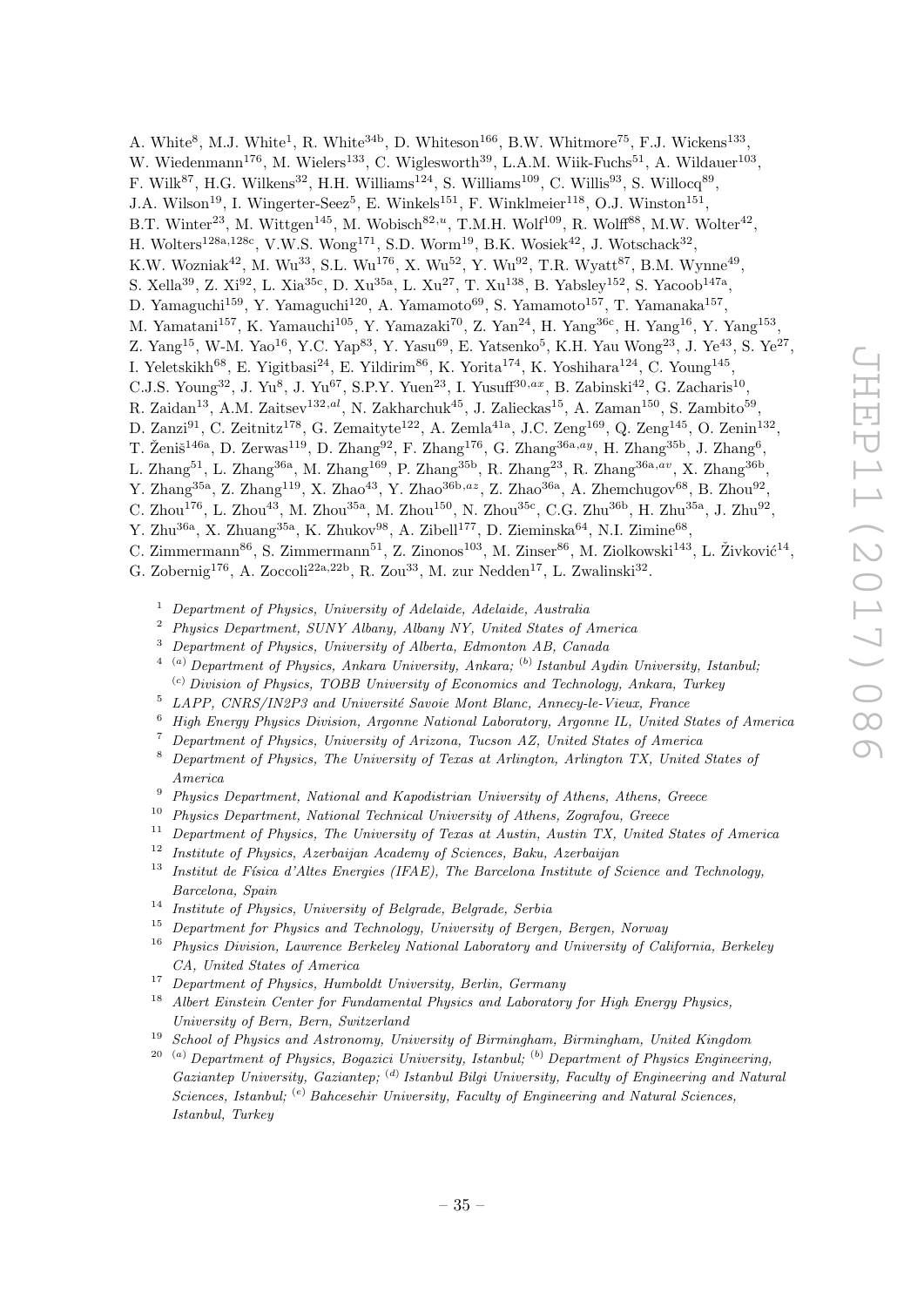- $21$  Centro de Investigaciones, Universidad Antonio Narino, Bogota, Colombia
- <sup>22 (a)</sup> INFN Sezione di Bologna; <sup>(b)</sup> Dipartimento di Fisica e Astronomia, Università di Bologna, Bologna, Italy
- <sup>23</sup> Physikalisches Institut, University of Bonn, Bonn, Germany
- <sup>24</sup> Department of Physics, Boston University, Boston MA, United States of America<br><sup>25</sup> Department of Physics, Brandeis University, Waltham MA, United States of Ameri
- <sup>25</sup> Department of Physics, Brandeis University, Waltham MA, United States of America
- $^{26}$ <sup>(a)</sup> Universidade Federal do Rio De Janeiro COPPE/EE/IF, Rio de Janeiro; <sup>(b)</sup> Electrical Circuits Department, Federal University of Juiz de Fora (UFJF), Juiz de Fora; <sup>(c)</sup> Federal University of Sao Joao del Rei (UFSJ), Sao Joao del Rei; <sup>(d)</sup> Instituto de Fisica, Universidade de Sao Paulo, Sao Paulo, Brazil
- <sup>27</sup> Physics Department, Brookhaven National Laboratory, Upton NY, United States of America
- $28$ <sup>(a)</sup> Transilvania University of Brasov, Brasov; <sup>(b)</sup> Horia Hulubei National Institute of Physics and Nuclear Engineering, Bucharest; <sup>(c)</sup> Department of Physics, Alexandru Ioan Cuza University of Iasi, Iasi; <sup>(d)</sup> National Institute for Research and Development of Isotopic and Molecular Technologies, Physics Department, Cluj Napoca; <sup>(e)</sup> University Politehnica Bucharest, Bucharest;  $(f)$  West University in Timisoara, Timisoara, Romania
- $29$  Departamento de Física, Universidad de Buenos Aires, Buenos Aires, Argentina
- $30$  Cavendish Laboratory, University of Cambridge, Cambridge, United Kingdom
- <sup>31</sup> Department of Physics, Carleton University, Ottawa ON, Canada
- <sup>32</sup> CERN, Geneva, Switzerland
- <sup>33</sup> Enrico Fermi Institute, University of Chicago, Chicago IL, United States of America
- $34$ <sup>(a)</sup> Departamento de Física, Pontificia Universidad Católica de Chile, Santiago; <sup>(b)</sup> Departamento de Física, Universidad Técnica Federico Santa María, Valparaíso, Chile
- $35$ <sup>(a)</sup> Institute of High Energy Physics, Chinese Academy of Sciences, Beijing; <sup>(b)</sup> Department of Physics, Nanjing University, Jiangsu; <sup>(c)</sup> Physics Department, Tsinghua University, Beijing 100084, China
- $36$ <sup>(a)</sup> Department of Modern Physics and State Key Laboratory of Particle Detection and Electronics, University of Science and Technology of China, Anhui;  $^{(b)}$  School of Physics, Shandong University, Shandong;  $^{(c)}$  Department of Physics and Astronomy, Key Laboratory for Particle Physics, Astrophysics and Cosmology, Ministry of Education; Shanghai Key Laboratory for Particle Physics and Cosmology, Shanghai Jiao Tong University, Shanghai(also at PKU-CHEP), China
- $37$  Université Clermont Auvergne, CNRS/IN2P3, LPC, Clermont-Ferrand, France
- $38$  Nevis Laboratory, Columbia University, Irvington NY, United States of America<br> $39$  Nicle Behr Institute, University of Cancribegan, Kohenhawn, Denmark
- <sup>39</sup> Niels Bohr Institute, University of Copenhagen, Kobenhavn, Denmark
- <sup>40 (a)</sup> INFN Gruppo Collegato di Cosenza, Laboratori Nazionali di Frascati; <sup>(b)</sup> Dipartimento di Fisica, Universit`a della Calabria, Rende, Italy
- $^{41-(a)}$  AGH University of Science and Technology, Faculty of Physics and Applied Computer Science, Krakow; <sup>(b)</sup> Marian Smoluchowski Institute of Physics, Jagiellonian University, Krakow, Poland
- <sup>42</sup> Institute of Nuclear Physics Polish Academy of Sciences, Krakow, Poland
- <sup>43</sup> Physics Department, Southern Methodist University, Dallas TX, United States of America
- <sup>44</sup> Physics Department, University of Texas at Dallas, Richardson TX, United States of America
- <sup>45</sup> DESY, Hamburg and Zeuthen, Germany
- $^{46}$  Lehrstuhl für Experimentelle Physik IV, Technische Universität Dortmund, Dortmund, Germany
- <sup>47</sup> Institut für Kern- und Teilchenphysik, Technische Universität Dresden, Dresden, Germany
- <sup>48</sup> Department of Physics, Duke University, Durham NC, United States of America<br><sup>49</sup> SUDA, School of Physics and Astronomy, University of Ediphysich Ediphysics
- <sup>49</sup> SUPA School of Physics and Astronomy, University of Edinburgh, Edinburgh, United Kingdom
- <sup>50</sup> INFN e Laboratori Nazionali di Frascati, Frascati, Italy
- $51$  Fakultät für Mathematik und Physik, Albert-Ludwigs-Universität, Freiburg, Germany
- $52$  Departement de Physique Nucleaire et Corpusculaire, Université de Genève, Geneva, Switzerland
- $^{53}$  <sup>(a)</sup> INFN Sezione di Genova; <sup>(b)</sup> Dipartimento di Fisica, Università di Genova, Genova, Italy
- <sup>54</sup> (a) E. Andronikashvili Institute of Physics, Iv. Javakhishvili Tbilisi State University, Tbilisi;
	- $<sup>(b)</sup>$  High Energy Physics Institute, Tbilisi State University, Tbilisi, Georgia</sup>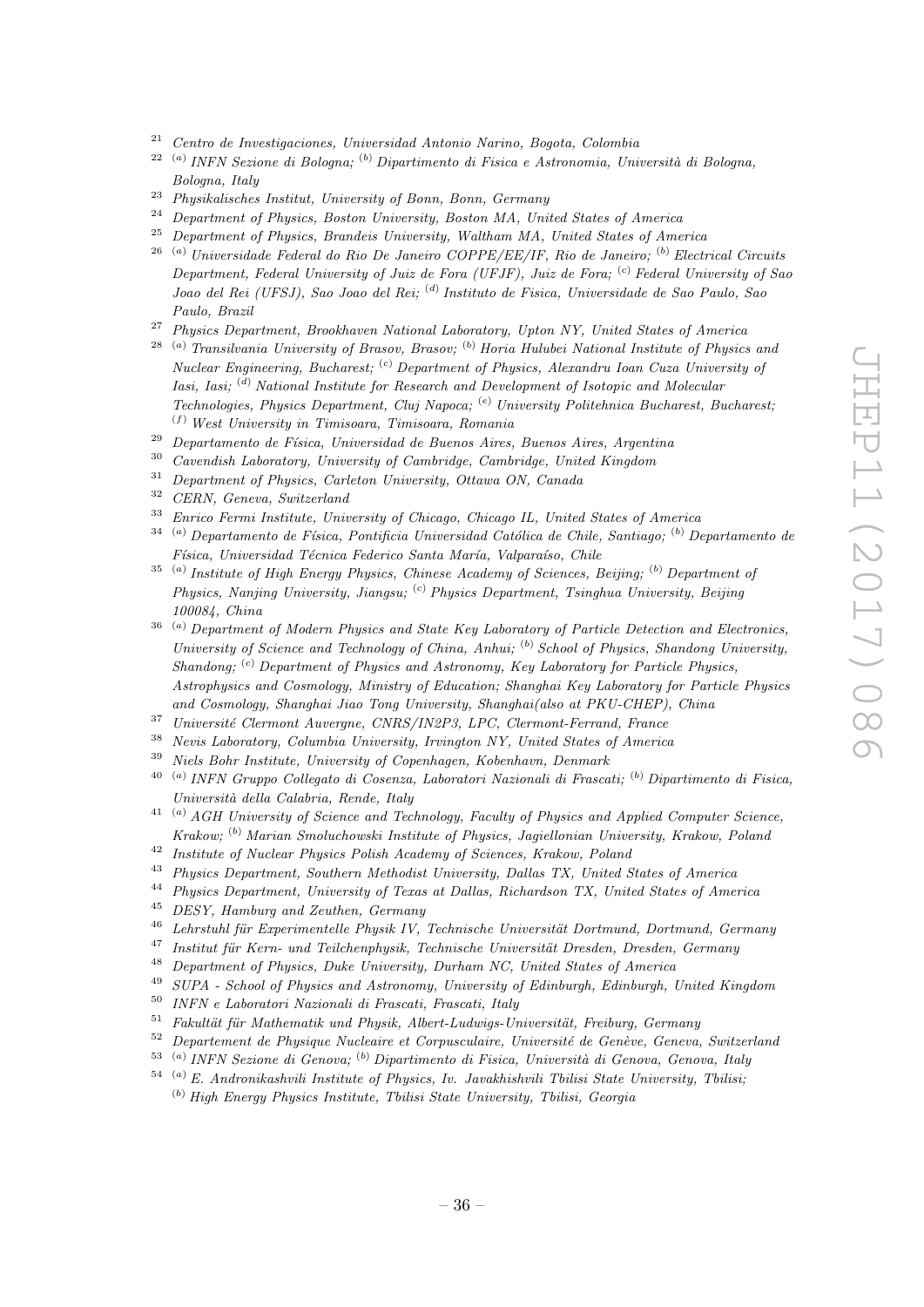- $55$  II Physikalisches Institut, Justus-Liebig-Universität Giessen, Giessen, Germany
- <sup>56</sup> SUPA School of Physics and Astronomy, University of Glasgow, Glasgow, United Kingdom
- $57$  II Physikalisches Institut, Georg-August-Universität, Göttingen, Germany
- $58$  Laboratoire de Physique Subatomique et de Cosmologie, Université Grenoble-Alpes, CNRS/IN2P3, Grenoble, France
- <sup>59</sup> Laboratory for Particle Physics and Cosmology, Harvard University, Cambridge MA, United States of America
- $\overset{(a)}{\sim}$  Kirchhoff-Institut für Physik, Ruprecht-Karls-Universität Heidelberg, Heidelberg;  $<sup>(b)</sup> Physikalisches Institut, Runrecht-Karls-Universität Heidelberg, Heidelberg, Germany$ </sup>
- $61$  Faculty of Applied Information Science, Hiroshima Institute of Technology, Hiroshima, Japan
- $62$  (a) Department of Physics, The Chinese University of Hong Kong, Shatin, N.T., Hong Kong;  $<sup>(b)</sup> Department of Physics, The University of Hong Kong, Hong Kong; <sup>(c)</sup> Department of Physics$ </sup> and Institute for Advanced Study, The Hong Kong University of Science and Technology, Clear Water Bay, Kowloon, Hong Kong, China
- <sup>63</sup> Department of Physics, National Tsing Hua University, Taiwan, Taiwan
- <sup>64</sup> Department of Physics, Indiana University, Bloomington IN, United States of America
- $65$  Institut für Astro- und Teilchenphysik, Leopold-Franzens-Universität, Innsbruck, Austria
- <sup>66</sup> University of Iowa, Iowa City IA, United States of America
- $67$  Department of Physics and Astronomy, Iowa State University, Ames IA, United States of America
- <sup>68</sup> Joint Institute for Nuclear Research, JINR Dubna, Dubna, Russia
- <sup>69</sup> KEK, High Energy Accelerator Research Organization, Tsukuba, Japan<br><sup>70</sup> Craduate School of Science, Kobe University, Kobe, Japan
- Graduate School of Science, Kobe University, Kobe, Japan
- <sup>71</sup> Faculty of Science, Kyoto University, Kyoto, Japan
- <sup>72</sup> Kyoto University of Education, Kyoto, Japan
- $73$  Research Center for Advanced Particle Physics and Department of Physics, Kyushu University, Fukuoka, Japan
- <sup>74</sup> Instituto de Física La Plata, Universidad Nacional de La Plata and CONICET, La Plata, Argentina
- <sup>75</sup> Physics Department, Lancaster University, Lancaster, United Kingdom
- <sup>76 (a)</sup> INFN Sezione di Lecce; <sup>(b)</sup> Dipartimento di Matematica e Fisica, Università del Salento, Lecce, Italy
- <sup>77</sup> Oliver Lodge Laboratory, University of Liverpool, Liverpool, United Kingdom
- Department of Experimental Particle Physics, Jožef Stefan Institute and Department of Physics, University of Ljubljana, Ljubljana, Slovenia
- <sup>79</sup> School of Physics and Astronomy, Queen Mary University of London, London, United Kingdom
- <sup>80</sup> Department of Physics, Royal Holloway University of London, Surrey, United Kingdom
- <sup>81</sup> Department of Physics and Astronomy, University College London, London, United Kingdom
- <sup>82</sup> Louisiana Tech University, Ruston LA, United States of America
- $83$  Laboratoire de Physique Nucléaire et de Hautes Energies, UPMC and Université Paris-Diderot and CNRS/IN2P3, Paris, France
- <sup>84</sup> Fysiska institutionen, Lunds universitet, Lund, Sweden
- <sup>85</sup> Departamento de Fisica Teorica C-15, Universidad Autonoma de Madrid, Madrid, Spain
- $86$  Institut für Physik, Universität Mainz, Mainz, Germany
- <sup>87</sup> School of Physics and Astronomy, University of Manchester, Manchester, United Kingdom
- <sup>88</sup> CPPM, Aix-Marseille Université and CNRS/IN2P3, Marseille, France<br><sup>89</sup> Department of Physics, University of Massachusette, Amband MA, University
- <sup>89</sup> Department of Physics, University of Massachusetts, Amherst MA, United States of America<br><sup>90</sup> Department of Physics, McCill University, Martyrel OG Canada
- <sup>90</sup> Department of Physics, McGill University, Montreal QC, Canada
- $91$  School of Physics, University of Melbourne, Victoria, Australia
- <sup>92</sup> Department of Physics, The University of Michigan, Ann Arbor MI, United States of America
- <sup>93</sup> Department of Physics and Astronomy, Michigan State University, East Lansing MI, United States of America
- <sup>94 (a)</sup> INFN Sezione di Milano; <sup>(b)</sup> Dipartimento di Fisica, Università di Milano, Milano, Italy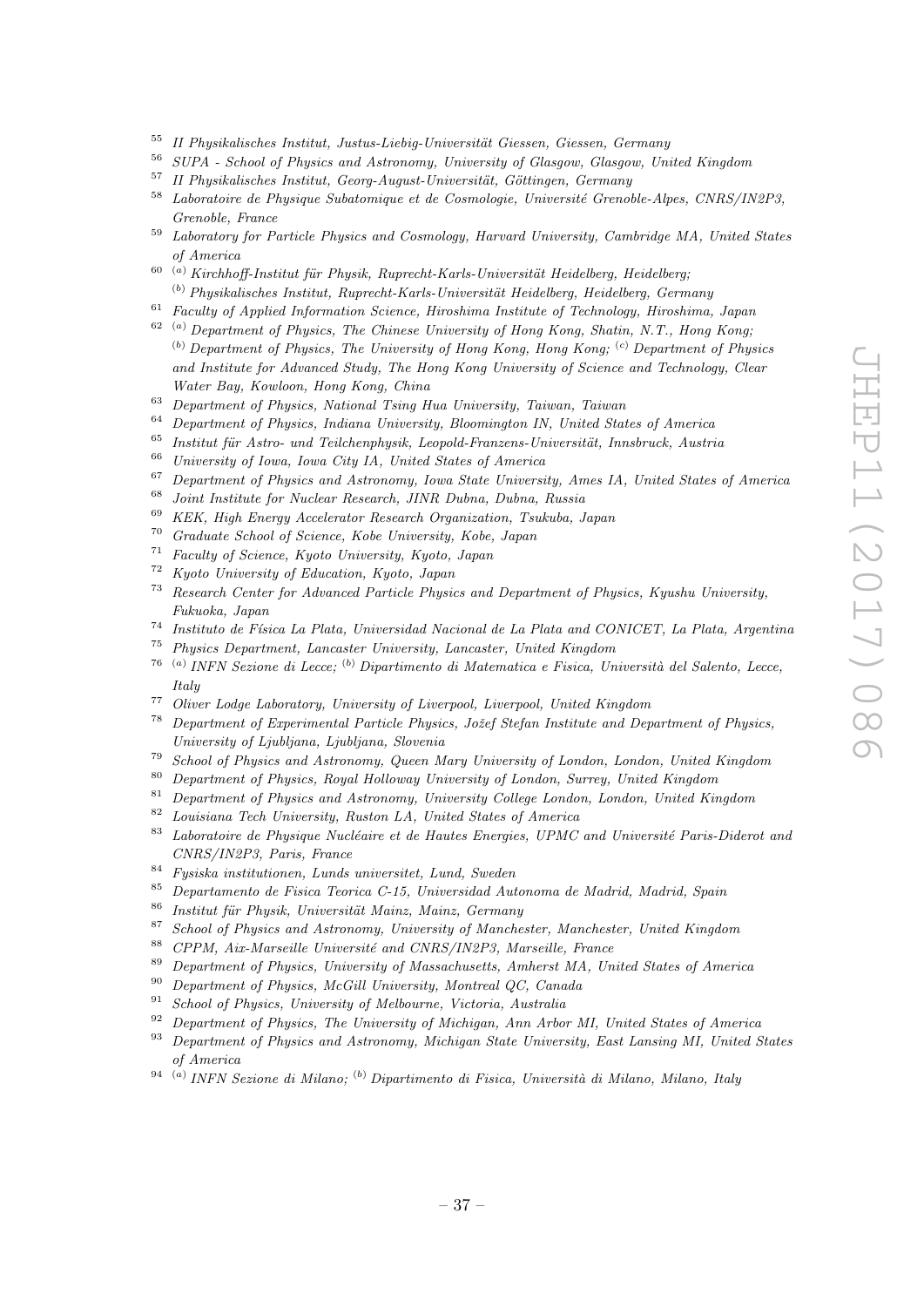- <sup>95</sup> B.I. Stepanov Institute of Physics, National Academy of Sciences of Belarus, Minsk, Republic of Belarus
- <sup>96</sup> Research Institute for Nuclear Problems of Byelorussian State University, Minsk, Republic of Belarus
- <sup>97</sup> Group of Particle Physics, University of Montreal, Montreal QC, Canada
- <sup>98</sup> P.N. Lebedev Physical Institute of the Russian Academy of Sciences, Moscow, Russia
- <sup>99</sup> Institute for Theoretical and Experimental Physics (ITEP), Moscow, Russia<br> $\frac{100 \text{ N} + \text{N}}{200 \text{ N}}$
- <sup>100</sup> National Research Nuclear University MEPhI, Moscow, Russia<br><sup>101</sup> D. V. Skykeltyn Jactitete of Nuclear Plantine M.V. Language
- <sup>101</sup> D.V. Skobeltsyn Institute of Nuclear Physics, M.V. Lomonosov Moscow State University, Moscow, Russia
- $102$  Fakultät für Physik, Ludwig-Maximilians-Universität München, München, Germany
- 103 Max-Planck-Institut für Physik (Werner-Heisenberg-Institut), München, Germany
- <sup>104</sup> Nagasaki Institute of Applied Science, Nagasaki, Japan
- <sup>105</sup> Graduate School of Science and Kobayashi-Maskawa Institute, Nagoya University, Nagoya, Japan
- <sup>106 (a)</sup> INFN Sezione di Napoli; <sup>(b)</sup> Dipartimento di Fisica, Università di Napoli, Napoli, Italy
- $107$  Department of Physics and Astronomy, University of New Mexico, Albuquerque NM, United States of America
- <sup>108</sup> Institute for Mathematics, Astrophysics and Particle Physics, Radboud University Nijmegen/Nikhef, Nijmegen, Netherlands
- <sup>109</sup> Nikhef National Institute for Subatomic Physics and University of Amsterdam, Amsterdam, Netherlands
- <sup>110</sup> Department of Physics, Northern Illinois University, DeKalb IL, United States of America
- <sup>111</sup> Budker Institute of Nuclear Physics, SB RAS, Novosibirsk, Russia
- <sup>112</sup> Department of Physics, New York University, New York NY, United States of America<br><sup>113</sup> Okia State University, Calumbus OIL United States of America
- <sup>113</sup> Ohio State University, Columbus OH, United States of America<br><sup>114</sup> Example of Science, Obsusma University, Obsusma Janar
- <sup>114</sup> Faculty of Science, Okayama University, Okayama, Japan
- <sup>115</sup> Homer L. Dodge Department of Physics and Astronomy, University of Oklahoma, Norman OK, United States of America
- <sup>116</sup> Department of Physics, Oklahoma State University, Stillwater OK, United States of America
- <sup>117</sup> Palacký University, RCPTM, Olomouc, Czech Republic
- <sup>118</sup> Center for High Energy Physics, University of Oregon, Eugene OR, United States of America
- <sup>119</sup> LAL, Univ. Paris-Sud, CNRS/IN2P3, Université Paris-Saclay, Orsay, France
- <sup>120</sup> Graduate School of Science, Osaka University, Osaka, Japan<br><sup>121</sup> Department of Physics University of Oslo, Oslo, Namuay
- <sup>121</sup> Department of Physics, University of Oslo, Oslo, Norway<br><sup>122</sup> Department of Physics, Orford University, Orford United
- <sup>122</sup> Department of Physics, Oxford University, Oxford, United Kingdom
- <sup>123 (a)</sup> INFN Sezione di Pavia; <sup>(b)</sup> Dipartimento di Fisica, Università di Pavia, Pavia, Italy
- <sup>124</sup> Department of Physics, University of Pennsylvania, Philadelphia PA, United States of America
- <sup>125</sup> National Research Centre "Kurchatov Institute" B.P.Konstantinov Petersburg Nuclear Physics Institute, St. Petersburg, Russia
- <sup>126 (a)</sup> INFN Sezione di Pisa; <sup>(b)</sup> Dipartimento di Fisica E. Fermi, Università di Pisa, Pisa, Italy
- <sup>127</sup> Department of Physics and Astronomy, University of Pittsburgh, Pittsburgh PA, United States of America
- <sup>128 (a)</sup> Laboratório de Instrumentação e Física Experimental de Partículas LIP, Lisboa; <sup>(b)</sup> Faculdade de Ciências, Universidade de Lisboa, Lisboa; <sup>(c)</sup> Department of Physics, University of Coimbra, Coimbra; <sup>(d)</sup> Centro de Física Nuclear da Universidade de Lisboa, Lisboa; <sup>(e)</sup> Departamento de Fisica, Universidade do Minho, Braga; (f) Departamento de Fisica Teorica y del Cosmos and CAFPE, Universidad de Granada, Granada; <sup>(g)</sup> Dep Fisica and CEFITEC of Faculdade de Ciencias e Tecnologia, Universidade Nova de Lisboa, Caparica, Portugal
- <sup>129</sup> Institute of Physics, Academy of Sciences of the Czech Republic, Praha, Czech Republic
- <sup>130</sup> Czech Technical University in Prague, Praha, Czech Republic
- <sup>131</sup> Charles University, Faculty of Mathematics and Physics, Prague, Czech Republic
- <sup>132</sup> State Research Center Institute for High Energy Physics (Protvino), NRC KI, Russia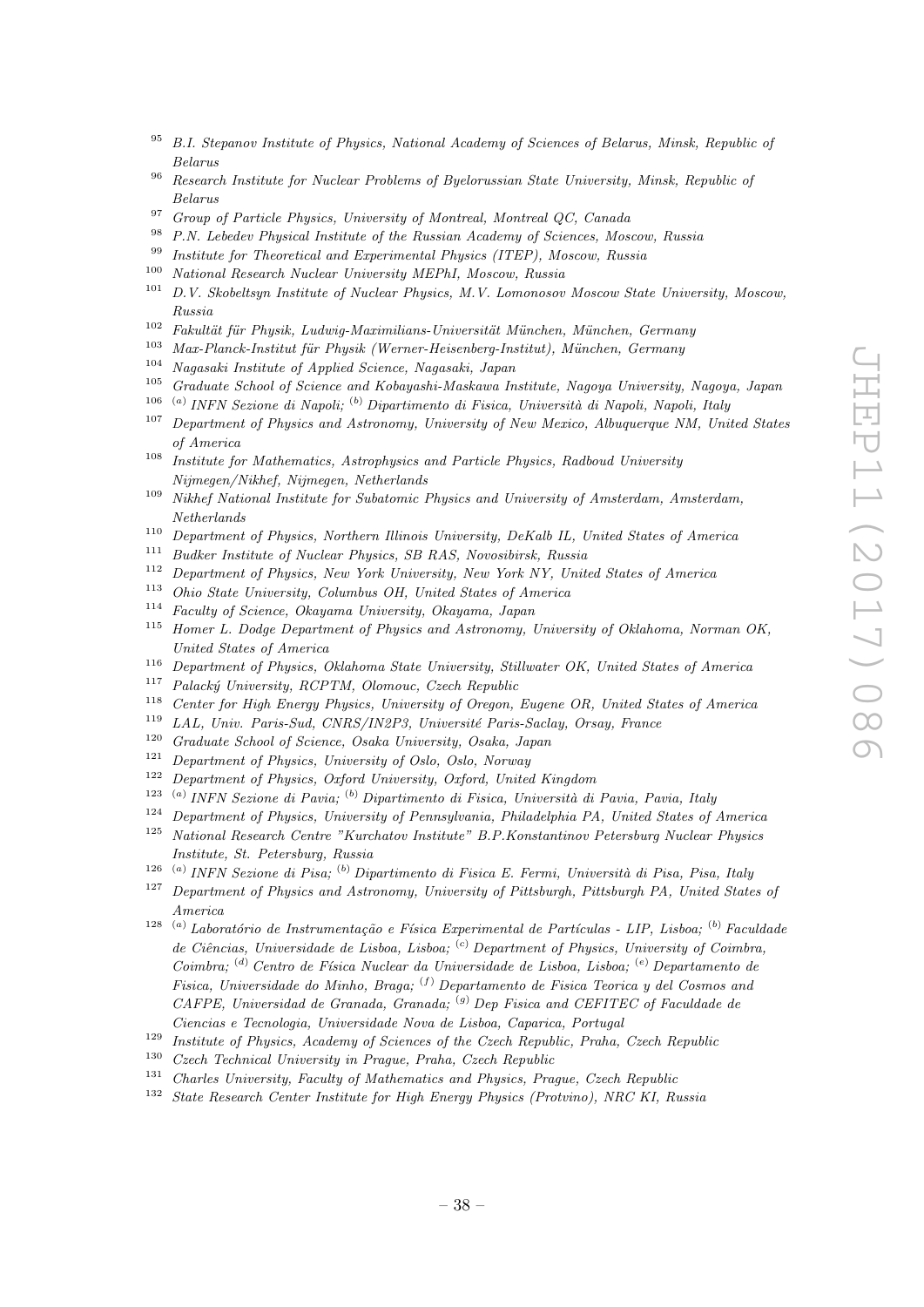- <sup>133</sup> Particle Physics Department, Rutherford Appleton Laboratory, Didcot, United Kingdom
- <sup>134 (a)</sup> INFN Sezione di Roma; <sup>(b)</sup> Dipartimento di Fisica, Sapienza Università di Roma, Roma, Italy
- <sup>135 (a)</sup> INFN Sezione di Roma Tor Vergata; <sup>(b)</sup> Dipartimento di Fisica, Università di Roma Tor Vergata, Roma, Italy
- <sup>136</sup><sup>(a)</sup> INFN Sezione di Roma Tre; <sup>(b)</sup> Dipartimento di Matematica e Fisica, Università Roma Tre, Roma, Italy
- $137$ <sup>(a)</sup> Faculté des Sciences Ain Chock, Réseau Universitaire de Physique des Hautes Energies -Université Hassan II, Casablanca; <sup>(b)</sup> Centre National de l'Energie des Sciences Techniques  $Nucleaires, Rabat; (c) Faculté des Sciences Semlalia, Université Cadi Ayyad, LPHEA-Marrakech;$  $^{(d)}$  Faculté des Sciences, Université Mohamed Premier and LPTPM, Oujda;  $^{(e)}$  Faculté des sciences, Universit´e Mohammed V, Rabat, Morocco
- <sup>138</sup> DSM/IRFU (Institut de Recherches sur les Lois Fondamentales de l'Univers), CEA Saclay (Commissariat `a l'Energie Atomique et aux Energies Alternatives), Gif-sur-Yvette, France
- <sup>139</sup> Santa Cruz Institute for Particle Physics, University of California Santa Cruz, Santa Cruz CA, United States of America
- <sup>140</sup> Department of Physics, University of Washington, Seattle WA, United States of America
- <sup>141</sup> Department of Physics and Astronomy, University of Sheffield, Sheffield, United Kingdom
- <sup>142</sup> Department of Physics, Shinshu University, Nagano, Japan<br><sup>143</sup> Department Physic<sup>1</sup> Universität Siegen, Siegen, Germany
- <sup>143</sup> Department Physik, Universität Siegen, Siegen, Germany<br><sup>144</sup> Department of Physics Simon Factor Heinrich Premot
- <sup>144</sup> Department of Physics, Simon Fraser University, Burnaby BC, Canada<br><sup>145</sup> SLAC National Accelerator Laboratory, Stanford CA, United States of a
- SLAC National Accelerator Laboratory, Stanford CA, United States of America
- <sup>146</sup> <sup>(a)</sup> Faculty of Mathematics, Physics & Informatics, Comenius University, Bratislava;  $<sup>(b)</sup>$  Department of Subnuclear Physics, Institute of Experimental Physics of the Slovak Academy of</sup> Sciences, Kosice, Slovak Republic
- <sup>147</sup> (a) Department of Physics, University of Cape Town, Cape Town; <sup>(b)</sup> Department of Physics, University of Johannesburg, Johannesburg;  $^{(c)}$  School of Physics, University of the Witwatersrand, Johannesburg, South Africa
- <sup>148</sup> (a) Department of Physics, Stockholm University; (b) The Oskar Klein Centre, Stockholm, Sweden
- <sup>149</sup> Physics Department, Royal Institute of Technology, Stockholm, Sweden
- <sup>150</sup> Departments of Physics & Astronomy and Chemistry, Stony Brook University, Stony Brook NY, United States of America
- <sup>151</sup> Department of Physics and Astronomy, University of Sussex, Brighton, United Kingdom
- <sup>152</sup> School of Physics, University of Sydney, Sydney, Australia<br><sup>153</sup> Institute of Physics, Academia Sinics, Tringi, Trinuan
- <sup>153</sup> Institute of Physics, Academia Sinica, Taipei, Taiwan
- <sup>154</sup> Department of Physics, Technion: Israel Institute of Technology, Haifa, Israel
- <sup>155</sup> Raymond and Beverly Sackler School of Physics and Astronomy, Tel Aviv University, Tel Aviv, Israel
- <sup>156</sup> Department of Physics, Aristotle University of Thessaloniki, Thessaloniki, Greece
- <sup>157</sup> International Center for Elementary Particle Physics and Department of Physics, The University of Tokyo, Tokyo, Japan
- <sup>158</sup> Graduate School of Science and Technology, Tokyo Metropolitan University, Tokyo, Japan<br><sup>159</sup> Department of Physics Telus Institute of Technology, Telus, Japan
- <sup>159</sup> Department of Physics, Tokyo Institute of Technology, Tokyo, Japan
- <sup>160</sup> Tomsk State University, Tomsk, Russia
- <sup>161</sup> Department of Physics, University of Toronto, Toronto ON, Canada
- $162$  (a) INFN-TIFPA; (b) University of Trento, Trento, Italy
- <sup>163</sup> <sup>(a)</sup> TRIUMF, Vancouver BC;  $\overline{b}$  Department of Physics and Astronomy, York University, Toronto ON, Canada
- <sup>164</sup> Faculty of Pure and Applied Sciences, and Center for Integrated Research in Fundamental Science and Engineering, University of Tsukuba, Tsukuba, Japan
- <sup>165</sup> Department of Physics and Astronomy, Tufts University, Medford MA, United States of America
- <sup>166</sup> Department of Physics and Astronomy, University of California Irvine, Irvine CA, United States of America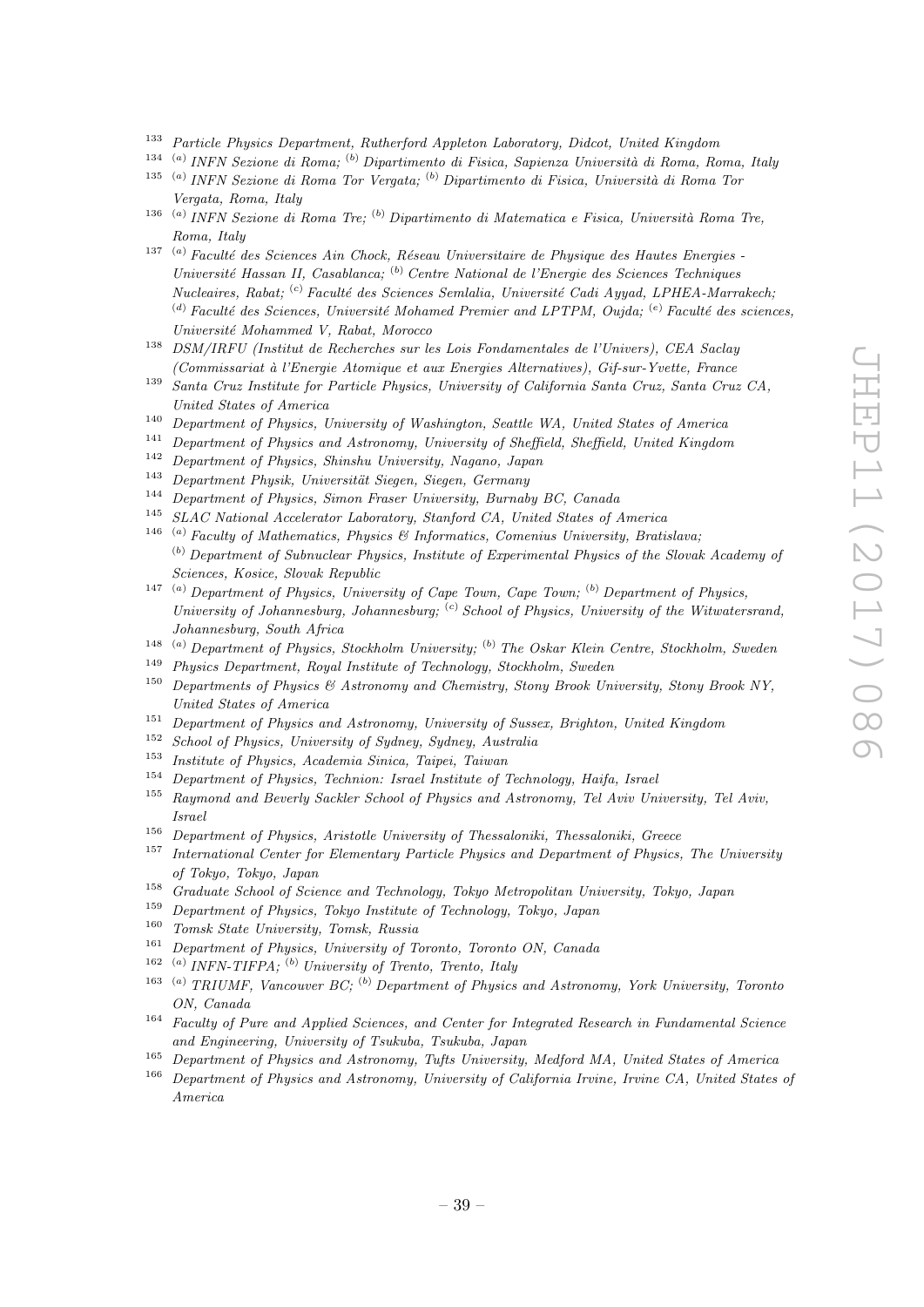- <sup>167 (a)</sup> INFN Gruppo Collegato di Udine, Sezione di Trieste, Udine; <sup>(b)</sup> ICTP, Trieste; <sup>(c)</sup> Dipartimento di Chimica, Fisica e Ambiente, Università di Udine, Udine, Italy
- <sup>168</sup> Department of Physics and Astronomy, University of Uppsala, Uppsala, Sweden
- <sup>169</sup> Department of Physics, University of Illinois, Urbana IL, United States of America<br><sup>170</sup> Institute de Fisica Corpuscular (IEIC), Centro Mirto Universidad de Valencia CS
- <sup>170</sup> Instituto de Fisica Corpuscular (IFIC), Centro Mixto Universidad de Valencia CSIC, Spain<br><sup>171</sup> Department of Physics University of Puttick Columbia Verseum P.C. Centrol
- <sup>171</sup> Department of Physics, University of British Columbia, Vancouver BC, Canada<br><sup>172</sup> Department of Physics and Astronomy, University of Victoria, Victoria BC, Ca
- <sup>172</sup> Department of Physics and Astronomy, University of Victoria, Victoria BC, Canada<br><sup>173</sup> Department of Physics Haivenity of Wannish Country Haited Kingdom
- <sup>173</sup> Department of Physics, University of Warwick, Coventry, United Kingdom<br> $\frac{174}{100}$  Warwick, Taking Taking Lines
- <sup>174</sup> Waseda University, Tokyo, Japan
- <sup>175</sup> Department of Particle Physics, The Weizmann Institute of Science, Rehovot, Israel
- <sup>176</sup> Department of Physics, University of Wisconsin, Madison WI, United States of America<br><sup>177</sup> Eshaltit für Physik und Actronomia Julius Maximilians Universität Wärelung Compan
- $Fakultät für Physik und Astronomie, Julius-Maximilians-Universität, Würzburg, Germany$
- $178$  Fakultät für Mathematik und Naturwissenschaften, Fachgruppe Physik, Bergische Universität Wuppertal, Wuppertal, Germany
- <sup>179</sup> Department of Physics, Yale University, New Haven CT, United States of America
- <sup>180</sup> Yerevan Physics Institute, Yerevan, Armenia
- $181$  Centre de Calcul de l'Institut National de Physique Nucléaire et de Physique des Particules (IN2P3), Villeurbanne, France
- <sup>182</sup> Academia Sinica Grid Computing, Institute of Physics, Academia Sinica, Taipei, Taiwan
- <sup>a</sup> Also at Department of Physics, King's College London, London, United Kingdom
- <sup>b</sup> Also at Institute of Physics, Azerbaijan Academy of Sciences, Baku, Azerbaijan
- <sup>c</sup> Also at Novosibirsk State University, Novosibirsk, Russia
- <sup>d</sup> Also at TRIUMF, Vancouver BC, Canada
- <sup>e</sup> Also at Department of Physics & Astronomy, University of Louisville, Louisville, KY, United States of America
- $f$  Also at Physics Department, An-Najah National University, Nablus, Palestine
- <sup>g</sup> Also at Department of Physics, California State University, Fresno CA, United States of America
- <sup>h</sup> Also at Department of Physics, University of Fribourg, Fribourg, Switzerland
- Also at II Physikalisches Institut, Georg-August-Universität, Göttingen, Germany
- <sup>j</sup> Also at Departament de Fisica de la Universitat Autonoma de Barcelona, Barcelona, Spain
- $k$  Also at Departamento de Fisica e Astronomia, Faculdade de Ciencias, Universidade do Porto, Portugal
- <sup>l</sup> Also at Tomsk State University, Tomsk, Russia
- <sup>m</sup> Also at The Collaborative Innovation Center of Quantum Matter (CICQM), Beijing, China
- $n$  Also at Universita di Napoli Parthenope, Napoli, Italy
- Also at Institute of Particle Physics (IPP), Canada
- <sup>p</sup> Also at Horia Hulubei National Institute of Physics and Nuclear Engineering, Bucharest, Romania
- <sup>q</sup> Also at Department of Physics, St. Petersburg State Polytechnical University, St. Petersburg, Russia
- <sup>r</sup> Also at Borough of Manhattan Community College, City University of New York, New York City, United States of America
- Also at Department of Financial and Management Engineering, University of the Aegean, Chios, Greece
- <sup>t</sup> Also at Centre for High Performance Computing, CSIR Campus, Rosebank, Cape Town, South Africa
- <sup>u</sup> Also at Louisiana Tech University, Ruston LA, United States of America
- <sup>v</sup> Also at Institucio Catalana de Recerca i Estudis Avancats, ICREA, Barcelona, Spain
- Also at Graduate School of Science, Osaka University, Osaka, Japan
- Also at Fakultät für Mathematik und Physik, Albert-Ludwigs-Universität, Freiburg, Germany
- Also at Institute for Mathematics, Astrophysics and Particle Physics, Radboud University Nijmegen/Nikhef, Nijmegen, Netherlands